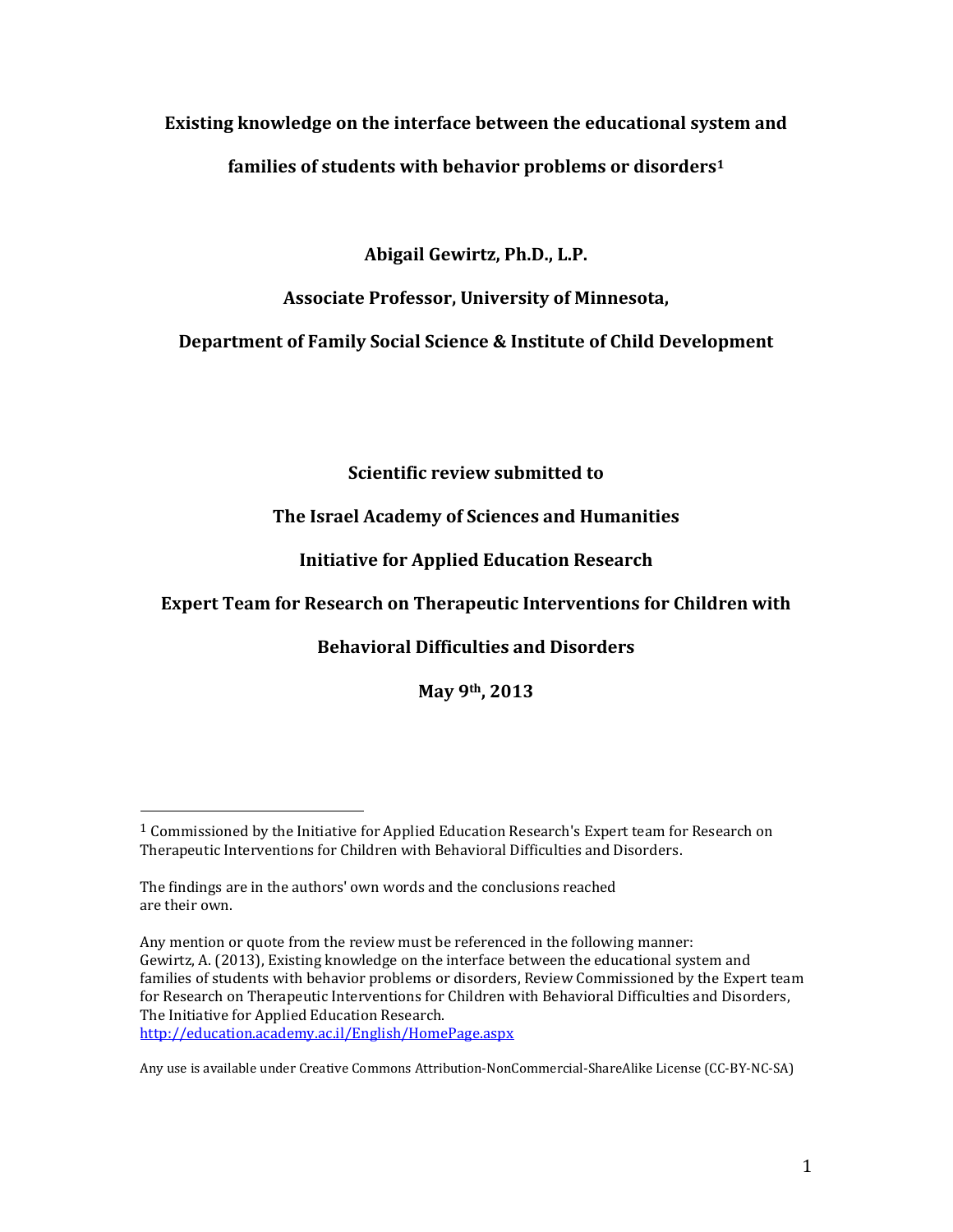# **Table of Contents**

| <b>Introduction</b>                                                                                                                                       | 3  |
|-----------------------------------------------------------------------------------------------------------------------------------------------------------|----|
| Rationale – why address school/family partnerships in the<br>prevention and treatment of childhood disruptive behavior?                                   | 4  |
| Using a developmental-ecological perspective and public health<br>framework to address children's behavior problems by partnering<br>families and schools | 10 |
| What interventions promote school-family partnerships and<br>parent involvement in the context of reducing or preventing<br>behavior problems?            | 12 |
| School- and community-based interventions to reduce behavior<br>problems that promote parent-school partnerships                                          | 17 |
| <b>Mental health treatment for behavior disorders</b>                                                                                                     | 17 |
| <b>Early Childhood</b>                                                                                                                                    | 17 |
| Elementary                                                                                                                                                | 18 |
| <b>Middle School</b>                                                                                                                                      | 19 |
| <b>High School</b>                                                                                                                                        | 19 |
| <b>Prevention programs</b>                                                                                                                                | 22 |
| <b>Early Childhood</b>                                                                                                                                    | 22 |
| Elementary                                                                                                                                                | 26 |
| <b>Middle School</b>                                                                                                                                      | 31 |
| <b>High School</b>                                                                                                                                        | 31 |
| <b>Whole School prevention programs</b>                                                                                                                   | 32 |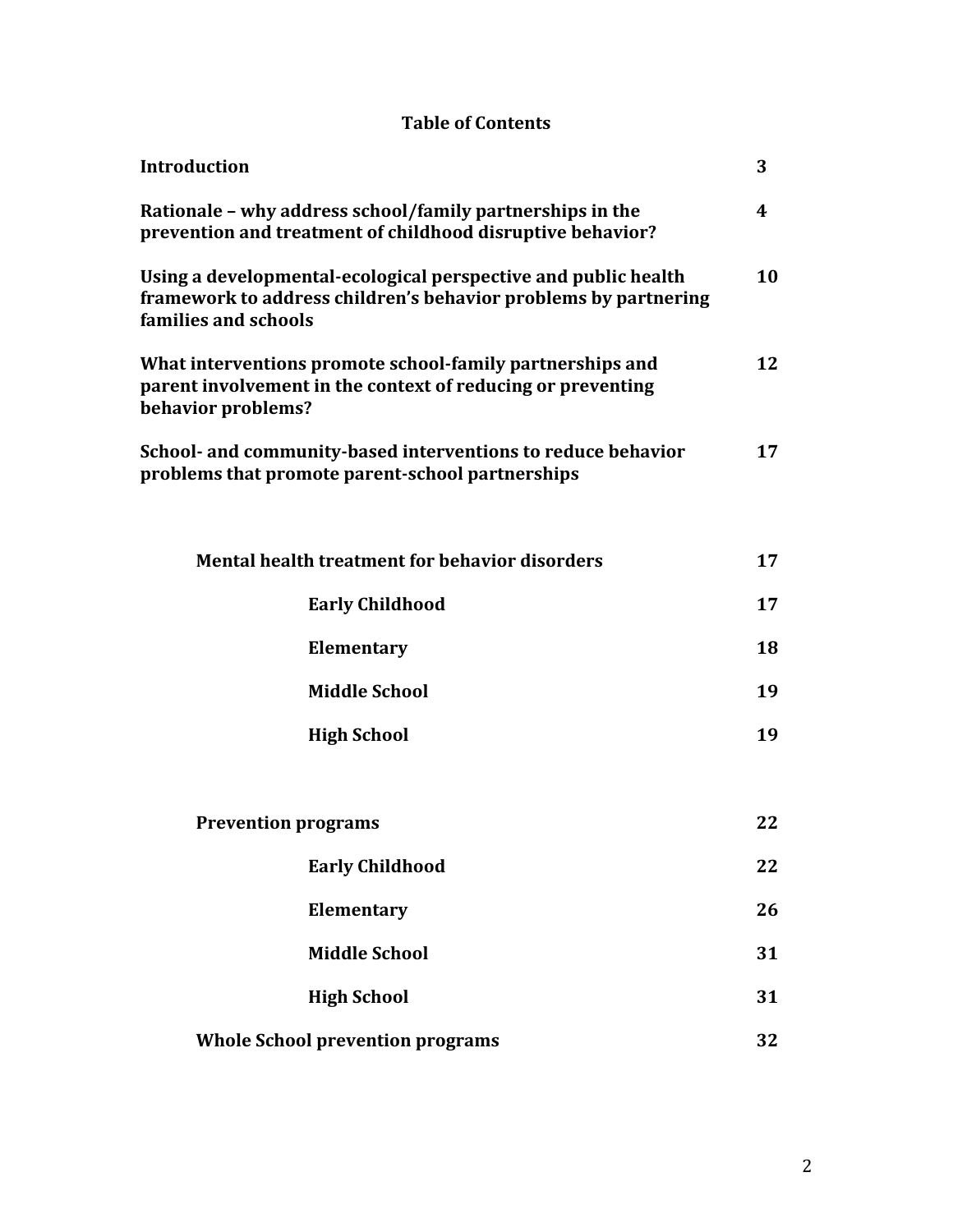#### **Introduction**

The goal of this project is to provide a review of the literature regarding what is known about relationships between parents/family and schools/educational systems for children with (or at-risk for) disruptive behavior problems (i.e. oppositional-defiant disorder, conduct disorder, and disruptive behavior problems). The terms 'behavior problems', 'conduct problems', and associated terms (e.g. disruptive behavior, oppositional behavior) are used interchangeably in this review. This review of the literature will include a synopsis of basic research on parental involvement in schools and its contribution to children's school behavior, and also applied research on school-based or school-related effective interventions that aim to improve children's behavior, incorporating a family/parenting component, such as improved family-school communication. These prevention or treatment interventions may be classroom-based, school- or educational-system based interventions, or community/family-based interventions with a significant school component.

For a review of the basic empirical research literature, only peer-reviewed articles were incorporated (chapters or books are cited only in discussions of theoretical or conceptual frameworks, or to illustrate programs of research). It is important to note that this was not an exhaustive review of all the data published on parent involvement and/or parent-school partnerships. Rather, the goal is to highlight recent findings that might shed light on the strategies and program that support adjustment for children at risk for, or demonstrating behavior problems or disorders. For the review of evidence-based practices (EBPs), or empiricallysupported programs (ESPs; the terms are used interchangeably) the following methods were used: (i) review of three key United States federal databases of EBPs (the National Registry of Evidence-Based Programs and Practices, What Works Clearinghouse, and Model Programs Guide), (ii) a review a limited number of key peer-reviewed meta-analyses and literature reviews on behavior disorders prevention and treatment from the past 15 years, as well as key empirical articles from the past 10 years, and (iii) a Google scholar search using specific terms delineated in the Methods section, below.

In order to be included in the list of EBPs for this report, a program had to meet the subject matter criteria listed above, and be listed on a best practices databases (i.e. already have passed a thorough review of evidence) with a positive rating. Further details are provided in the methodology section, below.

Results of the literature review suggest that while the scientific evidence overwhelmingly supports the critical role of parenting in preventing and treating child behavior problems, and although children arguably spend most of their waking hours at school, relatively few interventions bridge the home-school gap. Those that do, fall into two categories: (i) school-based programs with a significant parenting component (e.g. parenting programs delivered at the school) and (ii) community-based programs with a significant school component (e.g., teaching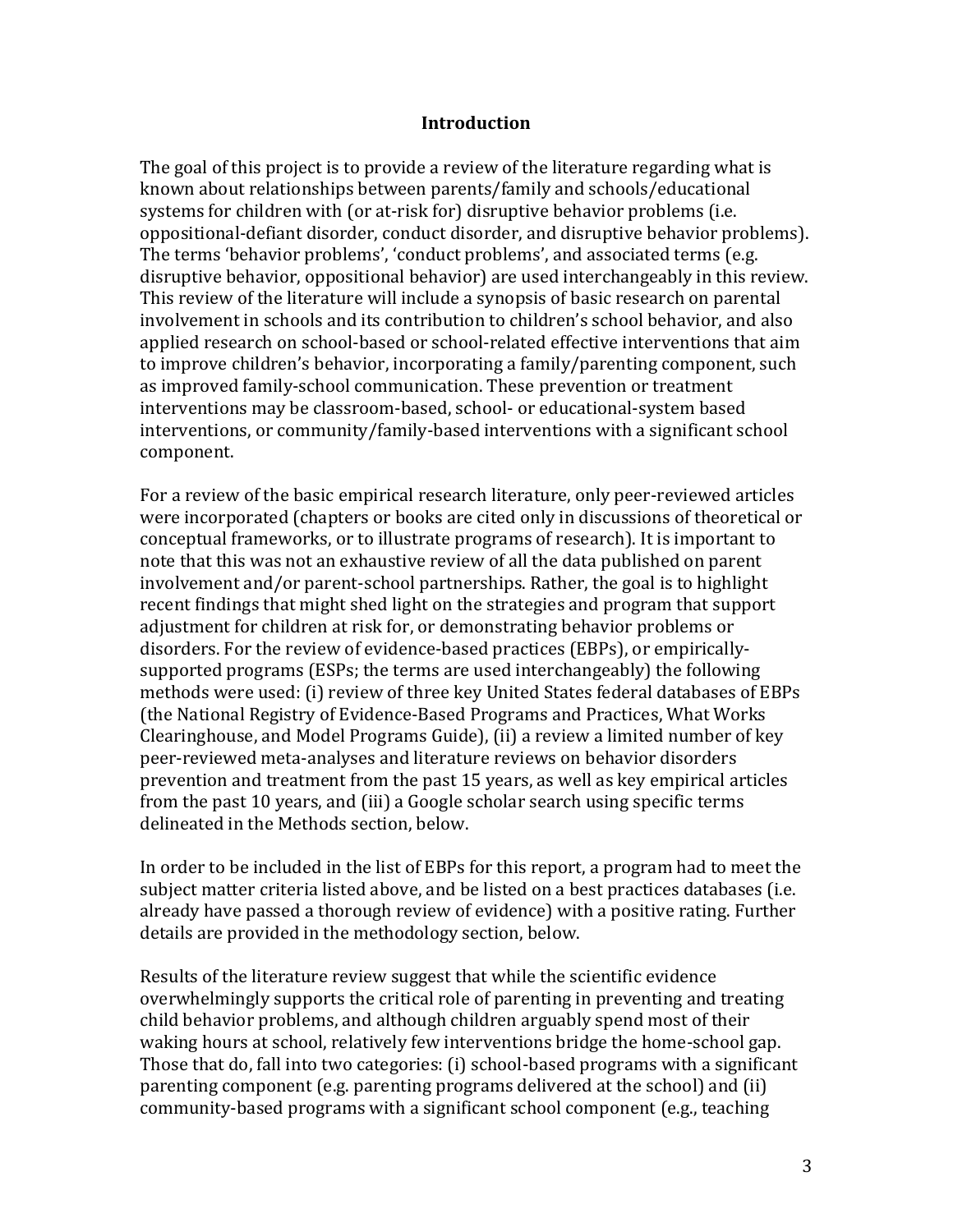parents key school involvement skills). The listing of classroom-based and community-based treatment and prevention programs is categorized by developmental stage, as development matters, of course, in conceptualizing and treating conduct problems.

It should be noted that although every effort was made to do a comprehensive review it is possible that programs were missed if keywords did not include 'school'. For example, at least one parent training program that is well-known to the author (Parenting Through Change; Forgatch & DeGarmo, 1999) includes a significant school component that is not noted as a key term in literature searches. Similarly, at least two school-based programs (HighScope/Perry Preschool, and Chicago Child Parent Center) include significant family components that were not described in their listings on key evidence-based practices databases searched. In addition, because the focus here is on relationships between school and families in preventing or treating conduct problems, the author erred on the side of including school-based programs, even if the involvement of parents was not extensive. To be included in this literature search, parent involvement needed to go beyond notifications by the school (i.e. two-way communication was required). That is, school-based programs whose parent involvement was limited to letters or other information sent to parents (even if those letters required a signature sent back to school) were not included. However, some larger, universal prevention interventions (e.g. Positive Behavior Interventions and Supports/PBIS) parent involvement is not mandatory and not universal; this should be noted as a caveat to this report. Finally, no attempt was made to rank programs, because ranking requires extensive review of multiple sources that is far beyond the scope of this report. Instead, programs are listed alphabetically, within categories (i.e. type of program, developmental stage).

#### **Rationale – why address school/family partnerships in the prevention and treatment of childhood disruptive behavior?**

#### Family and parenting influences on child behavior problems

There is a solid body of research evidence for a strong family influence in the etiology and maintenance of disruptive behavior disorders (Patterson, 1982). The vast majority of this research evidence comes from behavioral studies examining parent-child interactions within family settings that use a social learning or social interaction learning lens (Reid, Patterson, & Snyder, 2002). Relatively fewer studies have provided empirical evidence for psychodynamic theories about the development of problem behaviors, although the attachment literature (which grew out of a psychodynamic approach) has provided good evidence for the *infant* and early childhood foundations of interpersonal relationships and their psychosocial sequelae (Cassidy & Shaver, 1999). During infancy, arguably the key psychosocial developmental task is the establishment of a secure attachment relationship. As development proceeds, and children become more autonomous preschoolers, and subsequently transition to kindergarten, developmental tasks shift to the establishment and maintenance of self-regulatory skills. These skills – including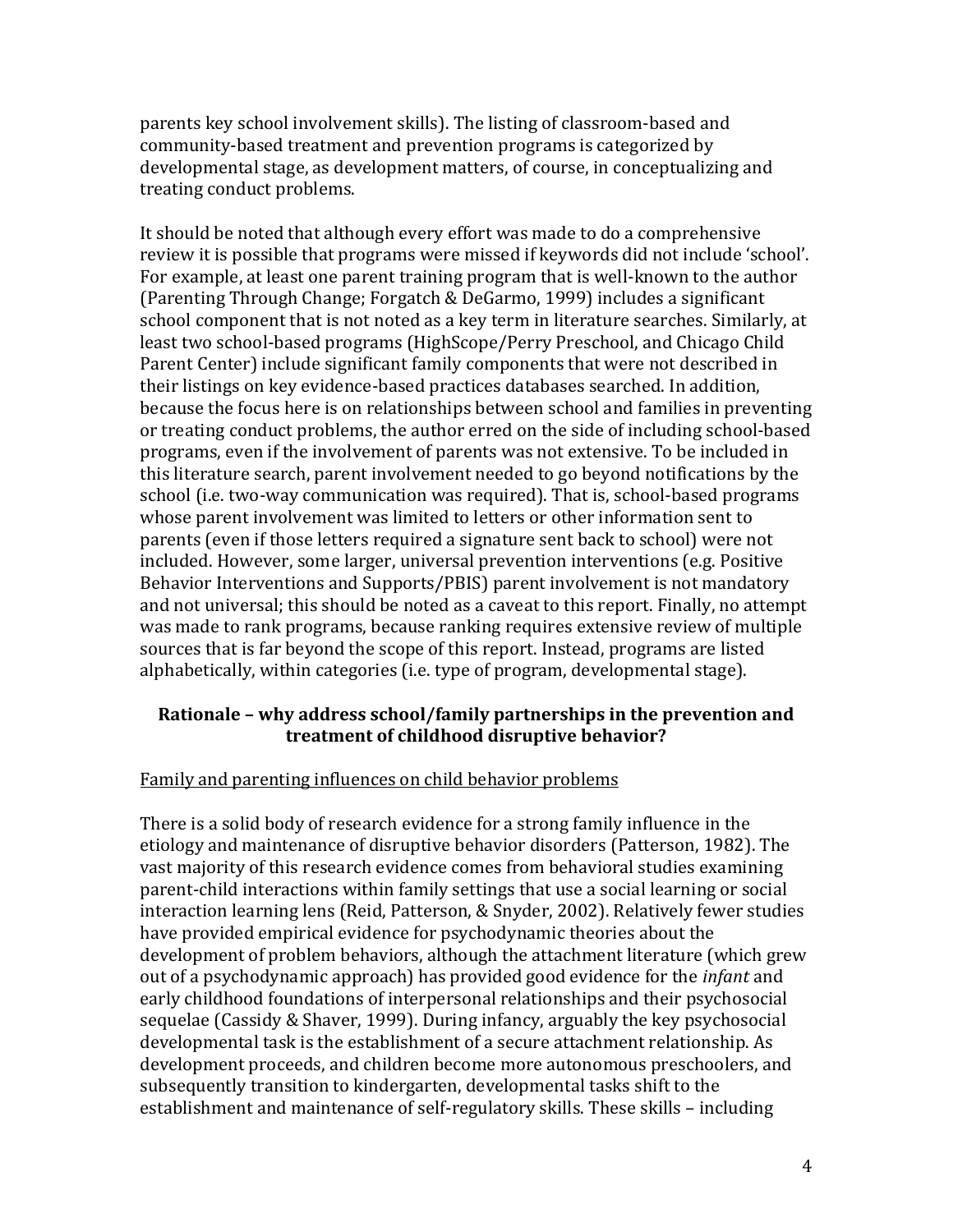behavioral and emotional regulation - are crucial for adjusting to the school environment. In order to respond to the demands and the structure of the classroom, children need self-regulatory capacities, as well as social skills to navigate the school peer group. As children age, then, developmental tasks shift from attachment to behavior. Via parent-infant emotional/attachment relationships, children are provided a foundation for self-regulation, but direct behavioral modeling of interactions helps older children understand and learn appropriate behavior in interpersonal settings. Not surprisingly then, almost all the empiricallysupported prevention and treatment programs for preschool and school-aged children at-risk for behavioral disorders focus on a behavioral perspective (e.g. parent training; National Research Council, 2009).

Patterson (G. R. Patterson, 1982, 2005) proposed a social interactional learning (SIL) model accounting for the development of childhood disruptive behavior. The model integrates social interaction and social learning perspectives, both of which emphasize the influence of the social environment on an individual's overall adjustment. The social interactional dimension assesses microsocial connections among family members and peers that become patterns of behavior contributing to child adjustment. The social learning dimension refers to the ways in which patterns are established through reinforcing contingencies. Based on family observational data, Patterson identified coercion as a key mechanism for child antisocial behavior (G. R. Patterson, 1982). The primary pathway to coercion begins with a wide variety of stressful life circumstances (e.g., poverty, health problems, and family transitions) and/or risk factors (e.g. young, single, unskilled, or poorly educated parents). These stressors amplify dysfunctional behavioral patterns within families and are associated with inconsistent, harsh or lax parental discipline. Within the SIL model, the impact of these stressors upon child outcomes is primarily determined by the extent to which they disrupt parenting practices. When stressors lead to increased coercive parenting and reductions in positive parenting (effective discipline, problem-solving, skill encouragement, monitoring and positive involvement), children increasingly engage in high rates of overt antisocial behavior (Calzada, Eyberg, Rich, & Querido, 2004; DeGarmo, Patras, & Eap, 2008; Mistry, Vanderwater, Huston, & McLoyd, 2002).

Coercive interchanges include irritable or aversive behavior generally initiated by a family member in the form of a conflict bout. A negative response (often including escalation) continues the conflict until it ends with a negative behavior. Coercion is thus maintained by negative reinforcement, such that the aversive behavior is maintained by the removal of the other person's aversive behavior. Examples include parent-initiated and terminated coercion, such as yelling or abuse to terminate a child's temper tantrum in response to a parental aversive behavior (saying no to a child's request), or child-terminated coercion, such as tantrums in the supermarket to yield a candy bar. In the latter example, the child is negatively and positively reinforced by terminating the parent's refusal *and* receiving a candy bar. This complex set of reinforcers has been termed a 'reinforcement trap' because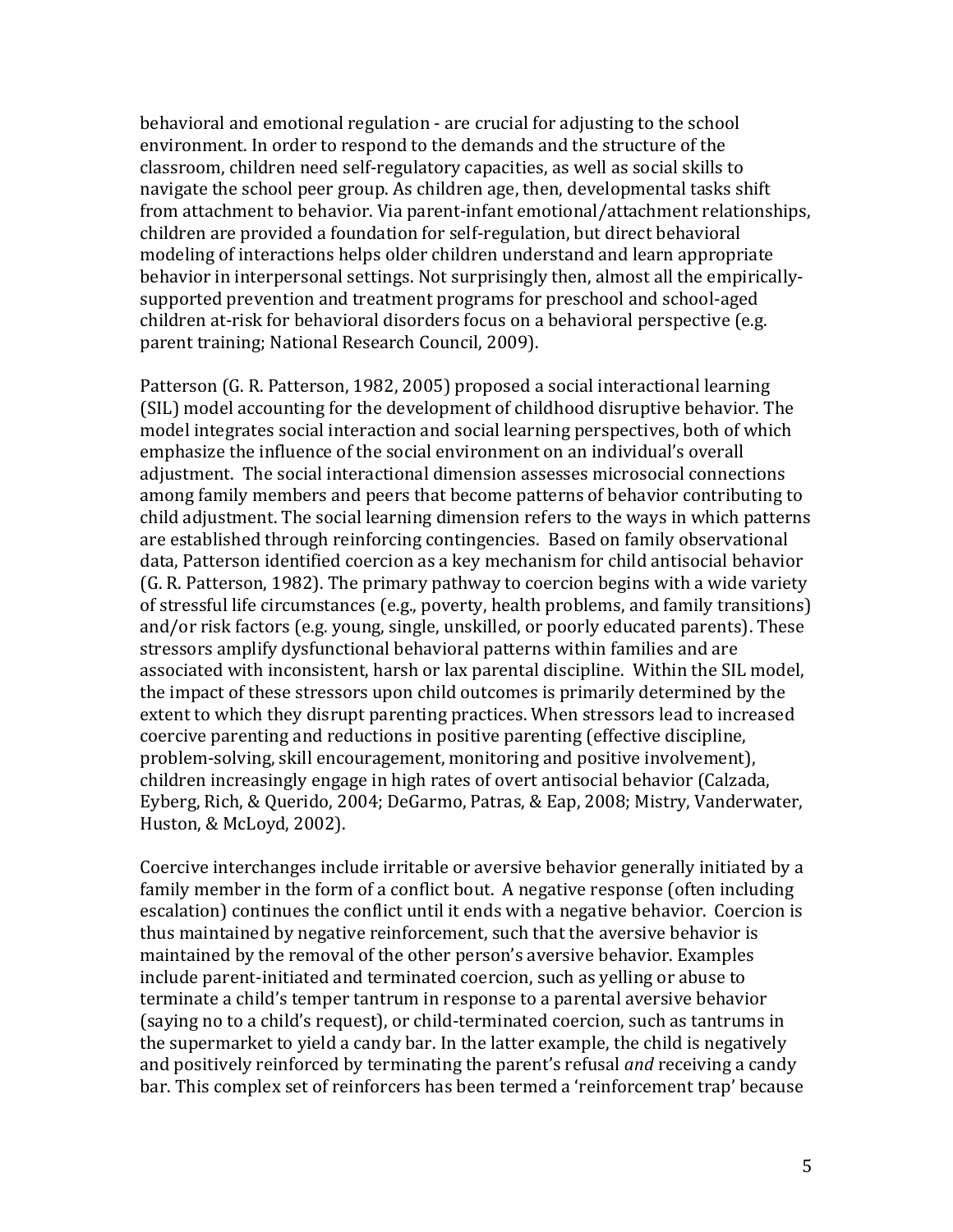of the powerful set of contingencies operating in unison (Patterson, Reid, & Dishion, 1992).

Coercion is stable within and across *settings*, with a multiple correlation of .83 between the relative rate of reinforcement and the relative rate of child behavior (Snyder et al., 2008). The frequency and duration of conflict bouts is greater in families with antisocial children compared to those with better-adjusted children (Patterson, 1982; Patterson et al., 1992; Reid, Patterson, & Snyder, 2002) In a study of families with clinical levels of problems, conflict bouts occurred about once every l6 minutes and the observed relative rate of reinforcement was a significant predictor for measures of out of home placement and police arrest two years later (Dishion & Patterson, 2006; Snyder et al., 2008). Microsocial analyses of coercion indicated that longer conflict bouts were associated with increased likelihood for physical conflict (Patterson, 1982).

Coercive family processes (i.e. coercive parent-child interactions) and coercive interchanges with parents, siblings, and peers predict youths' conduct/behavior problems, delinquency, depression, school failure, drug use and related externalizing behaviors in children and youth (Bank, Patterson, & Reid, 1996; Capaldi, 1991; Dishion & Patterson, 2006; Patterson, DeBaryshe, & Ramsey, 1989; Conger, Patterson, & Ge, 1995).

Once a child starts school, coercive interactions may lead to a child's rejection by prosocial peer groups, (and acceptance/further reinforcement from antisocial peer groups), poor school behavior and performance, and further risks (Patterson, DeBaryshe, & Ramsey, 1989). Later in development, during the transition to middle school, peers replace parents as primary socializers and antisocial peer groups become powerful reinforcers of antisocial behavior. Dishion's work on peer contagion effects demonstrates the risks of unwittingly strengthening the antisocial peer group with 'therapeutic' or 'prevention' interventions that cluster antisocial peers together (e.g., Dishion & Tipsord, 2011).

#### The role of schools in influencing the trajectory of child behavior problems.

Given the amount of time children spend in school, as well as the crucial learning that takes place from both teachers and peers in the school environment, it is not surprising that schools have a key influence in the socialization of children (Reinke et al., 2009). Coercive processes learned at home are replicated in the school setting, where teachers may be drawn into coercive cycles with students who present with disruptive behaviors. Peers also play a crucial socialization role at school, where – unlike with adults in the home where coercive interactions are negatively reinforced – antisocial behaviors may be positively reinforced on the playground, and in the classroom. Thus, for example children displaying conduct problems may be reinforced by (and reinforce) antisocial peers, which maintains and further escalates the behavioral problems (e.g. Reinke & Herman, 2002). As development proceeds, behavior problems may generalize to other, related and developmentally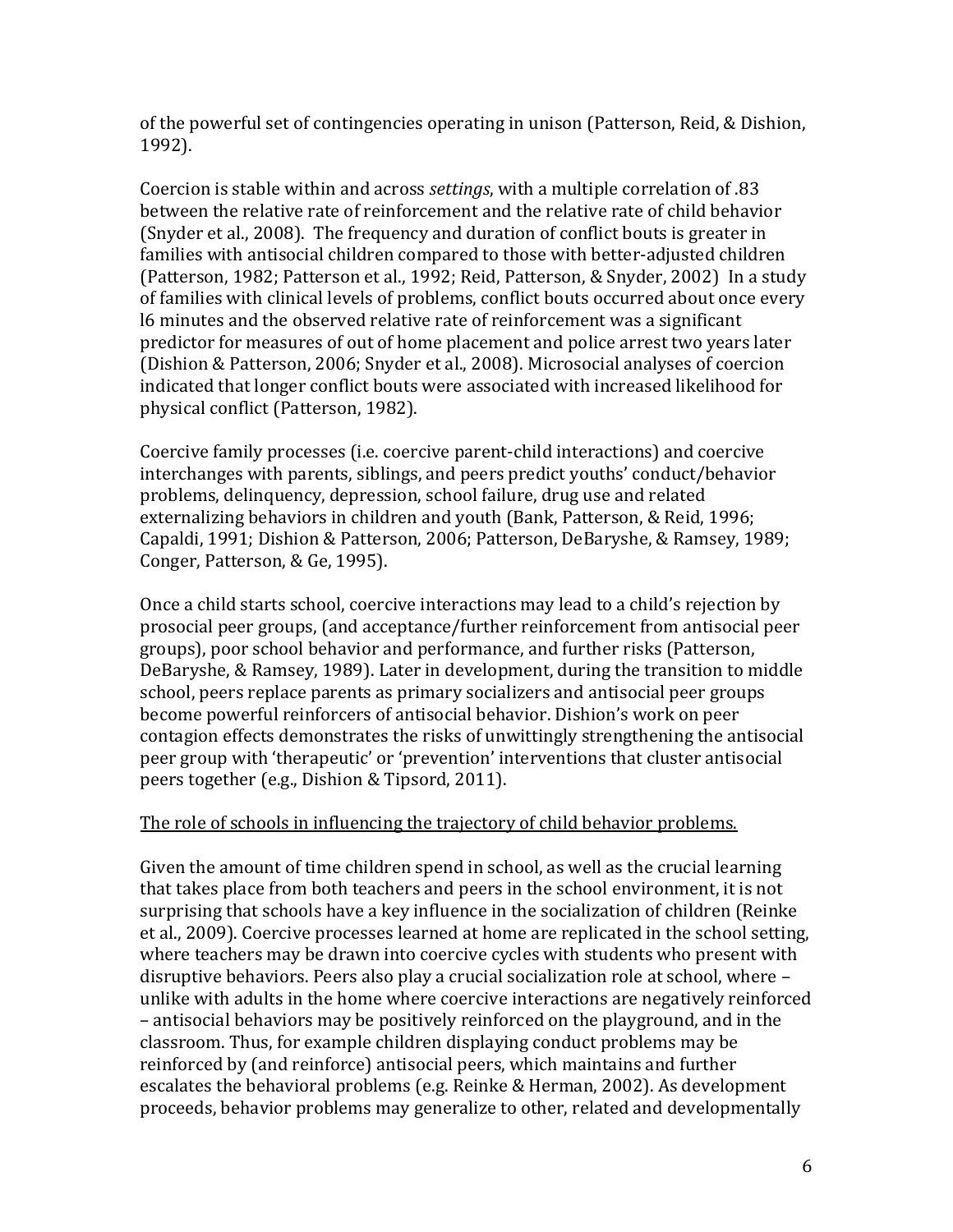timed risks beginning in pre-adolescence (i.e. drug use, risky sexual behavior, truancy, school dropout, etc). A substantial body of evidence documents the longitudinal relationships from behavior problems to poor academic achievement across development (e.g. Hinshaw, 1992; Hill et al., 2004). For example, elementary aged aggressive behavior problems are linked to later school failure, social problems, poor achievement (Fergusson & Woodward, 2000; Malecki & Elliott, 2002) and school dropout in 12th grade (Kupersmidt & Coie, 1990).

Although beyond the scope of the current review, effective school interventions provide opportunities to reduce coercion in school settings by providing teachers and other staff with the tools to improve positive behavior management thereby reducing child behavior problems. Evidence indicates that improving behavior in the school setting also is associated with improved classroom performance, a critical outcome for school personnel and a key developmental outcome for children and youth. Moreover, interventions occurring within the school have particularly strong potential for changing outcomes because of the opportunity to reach large numbers of children simultaneously.

#### Defining parental involvement in schools

For the purposes of this review, family-school involvement refers to a number of different ways in which parents are engaged with those who provide for their children's school education (teachers, counselors, social workers, psychologists, administrators, schools and school systems, etc), and are involved in academic/school activities at home. These activities might be specific to the child, such as the extent to which a parent is in communication with the child's teacher, is monitoring the child's school performance and behavior, and is working in partnership with the school to assist the child (e.g. behavior issues, homework completion, class participation, accommodations for learning challenges, etc). Parental involvement also applies more broadly to parental engagement in school governance, protocols, parent-teacher organizations, fundraisers, volunteering, etc. Parent involvement is generally assessed by examining communication with teachers, frequency of participation in school events and activities (Dearing, McCartney, Weiss, Kreider, & Simpkins, 2004; Dearing, Kreider, Simpkins, & Weiss, 2006) and sometimes by parents' values and aspirations for their children's education (Englund, Luckner, Whaley, & Egeland, 2004).

Scholars have conceptualized family-school involvement from a number of different perspectives. For example, some (e.g., Sheridan et al., 2012) have distinguished between two types of interface between families and schools: parent involvement in school, and family-school partnerships. Parent involvement refers to the individual participation of adult family members and caregivers in children's education to the goal of enhancing academic, social, and behavioral wellbeing (Fishel & Ramirez, 2005). Interventions to enhance parental involvement thus focus on improving parents' skills in home-school communication, monitoring homework, etc. Familyschool partnerships refer to the development of approaches that enhance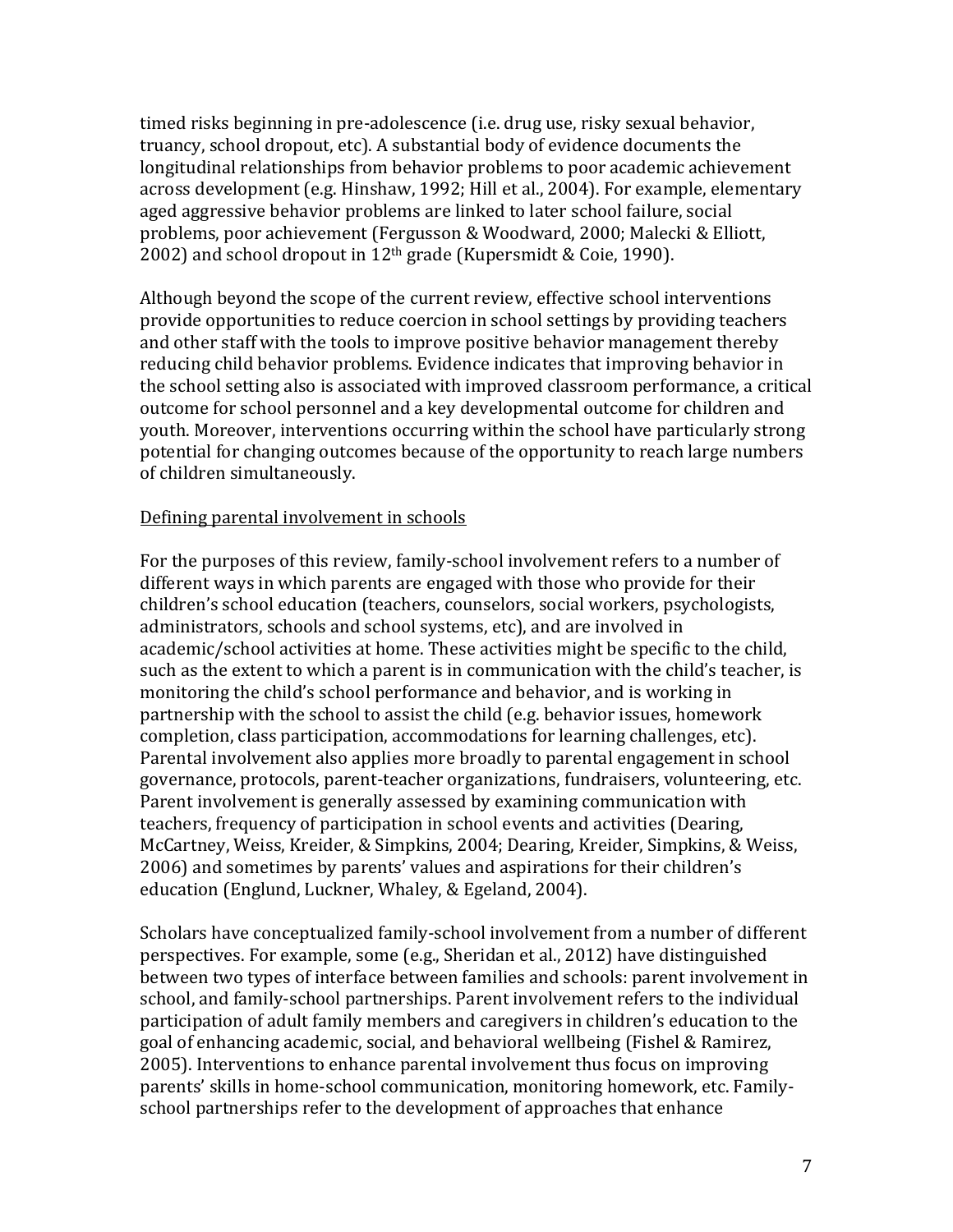relationships between systems (i.e. families and schools) by increasing coordination, and collaboration in order to support children's functioning (Albright & Weissberg, 2010). True partnerships between service providers (in this case schools) and families or community members are challenging and take time to evolve and implement but arguably yield longer-term investments from the partners involved (Elizur, 1996; Gewirtz, 2007). The interventions reviewed below focus on one or the other (or both) approaches but typically do not distinguish between partnership strategies/program elements, and parent involvement strategies.

Several scholars have applied the ecological approach (Bronfenbrenner, 1979) to children's development to the family-school interface. This approach elucidates how multiple spheres of influence (including families and schools) impinge upon the lives of children. Extending the ecological model to account for families' involvement in schools, Epstein (1987) described ways in which family-school involvement operates within overlapping spheres of internal (home) and external (school and community) influence. The external model suggests that students are more successful when their external contexts (home, school, and community) collaborate to promote children's school success. The internal model describes *how* relationships among individuals (e.g. teachers and parents) and institutions (e.g. family events at school) are associated with children's school success (Sheldon & Epstein, 2002). The model suggests that students whose internal and external models of influence (i.e. home, school, community) are more congruent are more successful in school. Six types of involvement, or interactions between school, community, and families, are hypothesized to contribute to student success (Epstein & Sanders, 2006). These include: (i) volunteering in school or community-school events, or projects (e.g. parent-teacher association, service-learning projects, etc); (ii) including parents in school decision-making, (iii) two-way communication between school and home about student progress or school events, (iv) providing parenting support to enhance knowledge about children's learning and development, (v) providing parents with information about school (e.g. homework, grading, etc) to strengthen academics at home, and (vi) community collaborations to access resources for students, their families, and schools.

Recent data from a series of meta-analyses suggests that the nature of parental involvement might be more subtle than simply overt, deliberate involvement with school and children's learning (Jeynes, 2011). These findings suggest that subtle aspects of parental involvement – for example, maintaining high expectations of offspring, communicating with children, and parenting style – may be more powerfully associated with student success than overt involvement, such as checking homework and attending school functions (Jeynes, 2007). For example, effect sizes for parental expectations were .58 and .88 standard deviation units for elementary and secondary school students, respectively. In contrast, the effect sizes for parent attendance at school functions and establishing household study rules averaged about .12 of a standard deviation (Jeynes, 2007).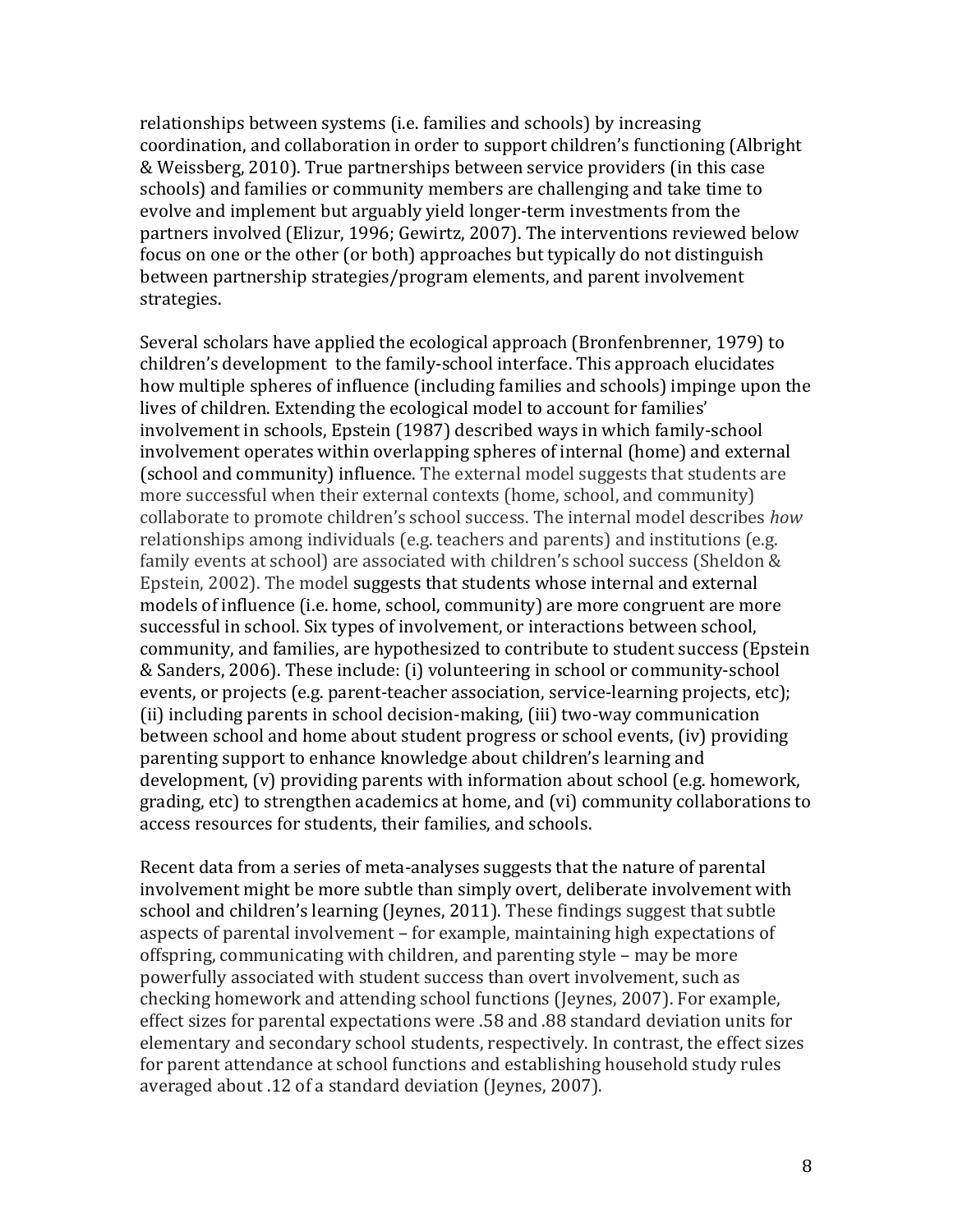Connecting families and schools to address child behavior problems: Associations between parental involvement and reduced child behavior problems

A small but growing literature on parental involvement indicates its associations with children's positive behavioral, social (and academic) outcomes (Hill & Taylor., 2004; Hill & Dyson, 2009) although the empirical base has been predominantly cross-sectional and is particularly small for preschool aged children (Henrich & Blackman-Jones, 2006). The nature of parental involvement typically changes across a child's development. In the preschool years, school involvement typically takes the form of parents' involvement in activities in the classroom, and communication with teachers. There is a relative dearth of basic research on parental involvement in preschool settings. However, a recent study found that the frequency and nature of parental school involvement (volunteering in the classroom or the school, attending parent-teacher conferences, etc) positively associated with children's social skills  $(d= .55)$  and negatively associated with problem behaviors  $(d= .47;$  Powell et al., 2010). In a sample of disadvantaged children attending Head Start programs, Fantuzzo et al. (2004) found that school-based involvement was related to lower levels of children's disruptive peer play and lower conduct problems at school and at home.

During the elementary years, parent-teacher communication around daily school tasks (homework, in-class behavior and performance, etc) is key to parental involvement. In a longitudinal study examining the influence of parent involvement for elementary aged children, increased parent involvement over a year of elementary school (reported by both parents and teachers) was associated with decreases in problem behavior and increases in social skills (Nokali et al, 2010). While more longitudinal research is needed, these findings suggest that increasing parental involvement may result in longer-term improved child behavior and academic functioning.

In the adolescent years, parent's discussions with their students, and parentteacher-youth problem-solving and discussions about the future appear to be most developmentally appropriate (Hill & Taylor, 2004). For adolescents demonstrating problem behavior, parent involvement might also include monitoring and troubleshooting with both the student and school personnel around truancy, school dropout, behavior plans or special education accommodations, etc.

The middle school years are a particularly vulnerable time for adolescents, because puberty effects, increasing independence, influence of antisocial peers, and reductions in parental involvement are a potent mix in their associations with multiple problem behaviors. For example, Fosco, Stormshak, Dishion, & Winter (2012) found that strong parental monitoring and father-youth connectedness were longitudinally associated with reductions in problem behavior in  $6<sup>th</sup>$ -8<sup>th</sup> grade youth, while sibling conflict predicted increases in problem behavior over time.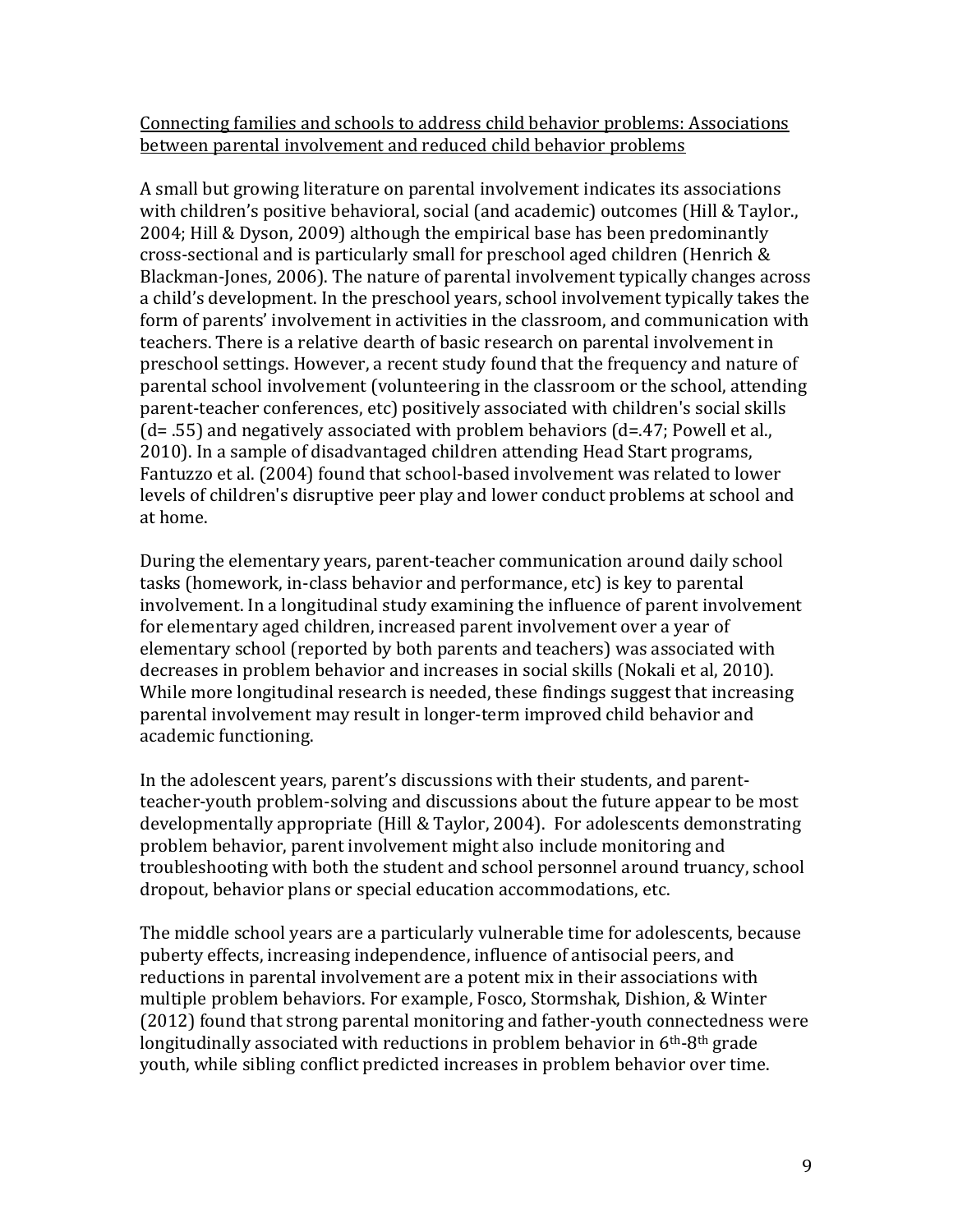In a study with high school youth, Hill and colleagues found that parents' involvement in 7th grade directly resulted in reduced school behavior problems in  $8<sup>th</sup>$  grade, resulting in improved school performance in  $12<sup>th</sup>$  grade (Hill et al., 2004). Increased social control appears to be a key mechanism underlying associations between parental school involvement and children's academic achievement because parents can support school staff by representing another source of social constraint for children (McNeal, 1999). By being involved in their child's school life, parents establish relationships with teachers and other school personnel, understand school policies and behavioral expectations, and can work in tandem with school personnel to shape appropriate behaviors (Hill et al., 2004). Similarly, better home-school communication increased rule clarity and reinforcement of appropriate school behavior at home, resulting in better on-task behavior and fewer disruptive behaviors at school (Leach & Tan, 1996).

It is important to note that socio-demographics may also effect parental involvement. For example, parents from higher socio-economic status backgrounds appear to see themselves as collaborators with schools, with unfettered access to be involved. In contrast, low-income and poorly educated parents may face both psychological (feeling intimidated by the school environment) and physical (less time, fewer financial resources, and greater stress) barriers to being involved in their child's schooling (e.g., Lareau, 2003). Among adolescents, Hill and colleagues (2004) found that, for parents with lower education, school involvement was not effective in reducing youth behavior problems. However, among highly educated parents, academic involvement predicted reductions in school behavior problems, and in turn, achievement.

The treatment and selected/indicated EBPs listed in this report typically target parental involvement factors such as increasing parental communication with a child's teacher and social worker, as well as helping parents to advocate for their children in the school. Universal prevention interventions typically focus on broader parental involvement in school and parent-school partnerships (e.g. volunteering, decision-making, etc).

#### **Using a developmental-ecological perspective and public health framework to address children's behavior problems by partnering families and schools**

Effective prevention and treatment programs are ecologically-based; that is, they target the multiple domains within which children develop, modifying malleable risk and protective factors and processes in the child's environment. These include both intra- and interpersonal processes, as well changes to both family and school environments, (see Greenberg, Domitrovich, & Bumbarger, 2001).

The *Initiative for Applied Education Research's Expert Team for Research on Therapeutic Interventions for Children with Behavioral Difficulties and Disorders* notes that: "In recent decades, social and economic changes have taken place in Israel which have caused, among other things, a decrease in employment security as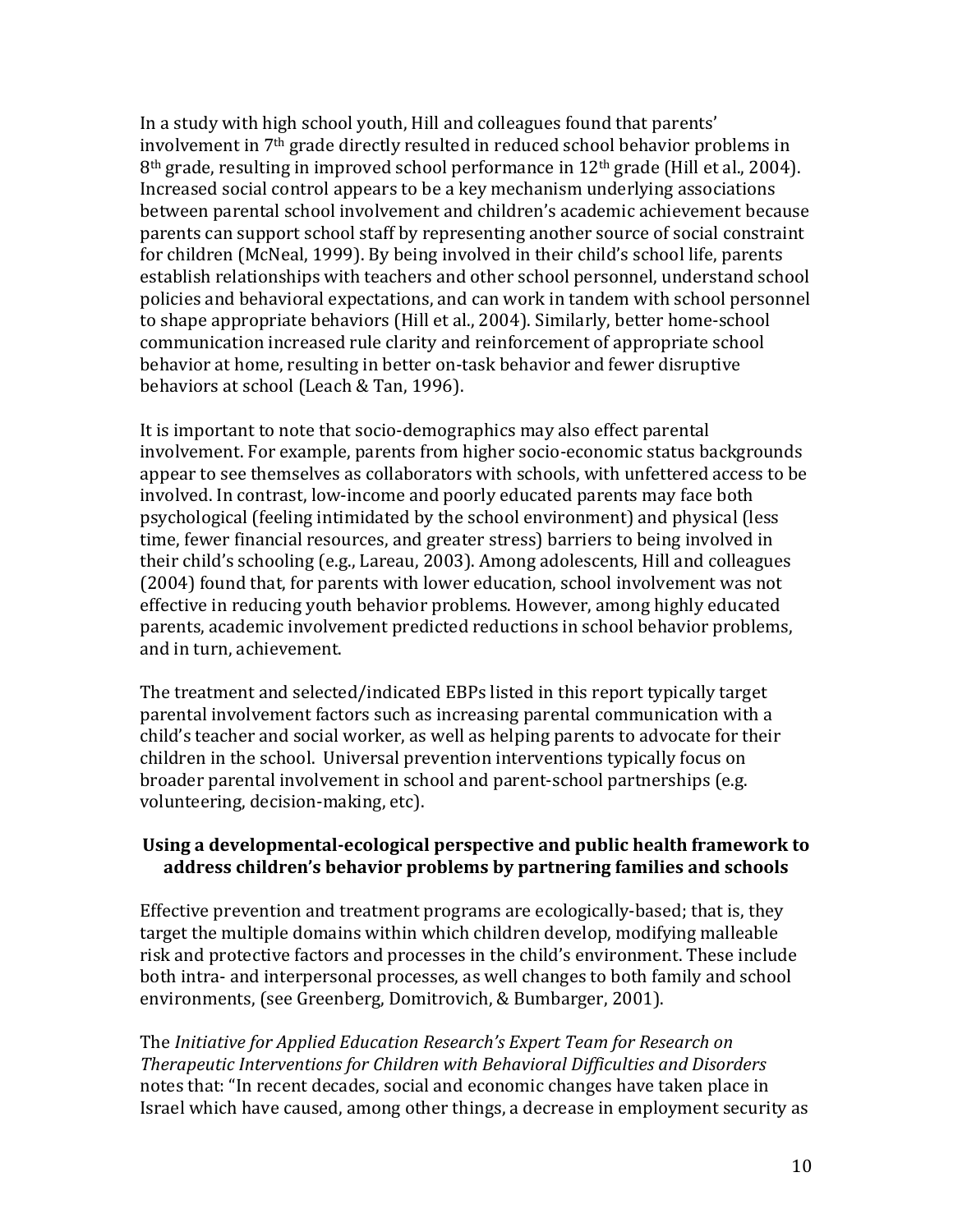well as the stability of family frameworks, a rise in violence (by children and directed towards them) and a general increase in children's exposure to behaviors that could endanger them. All these are serious risk factors for disruptive behaviors and disorders. They raise ever-growing challenges and require that the (Ministry of Education's Psychological Counseling Service) PCS significantly expand and improve treatment options" (2013).

An increasing body of evidence suggests that while direct services are key to remediating children's behavioral difficulties, the larger context within which they are provided is critical to the success of these services (Stroul & Friedman, 1986). The larger system is responsible – among other things – for the identification and screening of children's behavior problems, policy decisions regarding how to deal with disruptive children in the school and educational system settings, and how to train teachers and other school personnel regarding disruptive behavior. In addition, both risk and functioning are heterogeneous across school populations, requiring schools to offer services for a continuum of child behavioral needs from mild or at-risk, to severe.

A public health approach to children's disruptive behavior is consistent with this concern. This framework, which data show to be a powerful approach for child behavior and related problems (e.g. Prinz et al., 2009) is illustrated in Figure 1. The public health approach recognizes that within any given population, the vast majority of individuals only require a relatively low level of (universal) intervention, with others who are at-risk requiring more attention (i.e. selective, or indicated intervention approaches, or treatment; (Biglan, 1995; Stormshak & Dishion, 2002). In the United States, as well as other countries, public health approaches to addressing children's disruptive behavior have introduced interventions that modify contingencies at a combined family and school/educational system level. For example, Norway has a countrywide public health approach to disruptive behavior that combines whole-school interventions (Positive Behavior Interventions and Supports/PBIS) with school-, clinic- and community-based interventions for higher risk children (Parent Management Training-Oregon Model/PMTO and Multisystemic Therapy/MST) (Ogden, Hagen, Askeland, & Christensen, 2009). Norway's initiative, started in the late 1990s has shown success in decreasing child behavior problems (Ogden & Amlund-Hagen, 2008). Within a public health approach, different nomenclatures are in use to describe how the heterogeneity of needs is addressed within any given system. Many in the educational system favor the 'response to intervention' approach, which provides a framework for assessing, identifying and providing behavioral (and educational) resources to children in need of services (eg., Hawken, Vincent, and Schumann, 2008).

This review of interventions starts by considering treatments targeting the highest risk children (i.e. those already manifesting behavior disorders), and subsequently progresses to describing empirically-supported preventive interventions to reduce behavior problems for at-risk youth, and finally, universal prevention programs to prevent behavior problems. This review addresses single and multi-component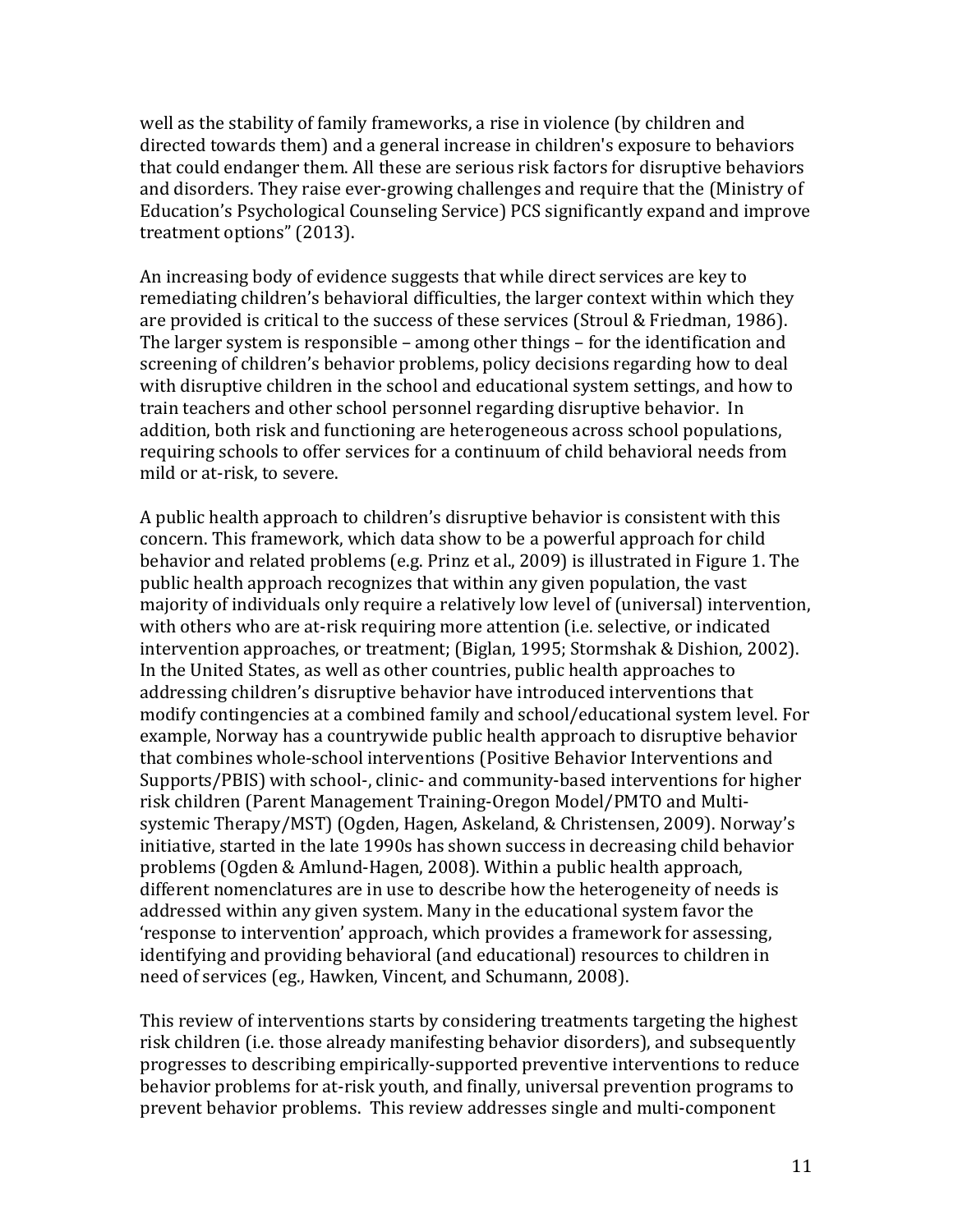interventions in both school and community settings whose goal is the reduction of child behavior problems at the individual (treatment) or group (prevention) level. Because the focus of interest for this report is the interface between families and schools, listed below are empirically supported interventions to improve children's behavior by (among other strategies) improving relationships and communication between schools and parents.

# **What interventions promote school-family partnerships and parent involvement in the context of reducing or preventing behavior problems?**

Interventions that are described below include treatment and prevention interventions; school-based, classroom-based, and community-based interventions; those delivered in groups, and individually. All interventions targeted the reduction or prevention of behavior problems at school, and all addressed the nexus of parents and schools – i.e., parent-school partnerships/parental involvement in school, and improving parents' (and sometimes teachers' and parents') behavior management strategies. The vast majority of these interventions have their theoretical basis in behavioral approaches, with a few programs emerging from family systems perspectives.

# Methodology for finding empirically-supported interventions

In order to yield interventions that act at the interface of school and family/parenting, the following searches were conducted:

- (i) US federal databases of evidence-based practices (EBPs) specifically:
- a. the Department of Education's (Institute of Education Sciences) What Works Clearinghouse [\(http://ies.ed.gov/ncee/wwc/](http://ies.ed.gov/ncee/wwc/) ),
- b. the National Registry of Evidence-based Programs and Practices of the Substance Abuse and Mental Health Services Administration (NREPP) <http://www.nrepp.samhsa.gov/> , and
- c. the Department of Justice's Office of Juvenile Justice and Delinquency Prevention Model Programs Guide<http://www.ojjdp.gov/mpg/>
- (ii) Google Scholar

(iii) The US Department of Education's Education Resources Information Center (ERIC) [http://www.eric.ed.gov/,](http://www.eric.ed.gov/)

(iv) The Campbell Collaboration

[http://www.campbellcollaboration.org/,](http://www.campbellcollaboration.org/) and the Cochrane Collaborative [http://www.cochrane.org/.](http://www.cochrane.org/)

Searches of the best practices databases used search terms allowed by those databases, detailed below.

Searches of Google Scholar, and the Campbell and Cochrane databases were aimed at finding literature reviews of evidence-based treatment and prevention interventions. The following search terms were used (to find both interventions and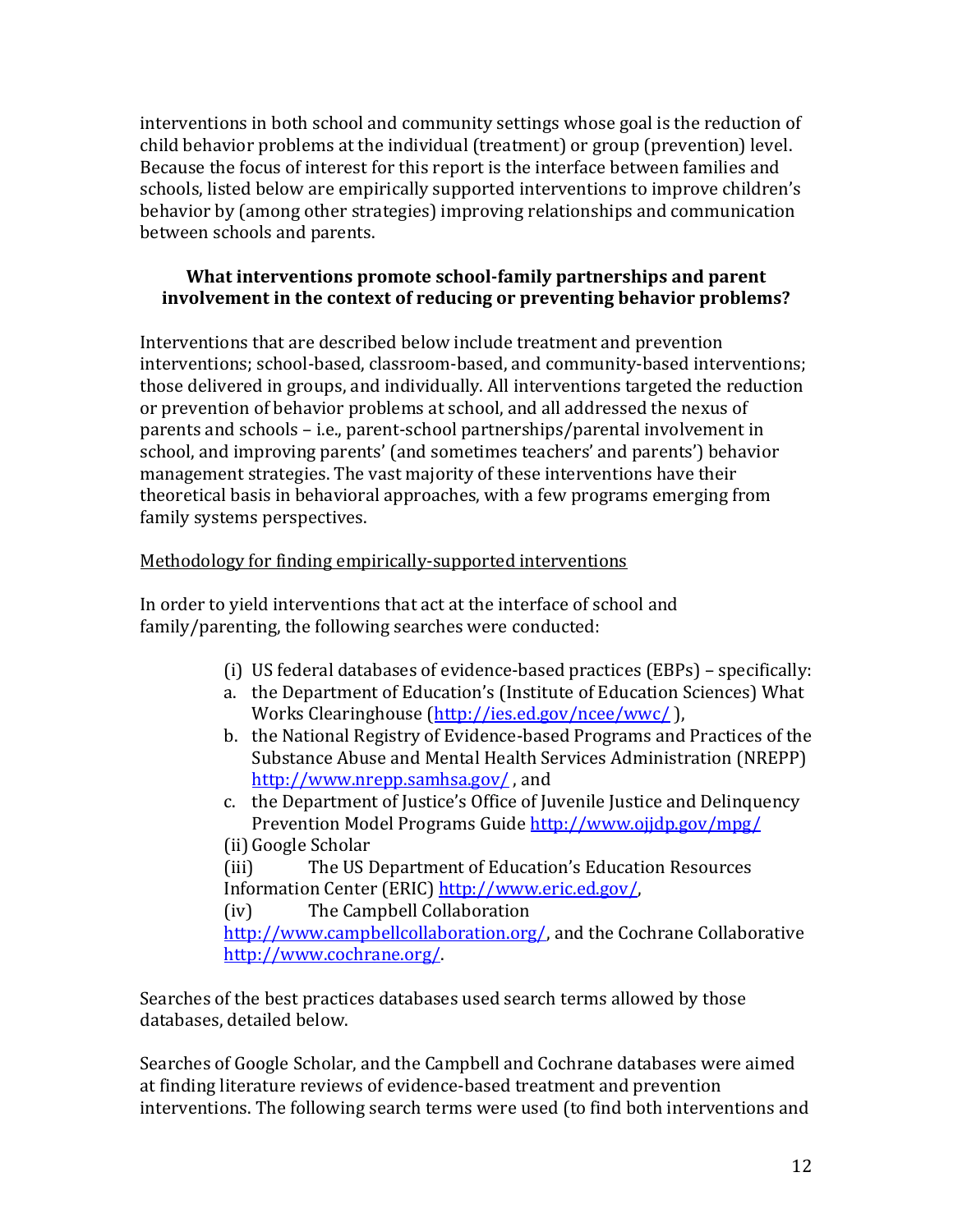basic research reported earlier in the rationale section): *parenting, parental involvement, externalizing behavior, disruptive behavior, behavior problems, oppositional-defiant disorder, conduct disorder, mental health, intervention, prevention, treatment, family involvement, system-level interventions, school-based interventions, parenting, parent attitudes, parent participation, parent teacher cooperation, partnerships in education, school community relationship, school community programs*.

To be included, a program must have met the following criteria [a and (b or c)]:

- a. Reduction of behavior problems as a key outcome variable,
- b. Be based in the school context, AND incorporate some element of parental involvement OR

c. Be a family-based or community/clinic-based intervention incorporating an element of school involvement.

This review notes, but does not evaluate the level of involvement of each system (i.e. school vs. home). However, programs were not included if family involvement was limited to a child taking home his school notes or information from a particular program; more extensive involvement by parents was required – e.g. active communication with the teacher, collaborating on projects with the child, coming to school programs, volunteering in the classroom, etc.

In addition, for a program's inclusion in the list below, the program must be included on a federal 'best practice' database (i.e. NREPP, What Works, Model Programs Guide/MPG) AND have an exemplary or effective rating on the MPG, over 3.0 (on a 0-4 scale of research quality) on the NREPP database for outcomes related to behavior problems, or an evaluation of positive effects on What Works. If a program yielded a lower rating on one of the above databases than another, the higher rating was taken.

Also reviewed, in order to ensure that key interventions were not missing, were Cochrane, Campbell and key, highly-cited peer-reviewed meta-analyses and literature reviews of evidence-based treatment and prevention interventions for externalizing disorders/problems (e.g., Brestan & Eyberg, 1998; Burns, Hoagwood, & Mrazek, 1999; Farmer, Compton, Burns & Robertson, 2002; Greenberg, Domitrovich, and Bumbarger, 2001; Maughan, Christiansen, Jenson, Olympia, & Clark, 2005). Finally, although they are not peer reviewed publications, two influential books on treatment and prevention: Weisz and Kazdin's *Evidence-based psychotherapies for children and adolescents*, (2010) and the Institute of Medicine/ National Research Council's *Preventing Mental, Emotional, and Behavioral Disorders Among Young People: Progress and Possibilities* (2009) – were also reviewed in order to ensure that no key prevention or treatment intervention was missing from the above review. Only one intervention that was not listed on any of the databases above but was listed in a book and met inclusion criteria was ultimately included (Chicago Child Parent Center/CPC).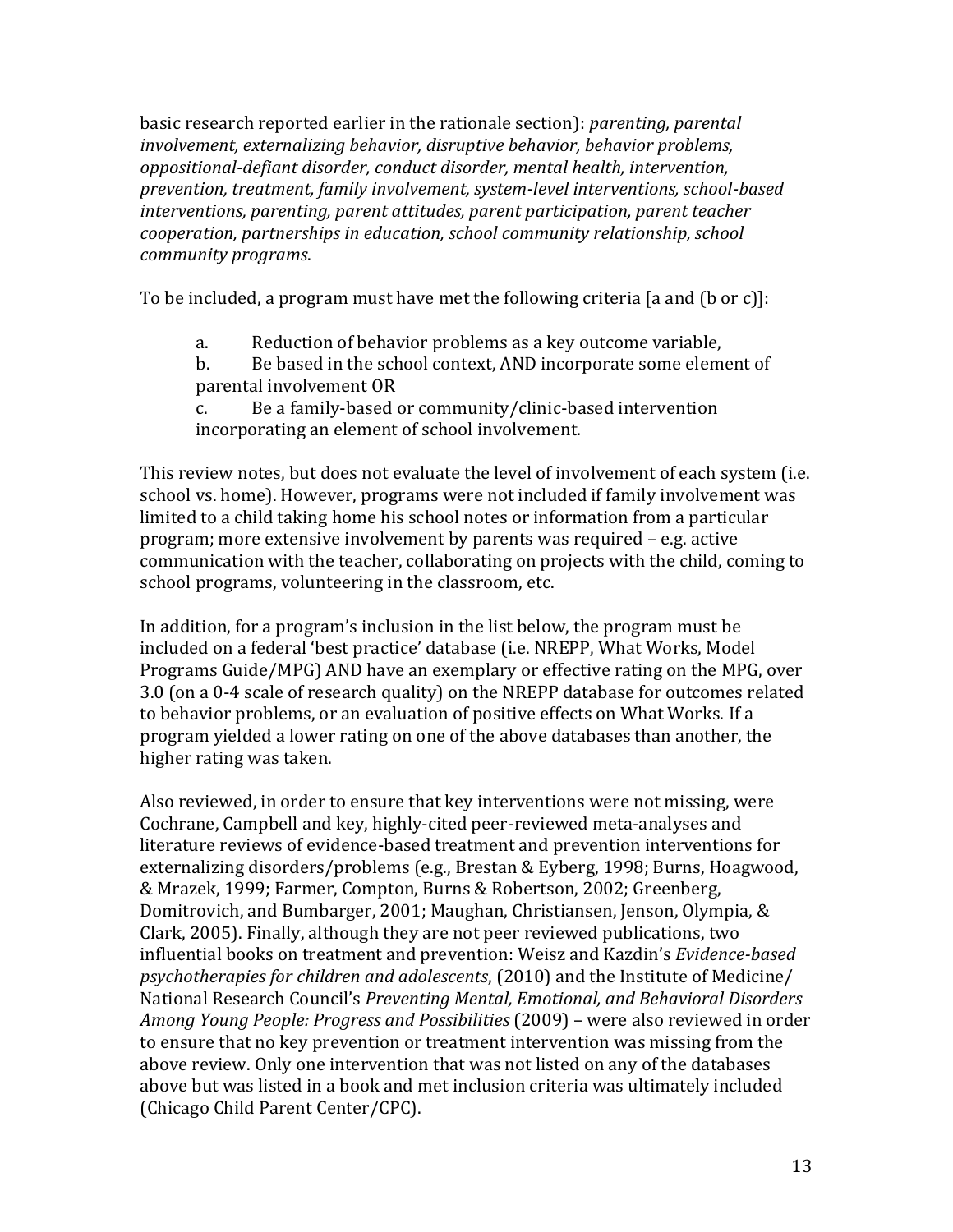Because none of the above reviews or databases focus specifically on the schoolparent interface in the treatment of conduct problems, *further support* (i.e. at least one article, or mention within the database description of the program) was sought for evidence that the specific evidence-based intervention demonstrated both parent and school involvement in addition to impacting child behavior problems at school.

The search yielded 22 interventions at the school-family interface: 6 treatment interventions, and 16 prevention interventions (15 of the prevention programs are classroom or community-based, and one is whole school/education system-based).

It is important to note that the interventions listed below were only evaluated for the quality of their research evidence and NOT for their readiness for dissemination, or implementation, or for the populations studied. This information is readily available and freely downloadable from the websites noted above. For readers interested in information about EBPs in order to conduct implementations of such interventions in school or community settings, it is crucial to note that implementation matters! That is, issues such as training and coaching, fidelity monitoring, implementation policies and practices, financial costs, and sustainability are key factors to consider when making decisions about implementing a particular EBP (see, for example, Forgatch, Patterson, & Gewirtz, in press).

The following paragraphs document how interventions were elicited. Databases have set search terms, as described below. Several programs appeared in more than one database; these are starred, but a description of each is included just once.

From the What Works Clearinghouse – a search using 'student behavior' as outcome, yielded 19 interventions. Only four of those interventions specifically focused on externalizing/disruptive behavior problems (others focused on character education, academic achievement, cognitive abilities). The interventions include: First Step to Success\* (early childhood; selective prevention), The Incredible Years\* (early childhood and elementary; both a treatment and prevention intervention); Early Risers\* (elementary, selective and indicated prevention), and Coping Power\* (middle school, indicated prevention).

From SAMHSA's NREPP, a search using 'mental health promotion' and 'mental health treatment' as areas of interest, 'crime', 'delinquency', 'education', 'mental health', and 'violence' as outcomes, 'school', 'home', and 'other community settings' as settings in which the program is delivered, and for all races, ages, and genders, yielded 121 interventions. However, only 12 of these interventions include both school and family components. These interventions include: Brief Strategic Family Therapy\* (elementary – high school; treatment), Chicago Parent Program\* (PS; selective prevention), Guiding Good Choices (elementary-middle; universal prevention), Families and Schools Together\* (FAST; elementary; universal, selective, and indicated prevention), Multi-dimensional family therapy\* (elementary through high school; treatment), Multi-systemic therapy for juvenile offenders<sup>\*</sup> (elementary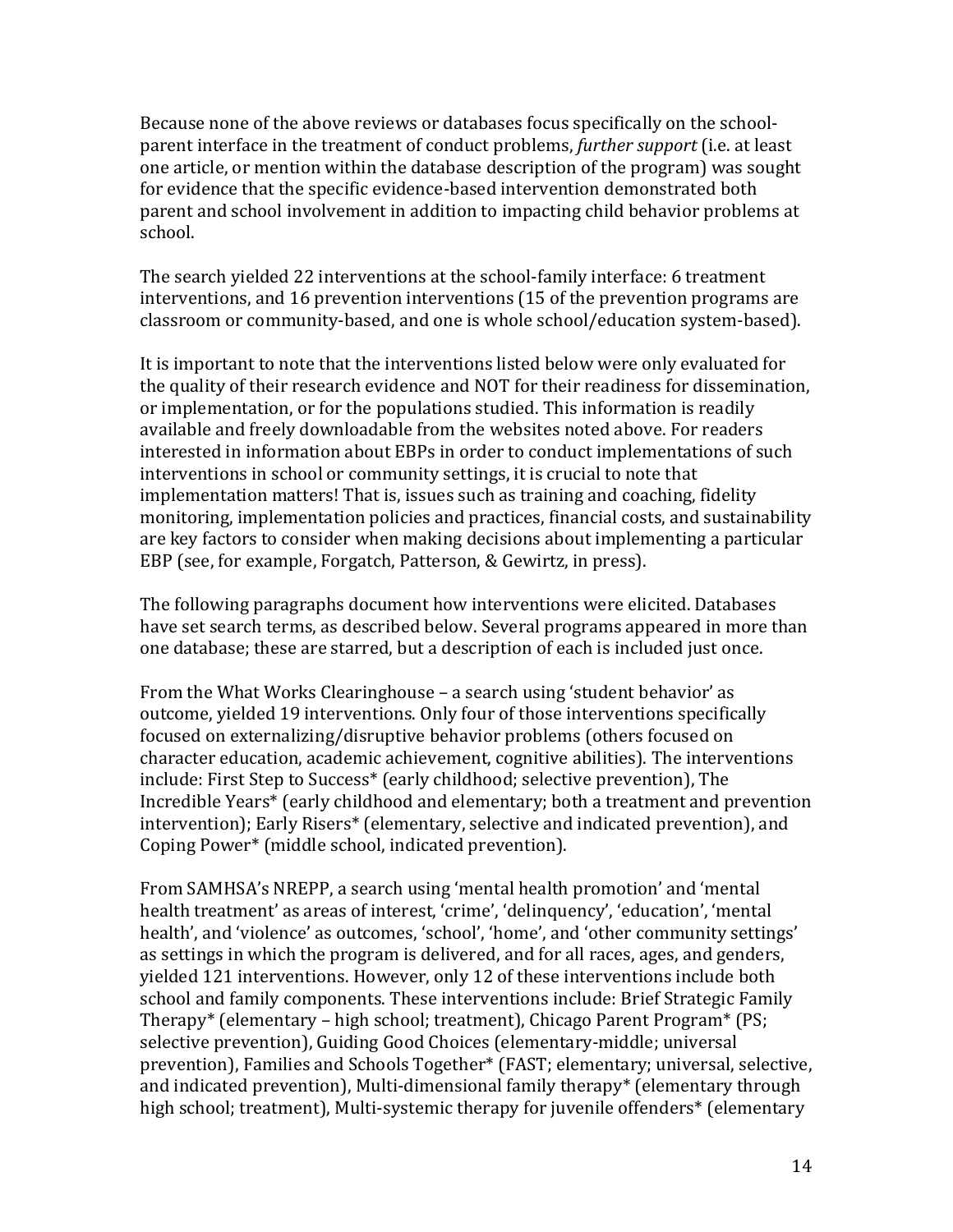through high school), Multidimensional Treatment Foster Care\* (MTFC; high school, treatment), ParentCorps (preschool; universal prevention), Parenting Through Change<sup>\*2</sup> (elementary; selective prevention); Positive Action  $(K-12<sup>th</sup> grade; )$ , Safe and Civil Schools Positive Behavior Interventions and Supports (PBIS; K-12th grade; universal, school-wide prevention program), and Strengthening Families (PS-10th grade; universal, selective, and indicated prevention).

From OJJDP's MPG, a search using available search terms of 'aggression' and 'delinquency' as key outcomes (no mental health or behavior disorders available as search terms), all populations, all phases of the juvenile justice continuum, program types 'academic skills enhancements', 'classroom curricula', 'bullying', 'cognitive behavioral therapy', family therapy', 'parent training' and 'school classroom environment', and all populations, with exemplary or effective ratings, yielded 79 programs. Most of these programs were limited to a single system (i.e. school or family) without the involvement of the other. Several of these programs had already been listed from the earlier two searches; others did not reach the 'effective' or 'exemplary' ratings. Just three programs emerged that had not been previously listed: Linking the Interests of Families and Teachers (elementary, high school; prevention), the Adolescent Transitions Program (middle and high school; prevention and treatment), and the Perry Preschool Program/HighScope Curriculum (preschool, prevention).

A review of the books mentioned above revealed just one program that was not included in the database searches: the Chicago Child Parent Centers/CPC. This preschool prevention program has strong evidence for its effectiveness and met criteria for inclusion listed above.

In all, twenty two programs are reviewed below; 6 treatment programs, and 16 prevention programs. Two of these programs have both prevention and treatment variants (Incredible Years, and Parenting Through Change/PMTO) and hence are listed twice - once in each of the prevention and treatment categories.

Details on each of the programs are listed below; consistent with the public health framework outlined earlier, treatment programs are reviewed first, followed by indicated, selective, and universal prevention programs. For each intervention, a key overview publication is provided for reference. Within each category, attention is paid to developmental stage for which the intervention is appropriate. Each intervention is further described according to its intervention content, key outcomes, the specific nature of the parent/family-school interface, who delivers the program, and delivery setting and format. It is important to note that all of these programs may be delivered by school staff, although in some cases (e.g. treatment) protocols require licensed mental health professionals such as educational

 $\overline{\phantom{a}}$ 

<sup>2</sup> Parenting Through Change is a prevention program of the Parent Management Training-Oregon/PMTO model, which also includes individual treatment.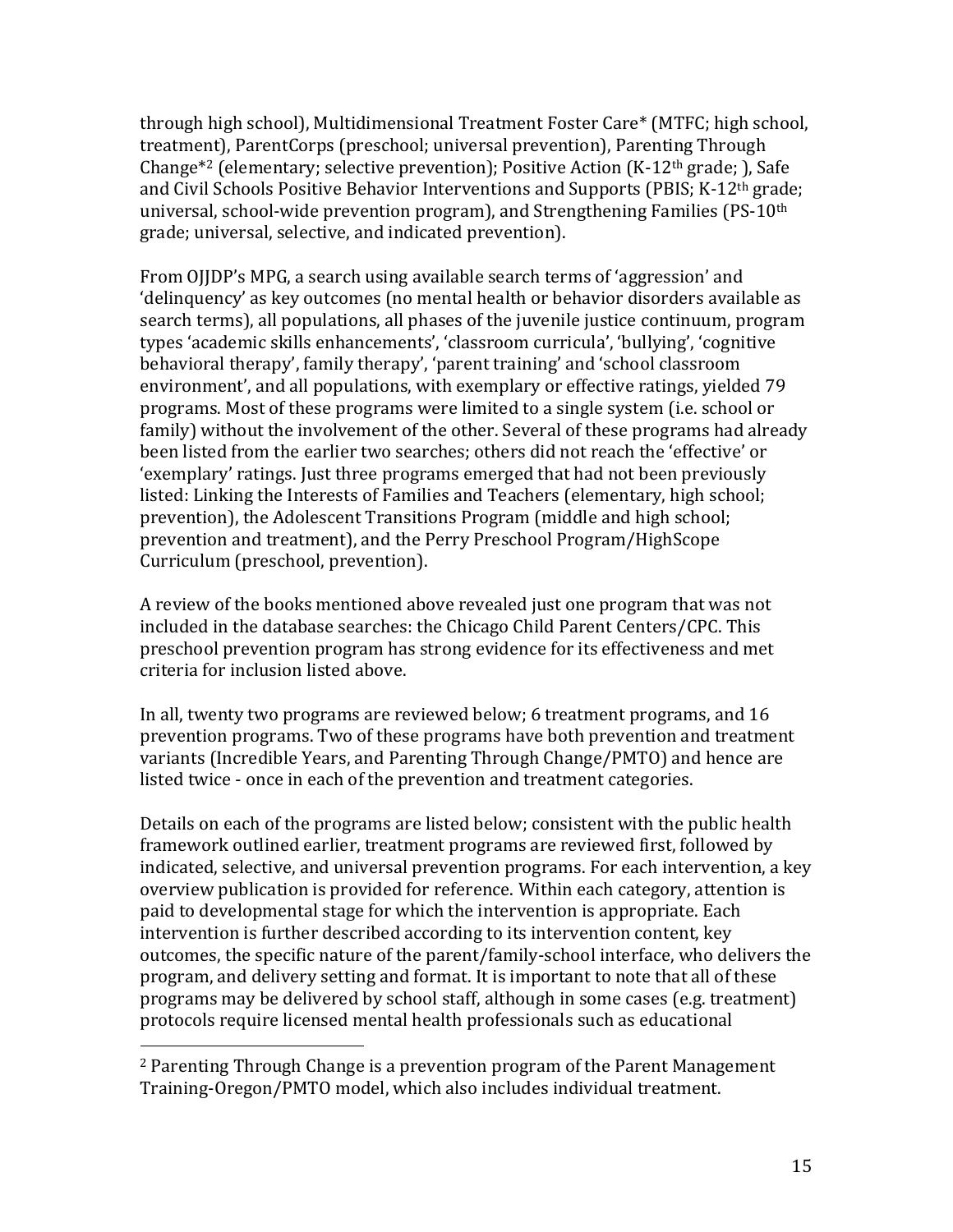psychologists or social workers. Further details are noted below. All interventions are appropriate for both genders, unless otherwise specified. Interventions are listed according to developmental stage (preschool, elementary, middle school, high school).

Following description of the programs, key issues in program delivery are addressed; specifically, the crucial role of school and community mental health providers (school counselors, and school and community social workers and educational psychologists), and the infrastructure of school-based mental health services for behavior disordered and at-risk children.

### **School- and community-based interventions to reduce behavior problems that promote parent-school partnerships**

# **Treatment Programs**

# **1. The Incredible Years/IY (Webster-Stratton & Reid, 2010)**

### *Developmental stage*: Preschool-Elementary

*Key outcomes*: Parenting skills, child externalizing problems, self-regulation, teacher classroom management, parents' involvement with school and teachers

*Intervention Content*: The Incredible Years treatment programs were designed to thwart and treat behavior problems when they first begin (infant/toddler through elementary school age) and to intervene in multiple areas through parent, teacher, and child training. The three programs work jointly to treat and prevent conduct problems, and increase social and emotional competence in young children.

1. The Incredible Years *parent programs* for parents of preschoolers (3-5 years), and school-age children (6-12 years). Program length varies from 12 to 20 weekly group sessions (2-3 hours each). The programs focus on strengthening parent-child interactions and relationships, reducing harsh discipline, and enhancing children's social, emotional, and language development. Parents learn how to nurture school readiness skills, to partner with teachers to promote their children's academic, social skills, and emotional self-regulation and to reduce conduct problems. Each program includes protocols for use as a prevention program or as a treatment program for children with conduct problems.

2. The Incredible Years Dinosaur School small group *treatment* program consists of 18-22 weekly sessions (2 hours each) offered jointly with the parent training programs. The child program improves social and emotional competencies, such as understanding and communicating feelings, using effective problem-solving strategies, managing anger, practicing friendship and conversational skills, and behaving appropriately in the classroom.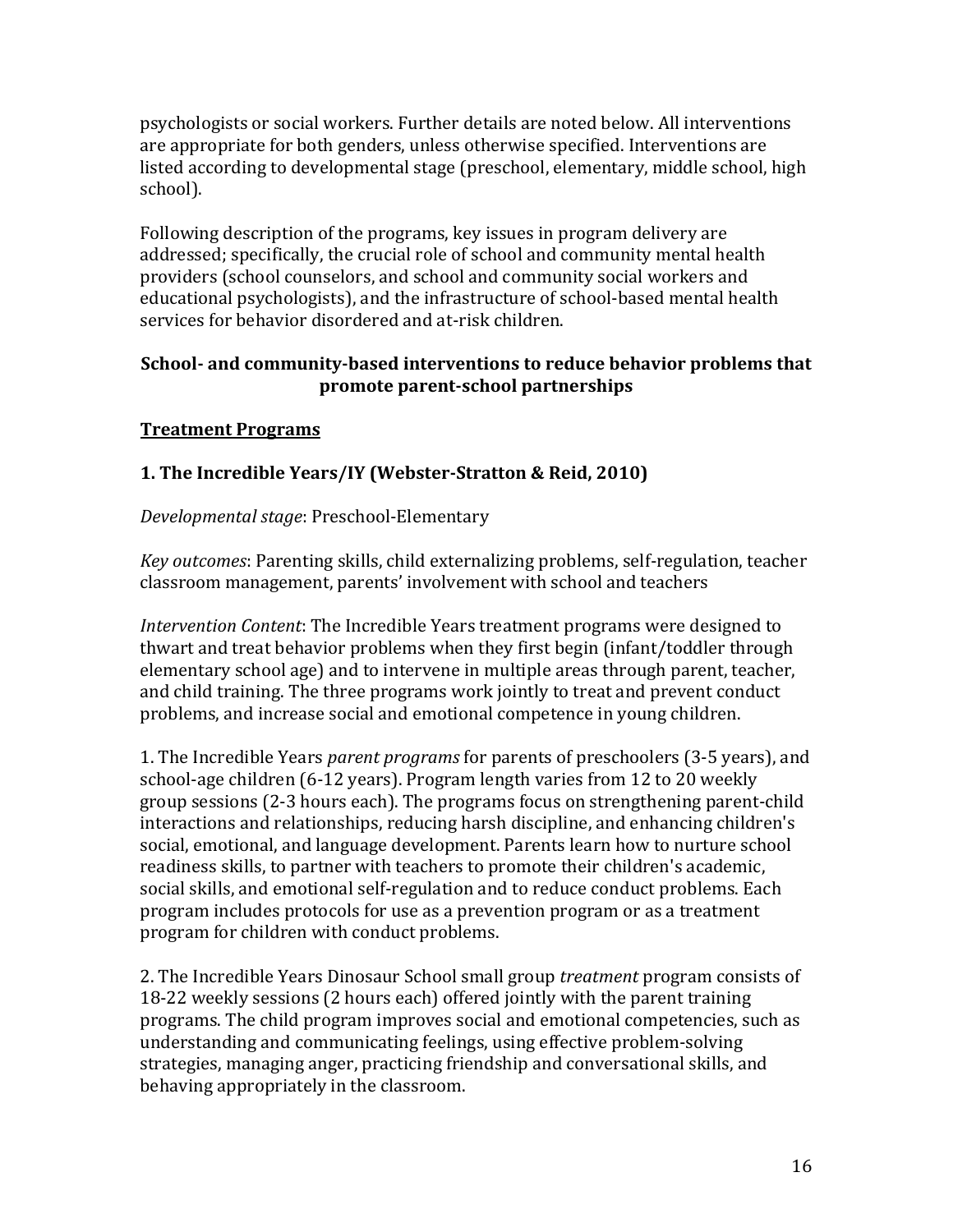3. The Incredible Years *teacher program*. This provides monthly workshops to early childhood and elementary school teachers of young children (3-8 years) delivered by a trained facilitator over a total of 42 hours. The program focuses on strengthening classroom management; promoting children's prosocial behavior, emotional regulation, school readiness, and cooperation with peers and teachers; and reducing classroom aggression. The training also trains teachers to support school involvement by parents, and enhance consistent behavior management across school and home settings.

In each program, facilitators use videotaped vignettes to structure the content and stimulate group discussions, problem solving, and practices related to participants' goals.

*What is the nature of the family/school interface*? As noted above, key content of the program focuses on increasing parents' involvement in, and communication with school staff, and the skills of classroom teachers to engage parents. Both teachers and parents are taught similar child behavior management skills.

*Who delivers the intervention*? Group leaders are counselors, social workers, psychologists, nurses, and educators.

*Intervention setting and format*: Schools, homes, outpatient clinics, other community settings.

### **2. Parent Management Training-Oregon Model/PMTO (Forgatch & Patterson, 2010)**

#### *Developmental stage*: Elementary

*Key outcomes*: child behavior problems (parent, & teacher report), parenting practices, child drug use, arrests, academic adjustment, child depression. Children with behavior problems are referred through schools, mental health clinics, and the child welfare system.

*Intervention Content*: PMTO is delivered as an individual treatment by extensively trained therapists in weekly sessions with parents (and sometimes children) lasting an average of 6-9 months. This parent training program focuses on teaching core positive parenting skills that have been demonstrated to be associated with reductions in child conduct problems: skill encouragement, effective discipline, problem-solving, monitoring, and positive involvement.

*What is the nature of the family/school interface?* Although the intervention is typically community-based, a focus of several of the sessions is home school communication. Parents are taught how to monitor their children's progress at school, communicate with teaching and administrative and counseling staff, engage in problem-solving, and help children with home-school routines (e.g. getting a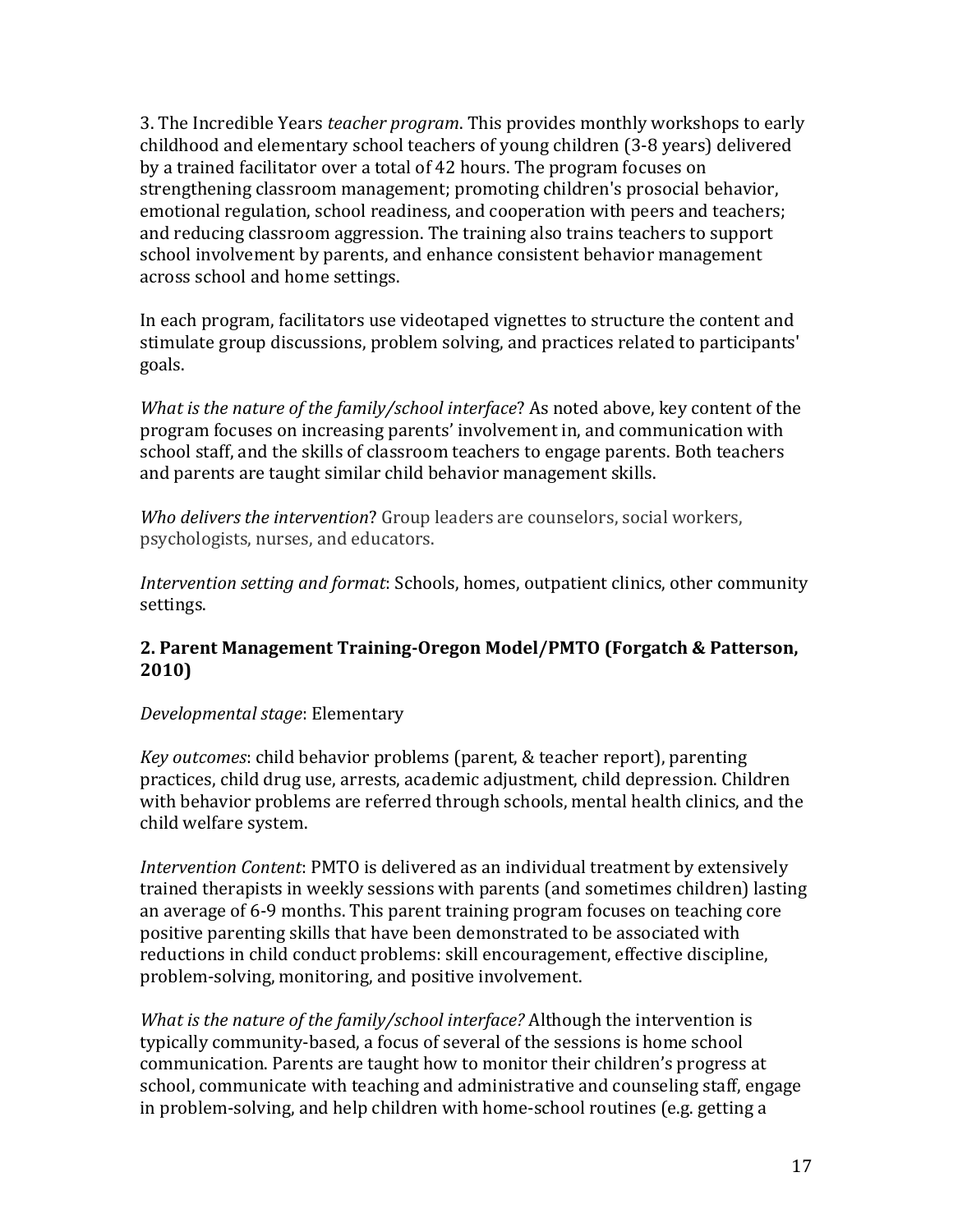backpack ready for school each morning, mastering the homework routine, etc). For example, in one session, parents role play resolving a conflict with a school professional; the home practice assignment for another session requires parents to complete a sheet of information about their child's teacher, schedule, key school phone numbers, etc.

*Who delivers the intervention?* Masters level human service professionals (social workers, psychologists, marriage and family therapists).

*Intervention setting and format*: PMTO treatment is delivered as an individual family-level intervention in parents' homes, clinics, or schools. PMTO is also available as a prevention program (known as Parenting Through Change, described below).

### **3. Multi-dimensional treatment foster care/MTFC (Smith & Chamberlain, 2010)**

*Developmental stage*: Middle school – High School

*Key outcomes*: school attendance and homework completion, delinquent activities, days in locked settings, substance use, pregnancy rates

*Intervention Content*: MTFC is a community-based intervention for 12-17 year olds with serious behavior problems and delinquency, and their families. It was developed as an alternative to removal from the home, group home treatment or government facilities for youths. Youths are typically referred to MTFC after previous programs (out-of-home placements, family preservation attempts) have been unsuccessful. Youth are referred by juvenile courts and probation, mental health, and child welfare agencies, to temporary, MTFC-trained and supervised foster families, while their biological family prepares for their return following the program. MTFC youth have a consistent reinforcing environment with mentoring and strong encouragement to develop academic and life skills. Teens are given a highly structured daily schedule with clear limits and expectations, and are helped to avoid deviant peer groups. MTFC typically lasts 6-9 months.

*What is the nature of the family/school interface*? The NREPP report on MTFC notes that "In the United Kingdom, programs have expanded the MTFC teams to include an educational worker to provide liaison and coordination with schools, which is made necessary by the role of educational institutions in treatment and case management of enrolled children with serious behavior problems".

*Who delivers the intervention*? Key intervention agents are highly trained and supervised foster parents. Program supervisors (each with less than 10 cases) provide case coordination with family and individual therapists, skills trainers, and a foster parent liaison/trainer.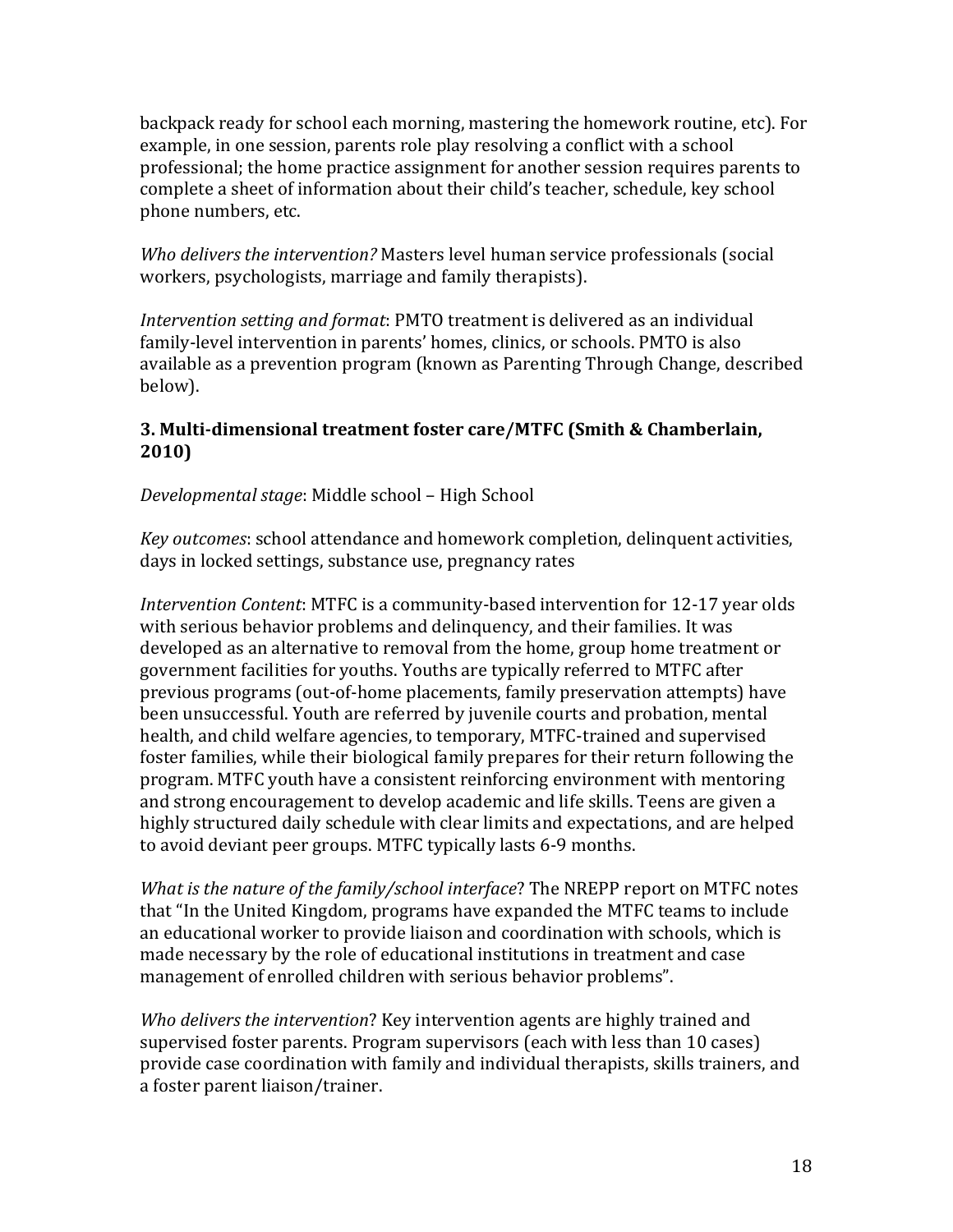*Intervention setting and format*: Intervention takes place in the foster home, with biological and foster families, and with the youth. As noted above, the UK adaptation includes school liaisons to provide coordination with school personnel.

# **4. Multi-Systemic Therapy/MST (Henggeler & Schaeffer, 2010)**

*Developmental stage*: Middle school - High School

*Key outcomes*: peer aggression, arrest rates, incarceration rates, criminal activity, alcohol and drug use, family functioning

*Intervention Content*: MST addresses the multidimensional nature of behavior problems in troubled youth by targeting factors in the adolescent's social network that contribute to antisocial behavior. The primary goals are to lessen antisocial behavior, improve family functioning and school performance, and reduce out-ofhome placement through hospitalization, residential treatment or incarceration. MST helps families mobilize child, family, and community resources. MST typically lasts approximately 4 months, with multiple therapist-family contacts occurring weekly in different settings (home, school, etc). Behavioral, cognitive behavioral, and pragmatic family therapy techniques are used.

*What is the nature of the family/school interface*? MST therapists work in the home and the school, ensuring clear communication between parents and teachers to promote healthy adolescent behavior.

*Who delivers the intervention*? Typically masters trained clinicians in social work, psychology, and counseling.

*Intervention setting and format*: Outpatient, school, home. Therapists work with a small number of families (about 5 at a time), treatment averages 4 months, with several sessions per week. But there is no fixed length, and therapists are available 24/7.

### **5. Brief Strategic Family Therapy/BSFT (Szapocznik, Schwartz, Muir, & Brown, 2012).**

# *Developmental stage*: Adolescence/middle and high school

*Key outcomes*: conduct problems, aggression with peers, treatment engagement, family functioning

*Intervention Content*: BSFT aims to prevent, reduce, and/or treat adolescent behavior problems including drug use, conduct problems, delinquency, and deviant peers, improve prosocial behaviors such as school attendance and performance; and improve family functioning, including positive parenting, and parent's involvement with the child and his or her school and peers.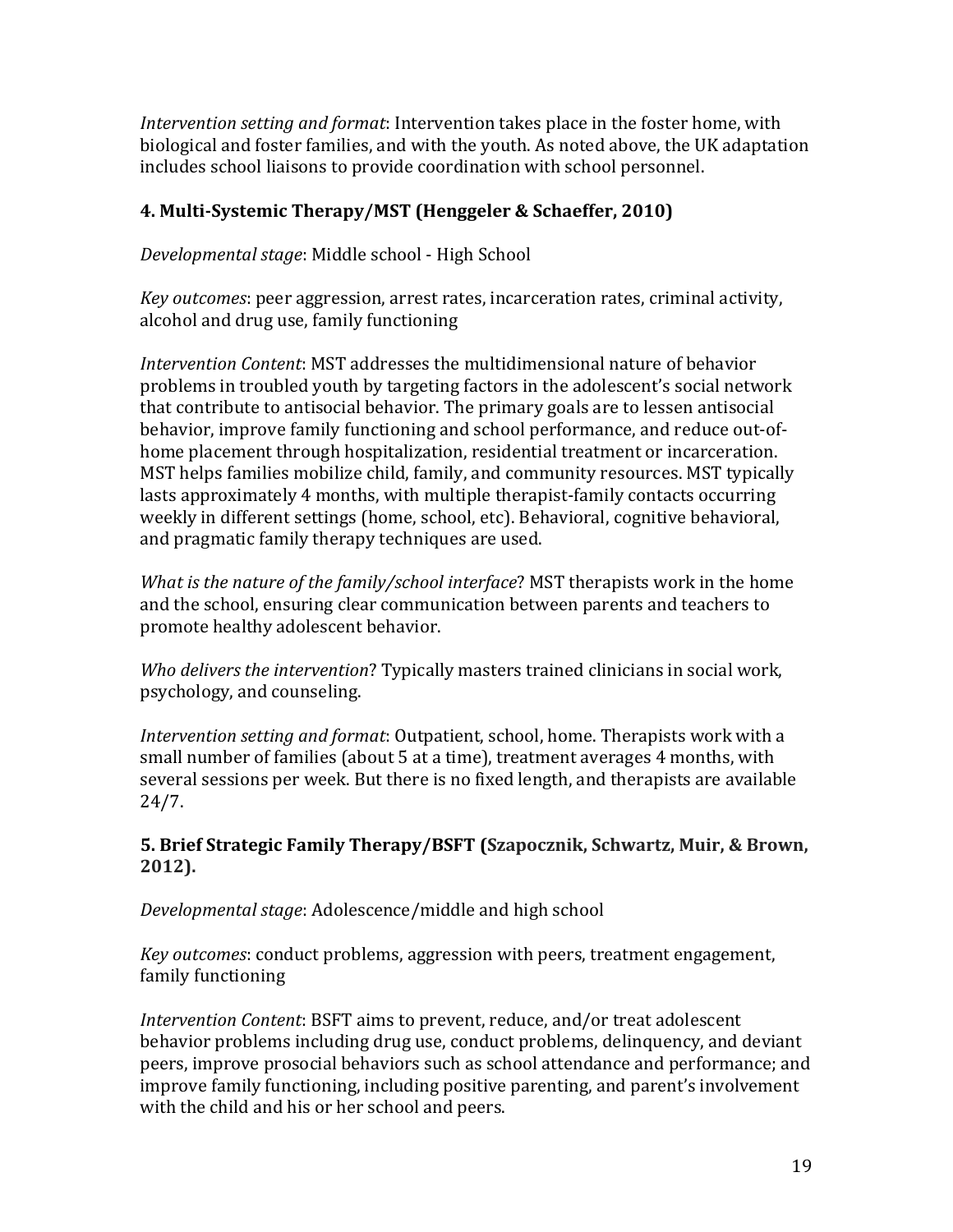BSFT therapeutic techniques include joining, diagnosing, and restructuring. The therapist "joins" the family by encouraging family members to behave in their normal fashion. The therapist then diagnoses repetitive patterns of family interactions. Restructuring refers to the change-producing strategies that the therapist uses to promote new, more adaptive patterns of interaction.

*What is the nature of the family/school interface*? A key goal of BSFT is to improve parental involvement at school, as well as the target youth's school performance and behavior.

*Who delivers the intervention*? Trained mental health professionals (psychologists, social workers, counselors)

*Intervention setting and format*: Outpatient clinic, homes; BSFT is typically delivered in 12-16 family sessions but may be delivered in as few as 8 or as many as 24 sessions, depending on the severity of the communication and management problems within the family.

# **6. Multi-dimensional family therapy/MDFT (Liddle, 2013)**

*Developmental stage:* Middle and high school

*Key outcomes:* delinquent and other problem behaviors, substance use, treatment retention, school performance

*Intervention Content:* MDFT is a comprehensive, family-based and multisystem clinic or partial hospitalization/day treatment program for adolescents with conduct disorder, substance use problems, and co-occurring mental health and substance use disorders, as well as other problem behaviors. MDFT aims to increase effective coping and problem-solving skills for better decision making among the teen. MDFT also targets improved family functioning as a protective factor against substance abuse and related problems. MDFT includes modules targeting four areas of social interaction: (1) the adolescent's interpersonal functioning with parents and peers, (2) parents' parenting practices and adjustment, (3) parent-adolescent communication , and (4) communication between family members and key social systems (schools, child welfare, mental health, juvenile justice).

*What is the nature of the family/school interface?* Core elements of the treatment focus on home-school communication and improving youth functioning in school.

*Who delivers the intervention?* Master's-level therapists and a bachelor's-level or paraprofessional case manager

*Intervention setting and format:* Homes, correctional, outpatient settings; 12-16 weekly or biweekly 60 to 90 minute sessions.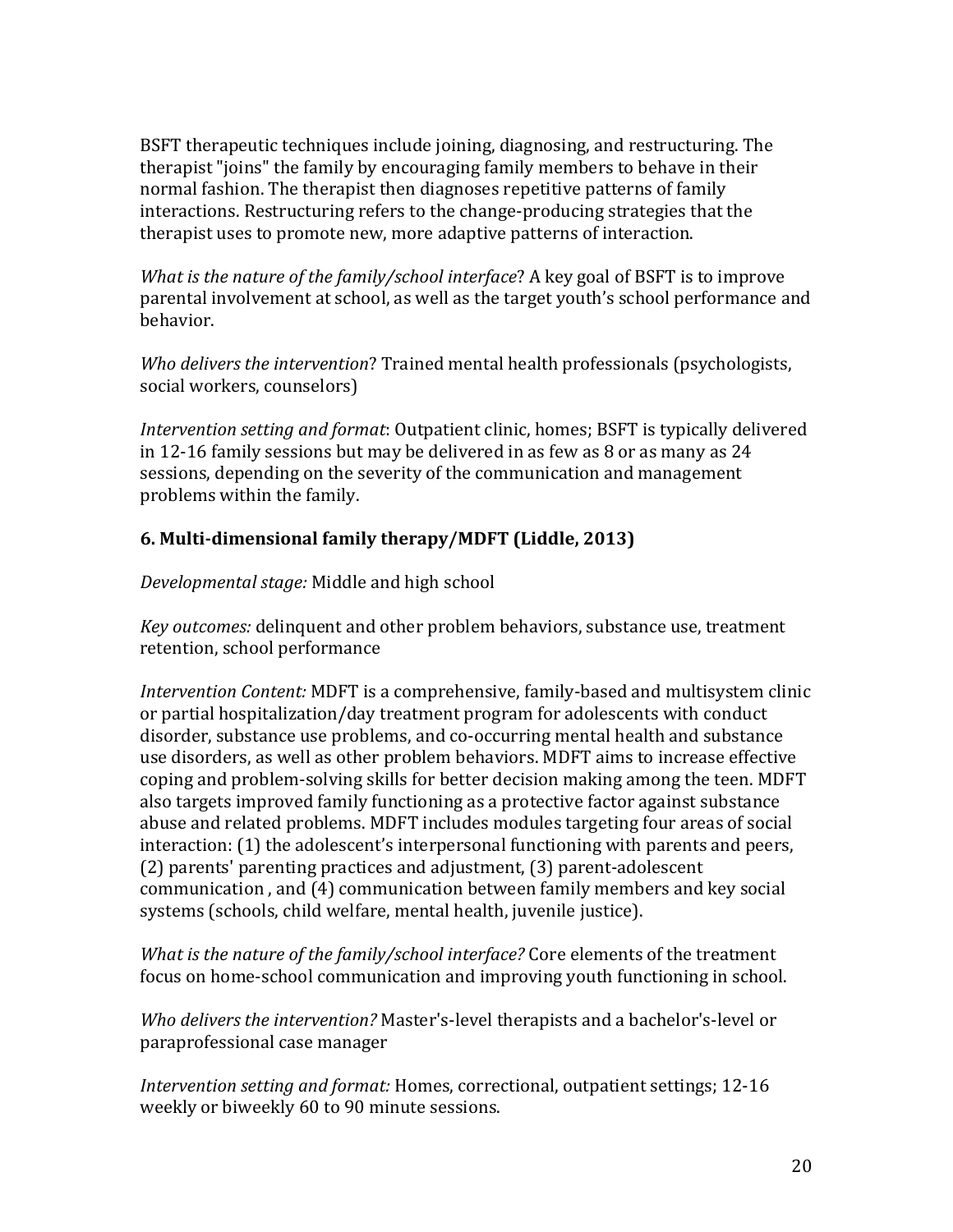### **Classroom and community-based prevention programs**

These programs also are ordered according to developmental stage, with preschool first.

# **7. Chicago Parent Program (Gross et al., 2009)**

### *Developmental stage:* Preschool

*Key outcomes:* child behavior problems, parenting self-efficacy, parental discipline, corporal punishment

*Intervention Content:* The CPP is a parent training program to reduce behavior problems in children ages 2 to 5. Two trained leaders deliver 2-hour group sessions using video vignettes to present challenging parent-child situations which stimulates discussion and problem-solving related to child behavior and parenting skills. Sessions target positive relationships with children (e.g., family routines and traditions, using praise and encouragement), behavior management (e.g., effective discipline, following through), stress management, and problem-solving skills. Home practice assignments help parents apply the skills learned in group.

*What is the nature of the family/school interface?* The CPP has been implemented in multiple preschool and Head Start settings by school staff for parents.

*Who delivers the intervention?* CPP group leaders must have a minimum of a high school degree or equivalent

*Intervention setting and format:* CPP is implemented in 11 weekly group sessions followed by a booster session 4 to 8 weeks later.

# **8. First Step to Success (Walker et al., 2009)**

# *Developmental stage:* Preschool

*Key outcomes:* Behavior problems, social functioning, academic performance

*Intervention Content:* First Step to Success is an early intervention program targeting children in kindergarten to 3<sup>rd</sup> grade who are at risk for developing aggressive or antisocial behavior. The curriculum includes three interconnected modules: screening, classroom intervention, and parent training. The school intervention module, Contingencies for Learning Academic and Social Skills (CLASS), aims to decrease problem behavior and increase prosocial behaviors. A behavior coach works with the teacher while the teacher observes and learns the techniques to implement the program. The student is taught to recognize and replace inappropriate behaviors with appropriate ones, which are subsequently reinforced by classroom peers who are taught positive strategies to support the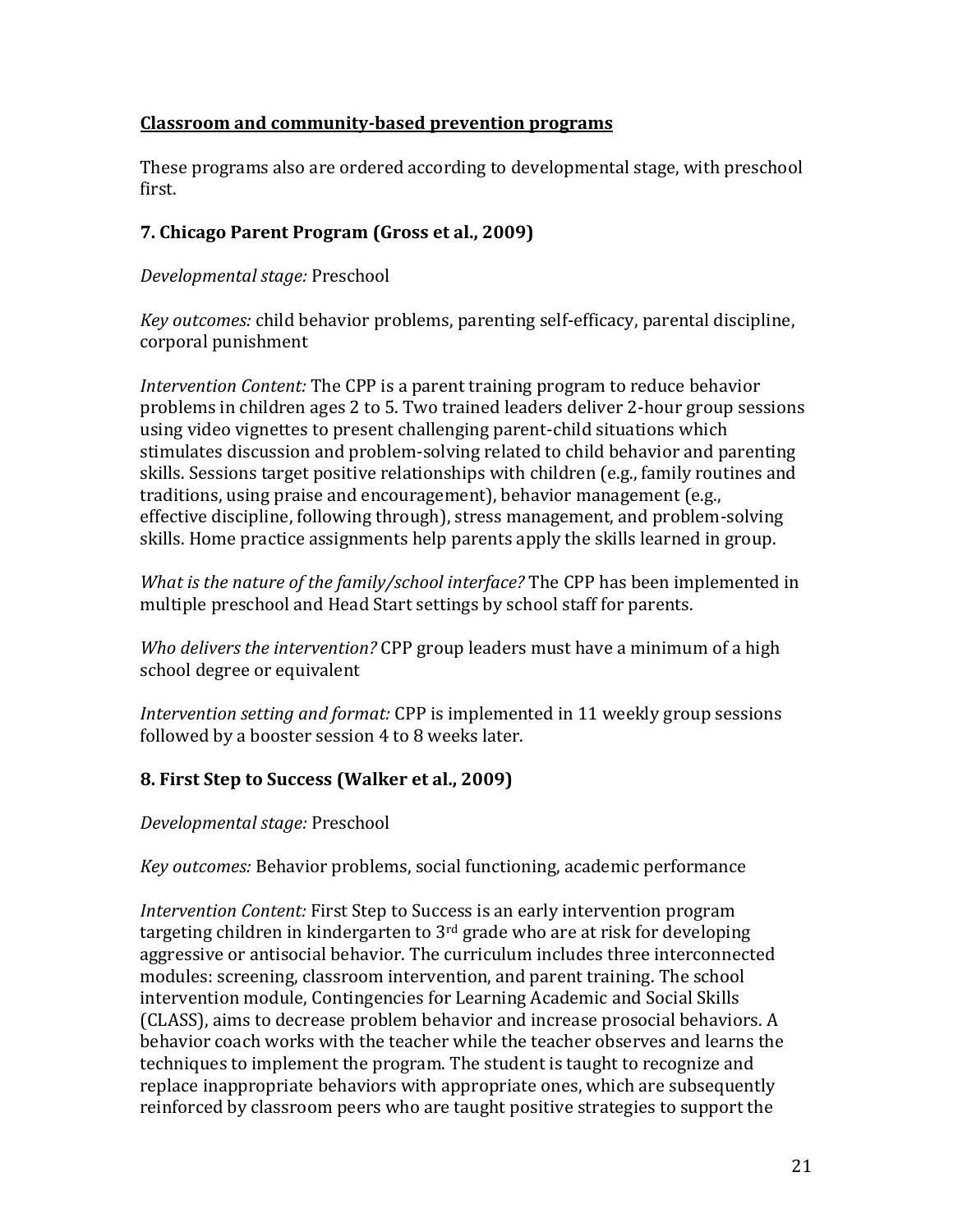student. The student accrues points toward his or her behavioral goal. If the student reaches a daily goal, he or she gets to choose an activity designed for the whole class to enjoy. The parenting component (HomeBase) is implemented in concert with the CLASS program at school and focuses on: communication, cooperation, limit setting, problem solving, friendship making, and confidence development.

*What is the nature of the family/school interface?* Trained behavior coaches work with both school personnel and parents, ensuring consistent communication of behavior management strategies across settings.

*Who delivers the intervention?* Consultants are teachers, counselors and teacher aides.

*Intervention setting and format:* A trained behavior coach works with each student and his or her class peers, teacher, and parents for 50 - 60 hours over a 3-month period. The behavior coach meets with the student's parents/caregivers for approximately 45 minutes per week for six weeks. The CLASS module requires 30 program days across three phases (coach, teacher, and maintenance) for completion.

**9. The Perry Preschool Program/HighScope Curriculum (**Schweinhart et al., (2005).

*Developmental stage*: Preschool (birth to five years old)

*Key outcomes*: Child externalizing problems, academic success, teen pregnancy, socioeconomic outcomes (longer-term)

*Intervention Content*: The program is a preschool/early childhood center-based curriculum that targets children as active learners. Two curricula target infants and toddlers (birth to three) and preschoolers (three to five years old). Children participate in the program for one to three years.

*What is the nature of the family/school interface*? Families received a home visit once per week from the child's preschool teacher.

*Who delivers the intervention*? Preschool teachers

*What training and coaching is required*? A variety of workshops are offered to teachers to provide information and training on the HighScope curriculum.

*Intervention setting and format*: School

**10. The Chicago Child-Parent Centers (CPC; Reynolds, Temple, Robertson, & Mann, 2001; Miedel & Reynolds, 2000)**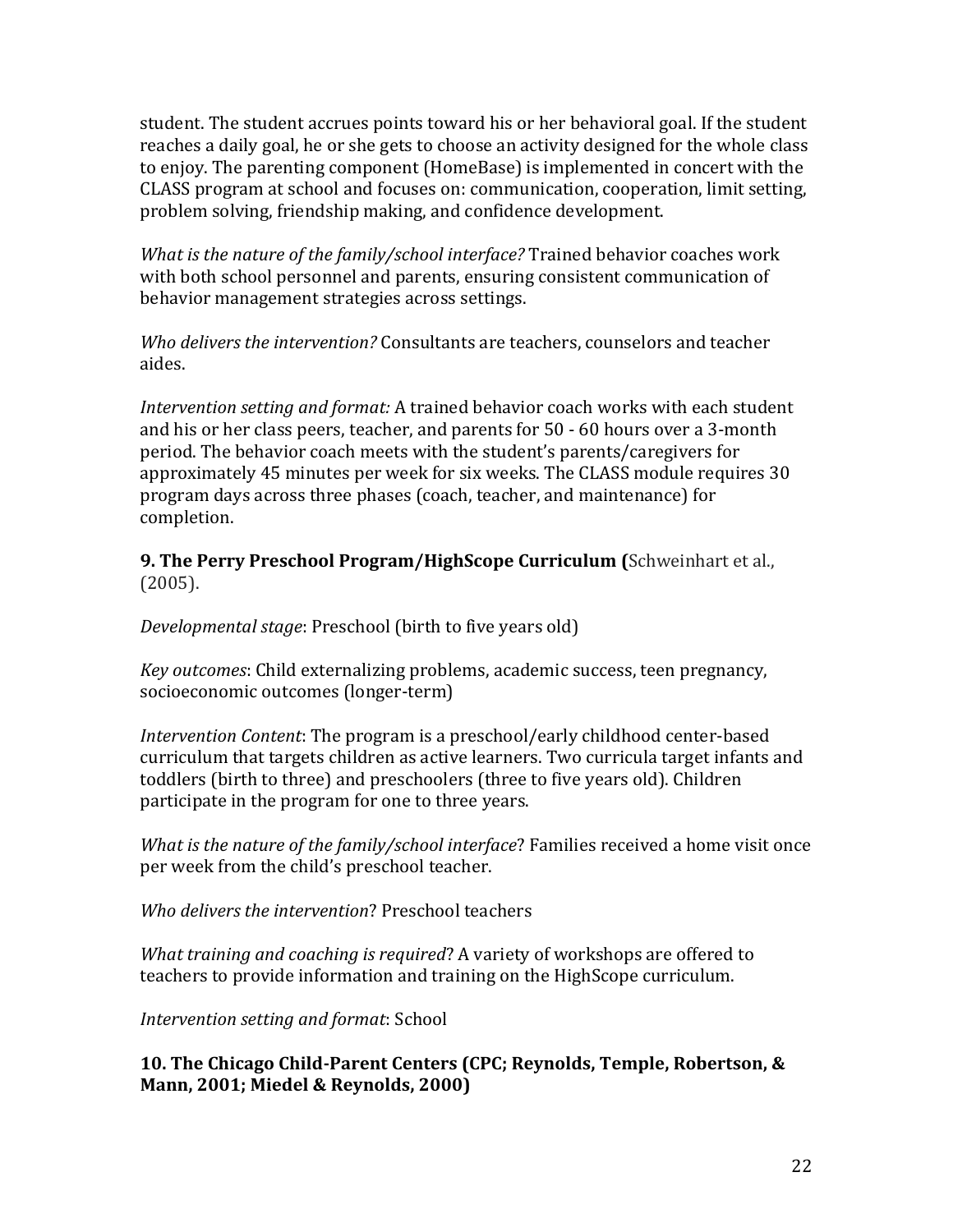*Developmental stage*: Preschool

*Key outcomes*: Behavior problems, child maltreatment, school performance, physical health

*Intervention Content*: The CPCs provide comprehensive preschool and family support to children and parents living in disadvantaged neighborhoods. The program is a school-based individualized curriculum to promote children's social and cognitive development. Parents are actively involved in their children's learning.

*What is the nature of the family/school interface*? Parents must commit to volunteer at least one half day each week in their child's classroom. In addition, a family support component includes a home visit on entrance to the program, case management and referral support.

*Who delivers the intervention*? The intervention is delivered by trained preschool teachers. Each classroom (of 6-8 children) also has a teacher's aide. Each center also has a trained lead teacher.

*What training and coaching is required*? All teachers must be certified early childhood education providers. It is unclear whether training specific to CPC is provided; no uniform curriculum is delivered across centers.

*Intervention setting and format*: School

#### **11. The Incredible Years/IY Prevention Program (Webster-Stratton & Reid, 2009)**

*Developmental stage*: Preschool-Elementary

*Key outcomes*: Parenting skills, child externalizing problems, self-regulation, teacher classroom management, parents' involvement with school and teachers

*Intervention Content*: The Incredible Years prevention programs were designed to prevent behavior problems in early childhood (infant/toddler through elementary school age) and to intervene in multiple areas through parent, teacher, and child training. The three programs work jointly to prevent conduct problems, and increase social and emotional competence in young children.

1. The Incredible Years *parent prevention programs* for parents of preschoolers (3-5 years), and school-age children (6-12 years). Program length varies from 12 to 20 weekly group sessions (2-3 hours each). The programs focus on strengthening parent-child interactions and relationships, reducing harsh discipline, and enhancing children's social, emotional, and language development. Parents learn how to nurture school readiness skills, to partner with teachers to promote their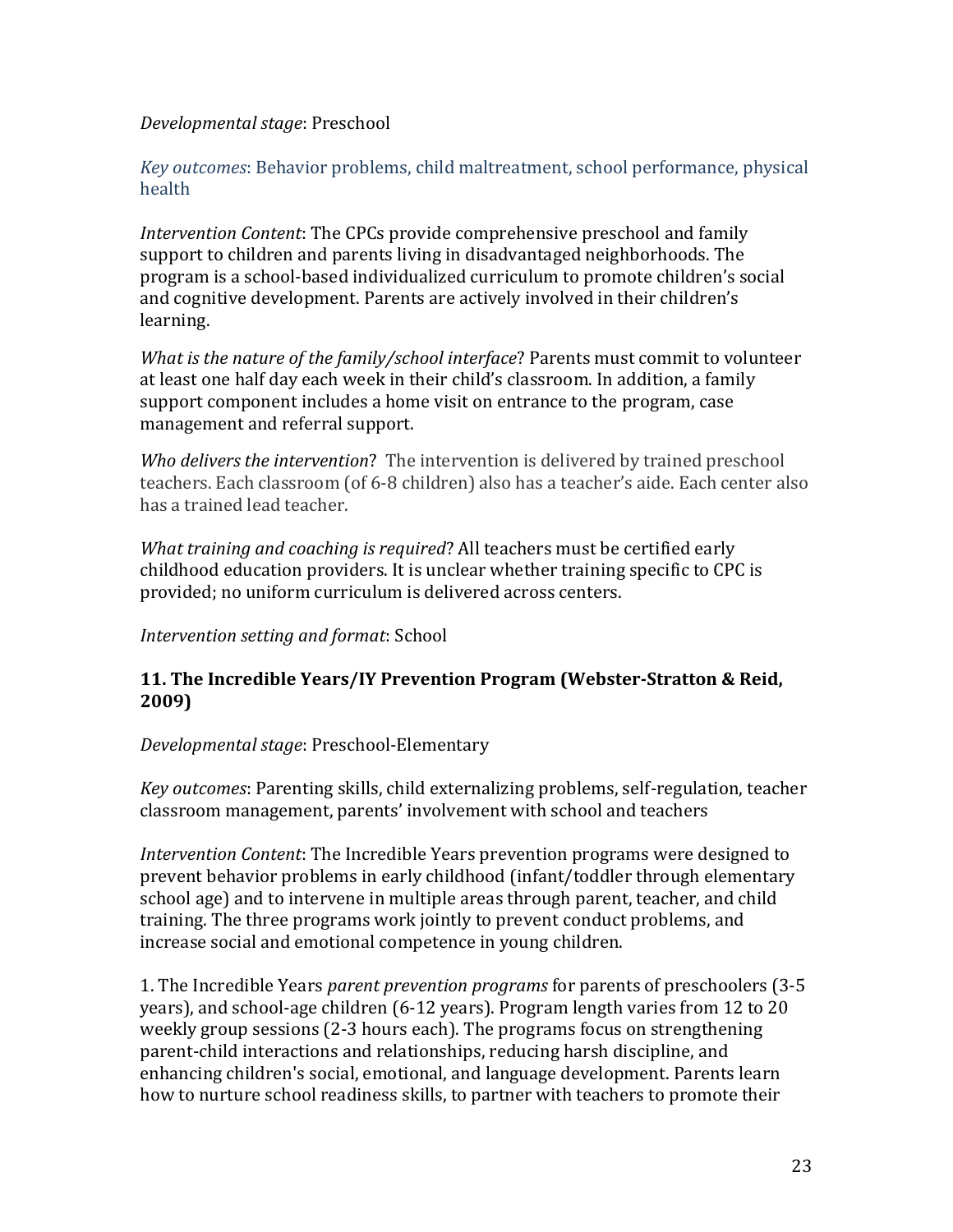children's academic, social skills, and emotional self-regulation and to reduce conduct problems.

2. The Incredible Years Dinosaur School *child training* prevention program includes 60 classroom lesson plans (approximately 45 minutes each) for three age levels, beginning in preschool through second grade (3-8 years). Teachers deliver the program at least twice each week over consecutive years. The programs focus on strengthening parent-child interactions and relationships, reducing harsh discipline, and enhancing children's social, emotional, and language development. Parents learn how to nurture school readiness skills, to partner with teachers to promote their children's academic, social skills, and emotional self-regulation and to reduce conduct problems.

2. The Incredible Years Dinosaur School small group *treatment* program consists of 18-22 weekly sessions (2 hours each) offered jointly with the parent training programs. The child program improves social and emotional competencies, such as understanding and communicating feelings, using effective problem-solving strategies, managing anger, practicing friendship and conversational skills, and behaving appropriately in the classroom.

3. The Incredible Years *teacher program*. This provides early childhood and elementary school teachers of young children (3-8 years) 42 hours of monthly workshops delivered by a trained facilitator. The program focuses on strengthening classroom management; promoting children's prosocial behavior, emotional regulation, school readiness, and cooperation with peers and teachers; and reducing classroom aggression. The training also trains teachers to support school involvement by parents, and enhance consistent behavior management across school and home settings.

In each program, facilitators use videotaped vignettes to structure the content and stimulate group discussions, problem solving, and practices related to participants' goals.

*What is the nature of the family/school interface*? As noted above, key content of the program focuses on increasing parents' involvement in, and communication with school staff, and the skills of classroom teachers to engage parents. Both teachers and parents are taught similar child behavior management skills.

*Who delivers the intervention*? Group leaders are counselors, social workers, psychologists, nurses, and educators.

*What training and coaching is required*? Group leaders are required to train and certify with an IY trainer and mentor.

*Intervention setting and format*: Schools, homes, outpatient clinics, other community settings.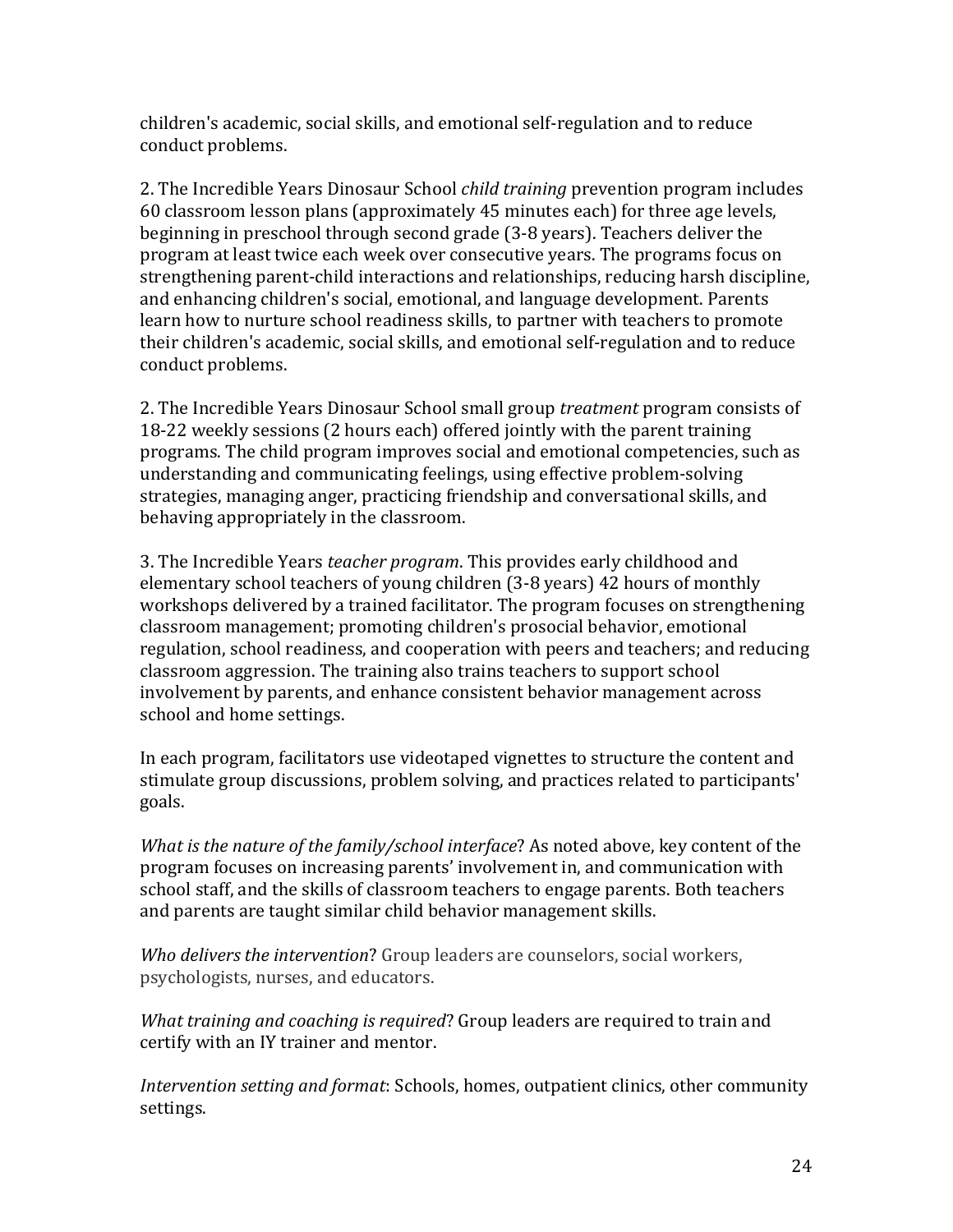# **12. ParentCorps (Brotman et al., 2011)**

#### *Developmental stage:* Preschool

*Key outcomes:* parenting practices, child behavior problems, parental involvement in school, academic achievement

*Intervention Content:* ParentCorps is a family-centered preventive intervention to improve healthy development and school success for young children (ages 3-6) in families living in low-income communities. ParentCorps helps parents promote their children's development by working with early childhood educators. Parenting strategies that are taught include: structure and routines for children, nondirective play, encouraging compliance, selective ignoring of mild misbehaviors, and effective discipline. Child groups are led by trained classroom teachers who target children's social, emotional, and self-regulatory skills by using interactive lessons, and play. Teachers promote skills using complementary strategies to those taught to parents.

*What is the nature of the family/school interface?* Many of the curriculum activities occur at the parent-school nexus. Coordinated parent and child groups are held in schools, delivered by school staff. A key goal is improving parents' involvement in children's education, in addition to reducing conduct problems*.* After each session, teachers provide feedback to parents regarding the child's progress in skill development and goal attainment.

#### *Who delivers the intervention?* Teachers, mental health professionals

*Intervention setting and format:* Early childhood education or child care settings; a weekly series of fourteen 2- hour group sessions, which occur concurrently for parents and children. Parent groups include approximately 15 participants and facilitated by trained mental health professionals; child groups are facilitated by teachers.

# **13. Parenting Through Change (Forgatch & DeGarmo, 1999)**

# *Developmental stage:* Elementary

*Key outcomes:* behavior and conduct problems, parenting practices

*Intervention Content:* PTC is a group-based parent training intervention that focuses on improving parenting by targeting 5 key PMTO parenting practices (see PMTO listing above).

*What is the nature of the family/school interface*? Group leaders spent 2-3 sessions (of 14 sessions overall) focusing on improving parents' involvement in schools,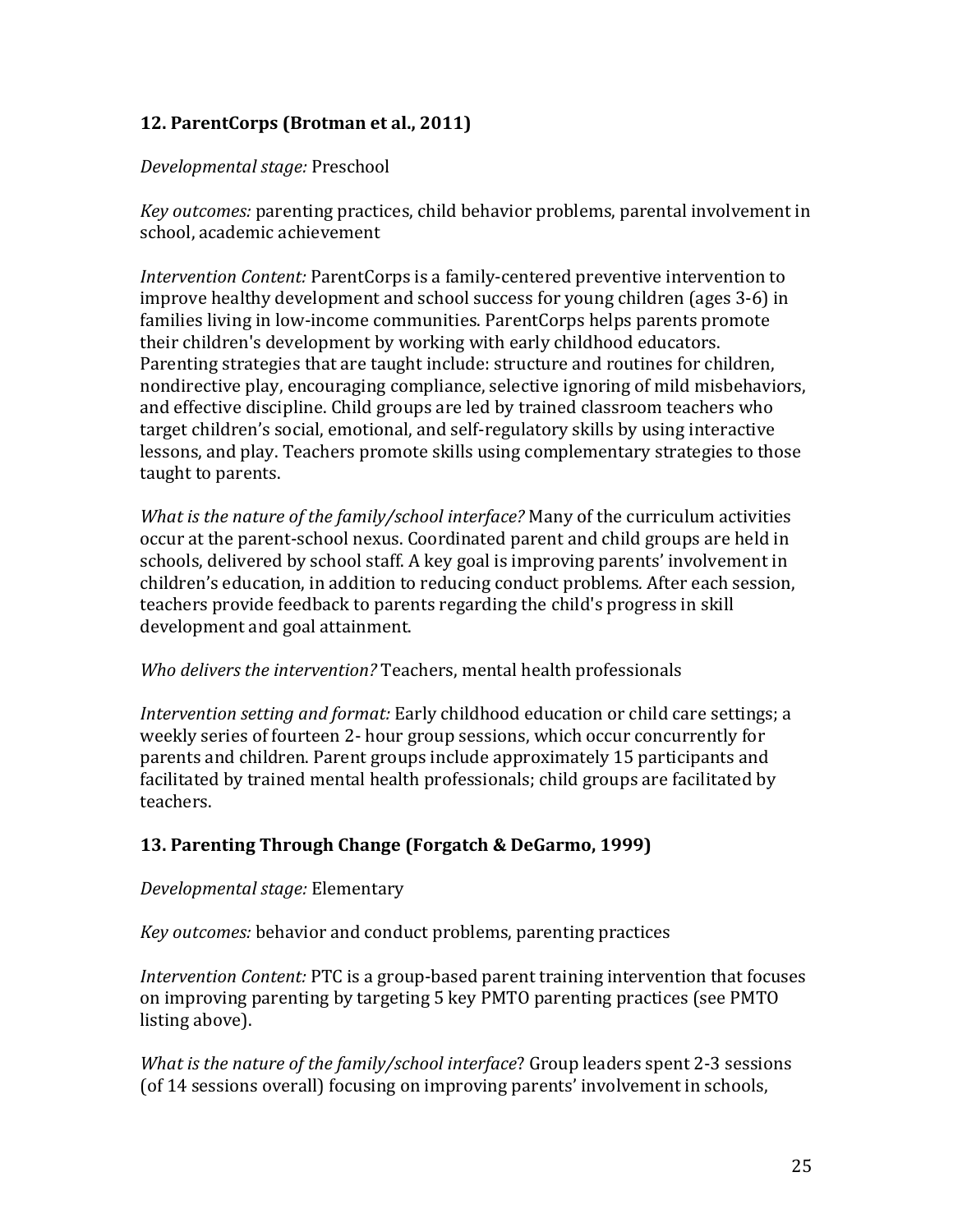communication with school staff, and increasing compliance with homework and other school-related routines at home.

*Who delivers the intervention?* Masters level professionals including guidance counselors, psychologists, and social workers

*Intervention setting and format:* Schools, community settings. Groups are 14 weeks long, and meet for 90 minutes each week.

# **14. Early Risers (August, Realmuto, Hektner, & Bloomquist, 2001)**

### *Developmental stage:* Elementary

*Key outcomes:* conduct problems, social skills, parenting self-efficacy, self-regulation, academic performance

*Intervention Content:* Early Risers is a multi-component preventive intervention (selective and indicated) to reduce conduct problems among children at-risk by virtue? of early problem behaviors, or high-risk circumstances. Program advocates deliver the program in schools and community centers. The program includes both child and family components: (i) an afterschool and summer camp component targeting social skills, (ii) school-based monitoring and mentoring, (iii) a parent training and case management component, and (iv) family fun nights (combined parent-child activities).

*What is the nature of the family/school interface?* Family advocates deliver the program across settings, providing monitoring and mentoring in the school (i.e. communicating with teachers, sharing school information with parents, and supporting parents to be more involved at school and for their child.

*Who delivers the intervention?* Family advocates; bachelors level individuals with community social service experience.

*Intervention setting and format:* Schools, community centers, homes; the program is delivered over a 2-3 year period.

# **15. Guiding Good Choices (Hawkins & Catalano, 2003)**

*Developmental stage:* Grades 4-8 (ages 9-14)

*Key outcomes:* delinquency, substance use, parenting behaviors, depression symptoms

*Intervention Content:* Guiding Good Choices (previously known as Preparing for the Drug Free Years) is a universal parent training program delivered to parents in school settings, by school personnel. Its goal is to help parents navigate and guide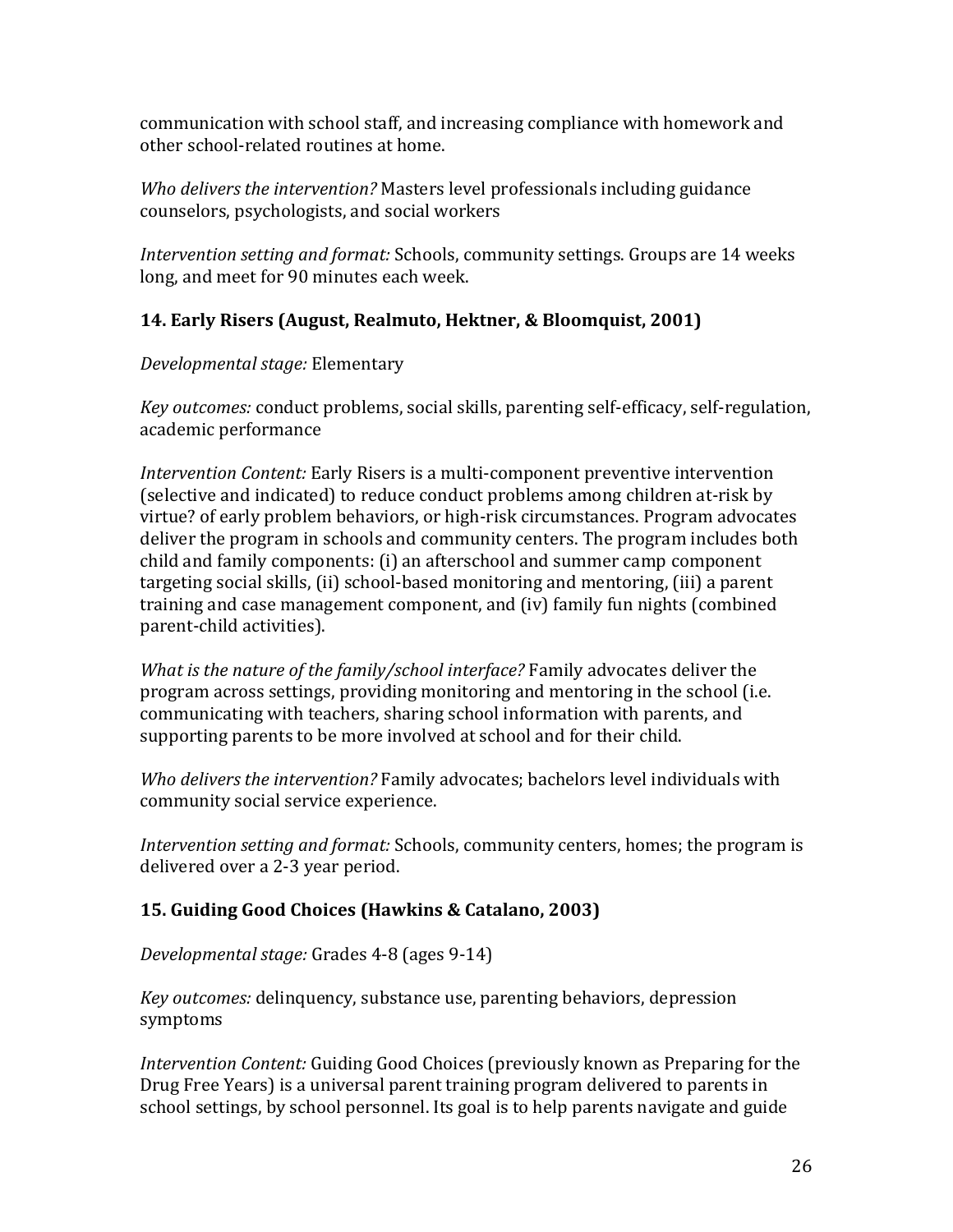their children through early adolescence. The program targets strengthening family behavioral expectations, increasing bonding, reducing family conflict, and increasing parental involvement to reduce child risk of substance use onset.

*What is the nature of the family/school interface?* The program is delivered in school settings, with the involvement of school personnel.

*Who delivers the intervention?* Workshop leaders are school and community human service providers.

*Intervention setting and format:* Schools; a five session intervention

# **16. Strengthening Families Program/SFP (Kumpfer, Molgaard, & Spoth, 1996)**

*Developmental stage:* Preschool to 10th grade

*Key outcomes:* child externalizing (behavior, conduct) problems, internalizing symptoms, parenting practices, parenting efficacy, family relationships

*Intervention Content:* SFP comprises three life-skills courses designed to improve child resilience and reduce risk factors for child behavior and emotional problems. The Parenting Skills sessions teach parents to increase appropriate child behaviors through attention and rewards, clear communication, effective discipline, substance use education, problem solving, and limit setting. The Children's Life Skills sessions are designed to help children learn effective communication, understand their feelings, improve social and problem solving skills, resist peer pressure, understand the consequences of substance use, and comply with parental rules. In the Family Life Skills sessions, families engage in structured family activities, practice therapeutic child play, conduct family meetings, learn communication skills, practice effective discipline, reinforce positive behaviors in each other, and plan family activities together.

*What is the nature of the family/school interface?* Groups take place in schools, and families participate together, as well as separately, in the school setting*.* 

*Who delivers the intervention?* Group leaders (school and community staff) deliver the parent and child groups.

*Intervention setting and format:* Schools, delivered in 14 weekly, 2-hour sessions.

# **17. Positive Action (Flay, Allred, & Ordway, 2001)**

*Developmental stage:* K-12th grade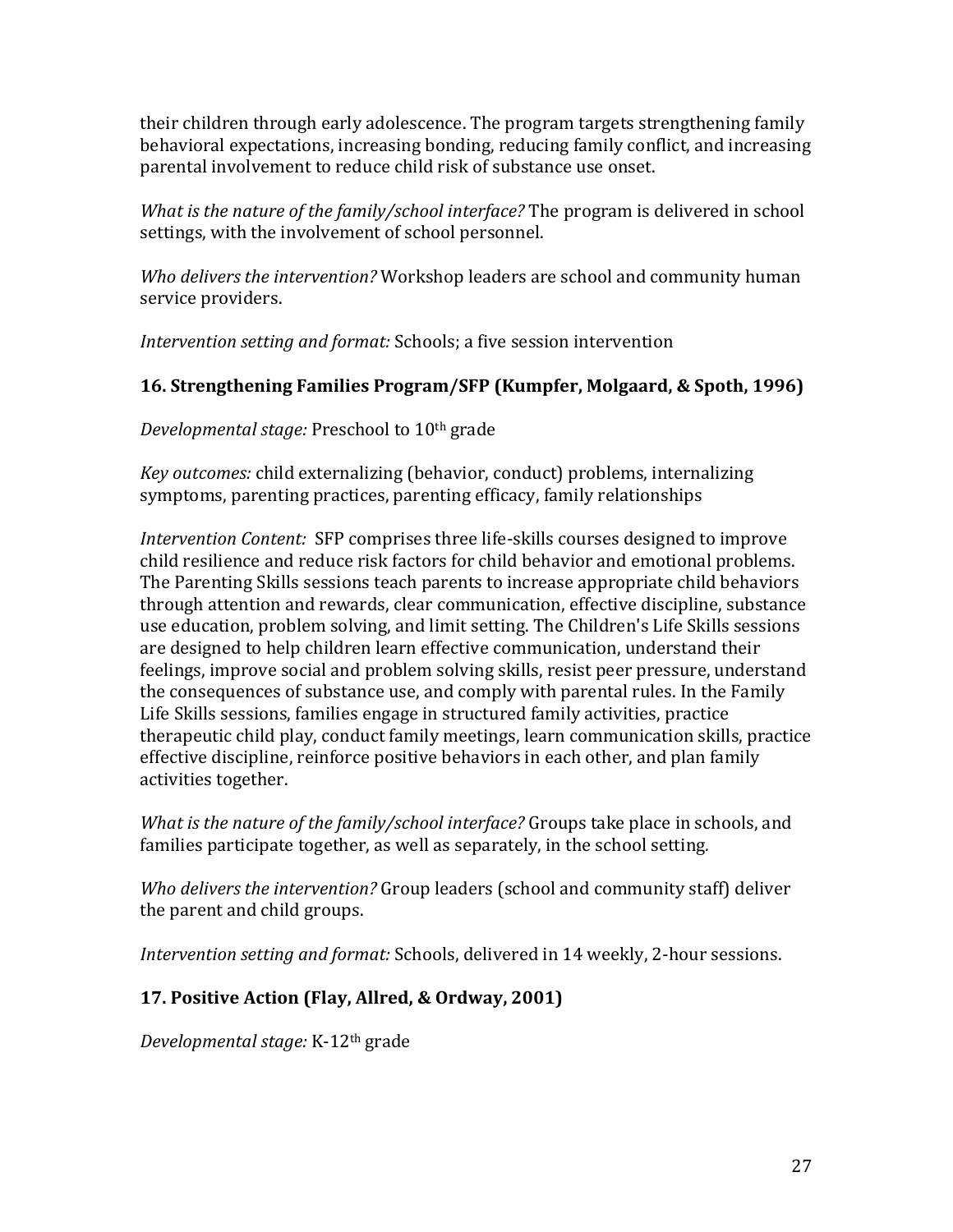*Key outcomes:* problem behaviors (discipline referrals, behavior problems, substance use, suspensions), school absenteeism, family functioning, academic achievement

*Intervention Content:* Positive Action is a comprehensive program to improve problem behaviors such as substance use, violence, suspensions, disruptive behaviors, dropping out, and sexual behavior, as well as school performance. It also targets parent-child bonding, family cohesion, and family conflict. Positive Action has materials for schools, homes, and community agencies. All materials are based on the same key concept - that one feels good about oneself when taking positive actions - with explanatory sub concepts (positive actions for the physical, intellectual, social, and emotional areas) that elaborate on the overall theme. The program components include grade-specific curriculum kits for kindergarten through 12th grade, drug education kits, a conflict resolution kit, sitewide climate development kits for elementary and secondary school levels, a counselor's kit, a family kit, and a community kit. All the components and their parts can be used separately or in any combination and are designed to reinforce and support one another.

*What is the nature of the family/school interface?* Groups for parents are led in schools, by school and community personnel. A key goal is to encourage collaboration of parents and teachers for a healthy school climate.

*Who delivers the intervention?* Group leaders – school and community social service professionals.

Intervention setting and format: School, 6 units, with scripted 15-minute lessons for each module

# **18. Families and Schools Together /FAST (McDonald, Billingham, Conrad, Morgan, & Payton, 1997).**

*Developmental stage:* kindergarten to 6th grade

*Key outcomes:* problem behaviors, social skills, academic competencies

*Intervention Content:* Families and Schools Together (FAST) is a multifamily group intervention targeting child wellbeing by building relationships between families, schools, and communities. The program's objectives are to reduce family stress and improve family wellbeing, and, for children, improve behavior, prevent school failure, and substance use. Participants in the multifamily group work together to enhance protective factors for children, including parent-child bonding, parent involvement in schools, parent networks, family communication, parental authority, and social capital, to reduce childhood aggression and improve social skills and attention spans. FAST includes three components: outreach to parents, eight weekly multifamily group sessions, and ongoing monthly group reunions for up to 24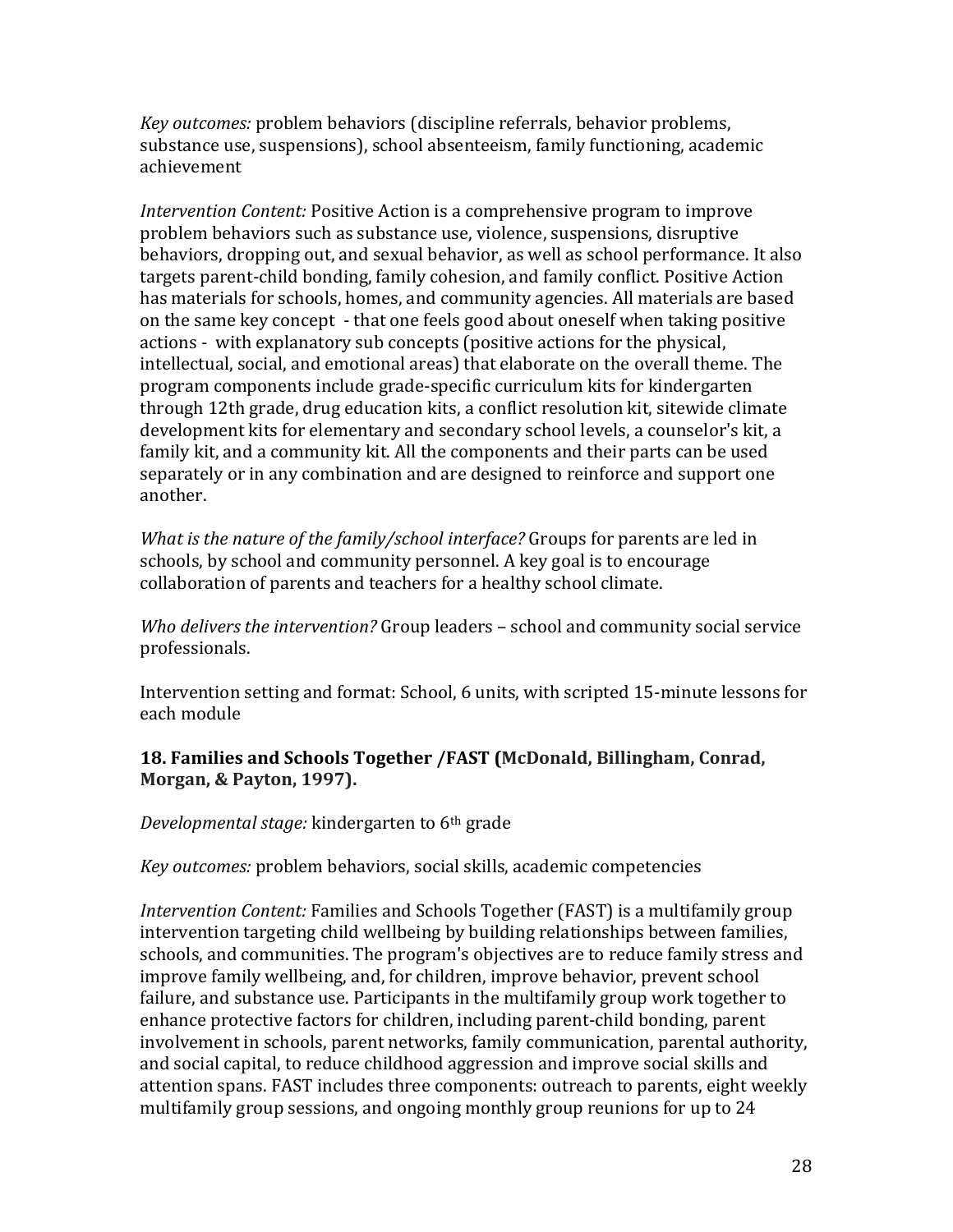months to support parents as the primary prevention agents for their children.

*What is the nature of the family/school interface?* The intervention targets the nexus of families and schools by explicitly building relationships among the systems for children's wellbeing. Parent involvement in children's schooling is a focus, for example, and groups are co-facilitated by parents and school staff.

*Who delivers the intervention?* Collaborative teams of parents/caregivers, professionals (e.g., substance abuse or mental health professionals), and school personnel facilitate the groups, which meet at the school at the end of the school day.

*Intervention setting and format:* Schools, groups of up to 30-50 students and their families may participate in one cycle*.* Multifamily groups include 8 sessions plus up to 24 monthly booster sessions.

#### **19. Linking the Interests of Families and Teachers/LIFT (Eddy, Reid, & Fetrow, 2000)**

*Developmental stage:* Elementary (1st – 5th grade)

*Key outcomes:* behavior problems, delinquency, academic problems, family functioning, aggression*,* 

*Intervention Content*: LIFT has three main components: (i) classroom-based child social skills training, (ii) the playground Good Behavior Game, and (iii) parent management training. Systematic communication between parents and teachers is core to LIFT, with a "LIFT" line installed in each classroom for parents to talk directly with their child's teacher as needed. Child social skills training is held during the school year and includes specific sections: instruction and discussion about a social and problem-solving skill, skill practice in groups, a group cooperation game and free play time, and review and presentation of daily rewards. The Good Behavior Game takes place during the free play part of the social skills training program, and targets positive peer skills on the playground. Children earn rewards during the game by showing prosocial behaviors. Parent Management Training is delivered to groups of 10-15 parents over six weekly 2.5 hour sessions focusing on positive reinforcement, problem solving, parental school involvement, discipline, and communication.

*What is the nature of the family/school interface?* The interface is the core of the LIFT program – teachers and parents as co-collaborators to support children. Ongoing communication is fostered, and parental involvement in their children's education is key to intervention content.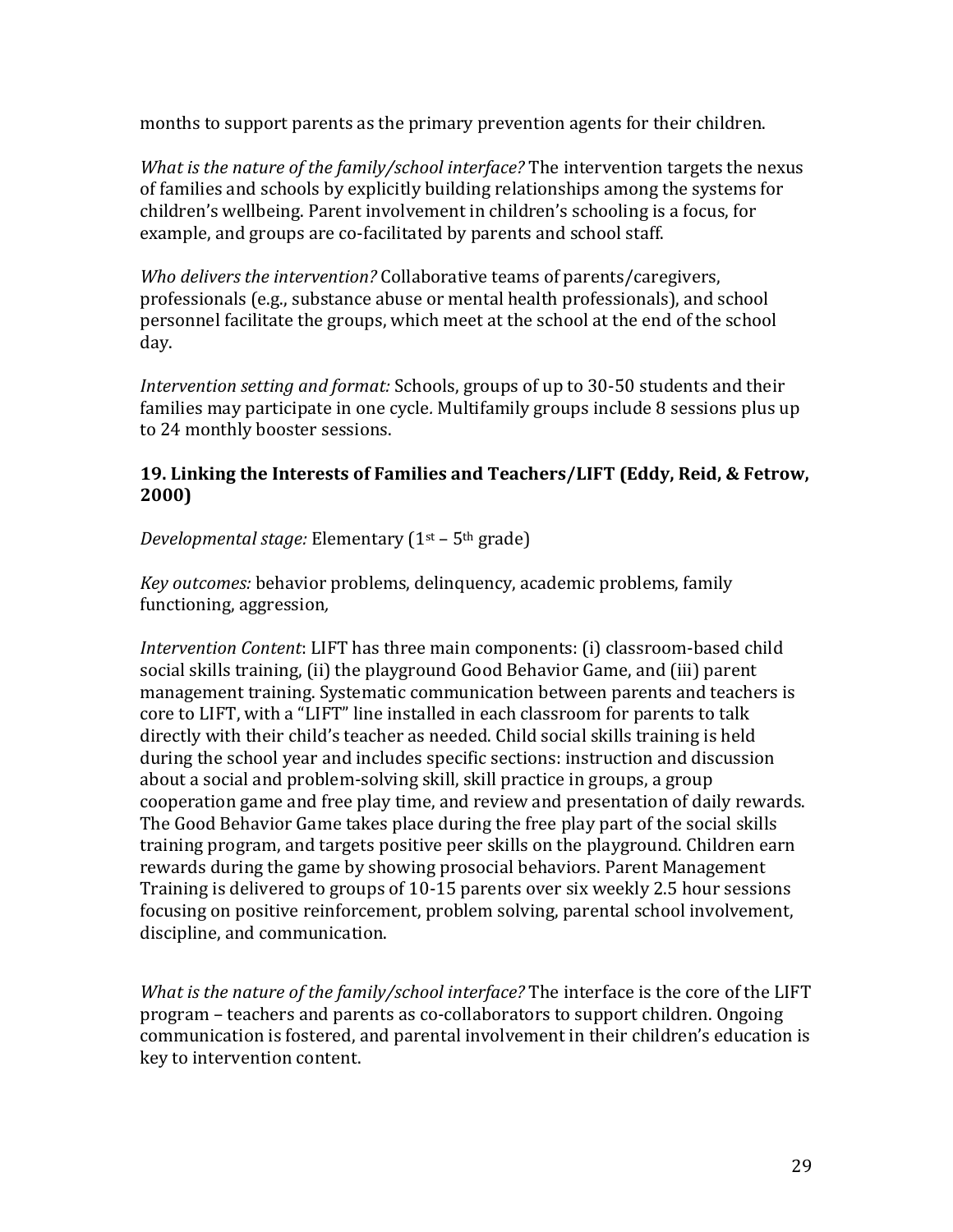*Who delivers the intervention?* Teachers, and other school staff (counselors, psychologists, social workers)

*Intervention setting and format:* Schools. Child training is provided in the classroom and parent training is provided in 6, 2.5 hour sessions at the end of the school day or in the evening.

# **20. Coping Power (Lochman & Wells, 2004)**

*Developmental stage:* Middle school (4th – 6th grades)

*Key outcomes:* externalizing behavior, social adjustment

*Intervention Content: Coping Power* is a preventive intervention (indicated) designed for children approaching the transition to middle school who are identified by their teachers as aggressive and/or disruptive. *The intervention provides* cognitivebehavioral group sessions for children and behavioral training groups delivered to their parents. The child component teaches behavioral and personal goal setting, awareness of feelings, use of coping self-statements, distraction techniques, relaxation methods, organizational/study skills, and refusal skills. The parent component focuses on identification of prosocial and disruptive behavioral targets in children, rewarding appropriate child behaviors, giving effective instructions, establishing age-appropriate rules and expectations for children, applying effective consequences to negative child behavior, and establishing ongoing family communication through weekly family meetings. Parents learn to support the social-cognitive skills children are meant to acquire through *Coping Power*. The group intervention sessions for children and parents are augmented with regularly scheduled, brief individual contacts designed to promote generalization of skills to the children's natural environment.

*What is the nature of the family/school interface?* The interface primarily relates to the school as location for the delivery of both components. School personnel (teachers, counselors) deliver both components. In the parenting intervention, parents become familiar with their child's school life.

*Who delivers the intervention?* School staff and community social service professionals*.*

*Intervention setting and format:* The parent component consists of 16 group sessions, and the child component includes 34 50-minute group sessions, typically delivered in a school setting over a 10-18 month period.

# **21. Adolescent Transitions Program/ATP (including the Family Check-Up; Dishion & Kavanaugh, 2000; Connell, Dishion, Yasui, & Kavanagh, 2007)**

*Developmental stage:* Middle schools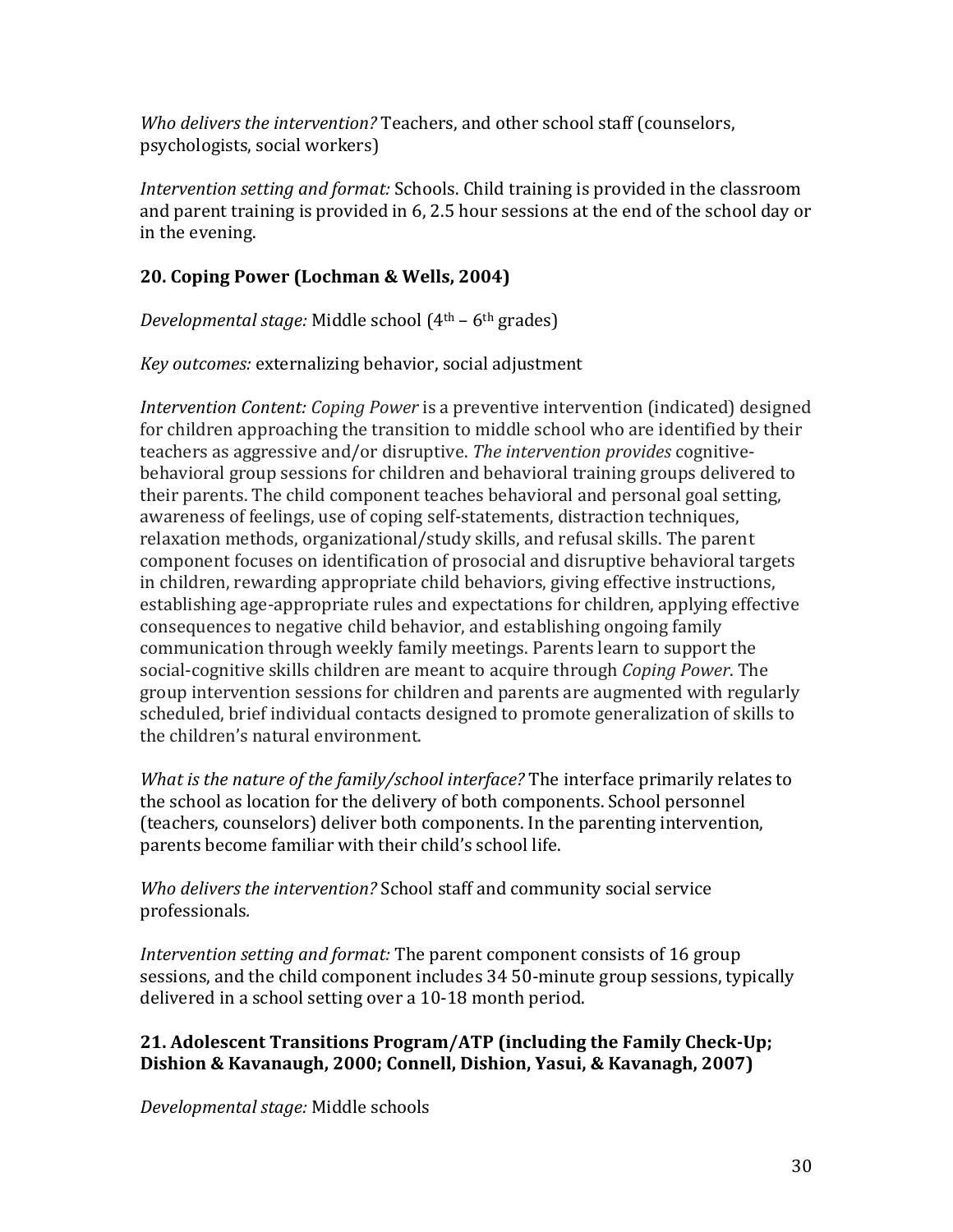*Key outcomes*: behavior problems, delinquency, drug use, family functioning, school performance

*Intervention Content:* The ATP is a multi-level family-focused intervention (at universal, selective, and indicated levels of prevention) targeting reduction of child problem behaviors using parent- and child- intervention components. Each level builds on the prior level. At the universal level, school personnel engage families, establish norms for parenting practices, and disseminate information about problem behaviors by establishing a family resource center to provide resources and brief consultations with a parent consultant. Also at the universal level, students participate in six life skills lessons. Weekly interactive parent-child activities engage parents of high-risk youth and support positive parenting practices. The selective level of the ATP is the Family Check-Up, a 3-session motivational interviewing intervention consisting of an intake, a family assessment, and a feedback session, and targeting family engagement and parenting behavior change. At the indicated level, parents receive behavioral family therapy, and case management services (based upon the Family Check Up results). Program activities may also include individual family meetings, parent group meetings, and teen group sessions, as well as monthly booster sessions over a 3-month period following program completion. Many exercises are completed by parents and children together.

*What is the nature of the family/school interface?* Key to program content is engaging families within the school setting in order to (i) impact child success at school, and (ii) increase parental involvement in the school setting. Weekly interactive parentchild activities ensure ongoing engagement of both parents and school staff.

*Who delivers the intervention?* Trained school and community facilitators.

*Intervention setting and format:* Schools; format depends upon intervention level (see description above).

# Whole school interventions

### **22. Safe and Civil Schools Positive Behavior Interventions and Supports (PBIS; Sugai & Horner, 2009)**

#### *Developmental stage:* K-12th grade

*Key outcomes:* reduction of student problem behaviors, positive school climate, reduction in discipline referrals,

*Intervention Content:* PBIS is a school-wide initiative that targets the school's routines, structures, and resources in its application of a behavior-based systems approach. PBIS implements a continuum of services whereby all students receive school-wide support: consistent rules and limits, encouragement, and clear expectations across all school settings. Strategies target multiple domains within the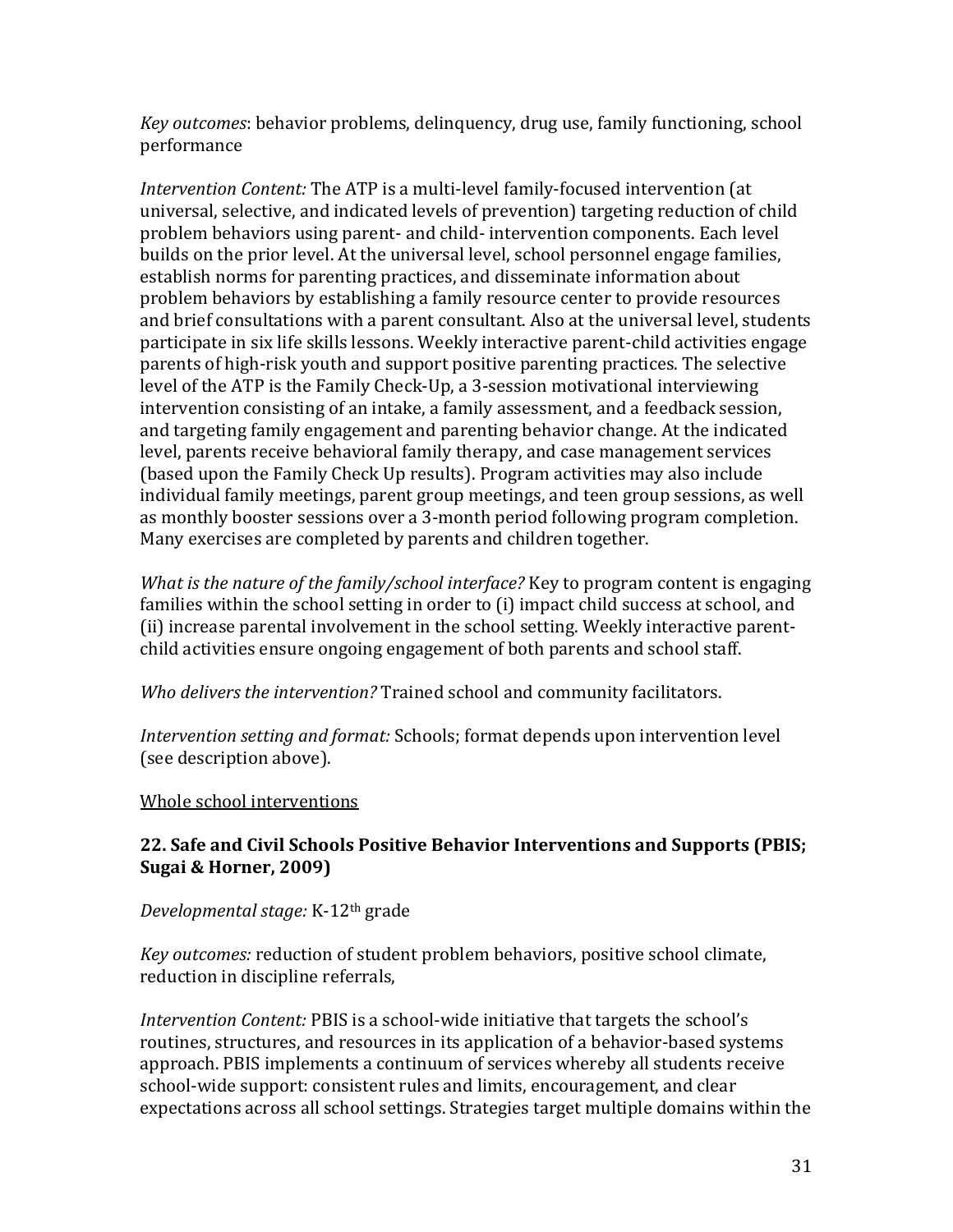school including the hallways, cafeteria, and playground, as well as the classroom, and individual student and adult staff behavior to increase positive behaviors. Consistent with a public health approach, PBIS provides supports along a continuum of services—universal, selected, and indicated interventions. Students who do not respond to the universal strategies in place for the whole student body may receive small group-based services; those requiring individualized treatment (an estimated 5% students) receive school-based individual mental health services (behavioral treatment).

*What is the nature of the family/school interface?* Parents are involved on multiple levels and based upon individual preference, no single model of parent involvement exists. For example, parents are included in the planning and advisory teams for PBIS.

*Who delivers the intervention?* All school personnel

*Intervention setting and format:* School, varies by type of intervention (universal, selective or indicated).

### **What do we know – and what remains to be learned - about interventions addressing the school-family interface for children exhibiting, or at-risk for conduct problems?**

The past two decades have seen an upsurge in the development and testing of empirically-supported treatment and prevention interventions to address children's conduct problems. A subset of these interventions occurs at the interface of school and family – capitalizing on the assets of each context to prevent and reduce behavior problems in the classroom. These interventions are delivered in homes, schools, and communities; they span preschool through adolescence, and they target children of different risk levels. Although these interventions are not large in number, they offer several options for schools and school districts to weigh in considering their responses to the problem of disruptive behavior.

Despite the fact that effective programs exist, much remains to be learned about the mechanisms through which these programs work, and in particular, which components of programs are key. For example, the basic research on parent involvement reported earlier, indicating the importance of subtle aspects of parent involvement (e.g. expectations) compared with more overt, activity-related parent involvement (Jeynes, 2011), suggests that interventions focused on these aspects might be more influential in promoting child adjustment. However, most interventions are 'one size fits all' approaches, delivering an array of skills and activities with no data on what specific components are most effective. Far more research is needed to dismantle program effects as well as to understand key (e.g. family and individual characteristics that might function as moderators of intervention.)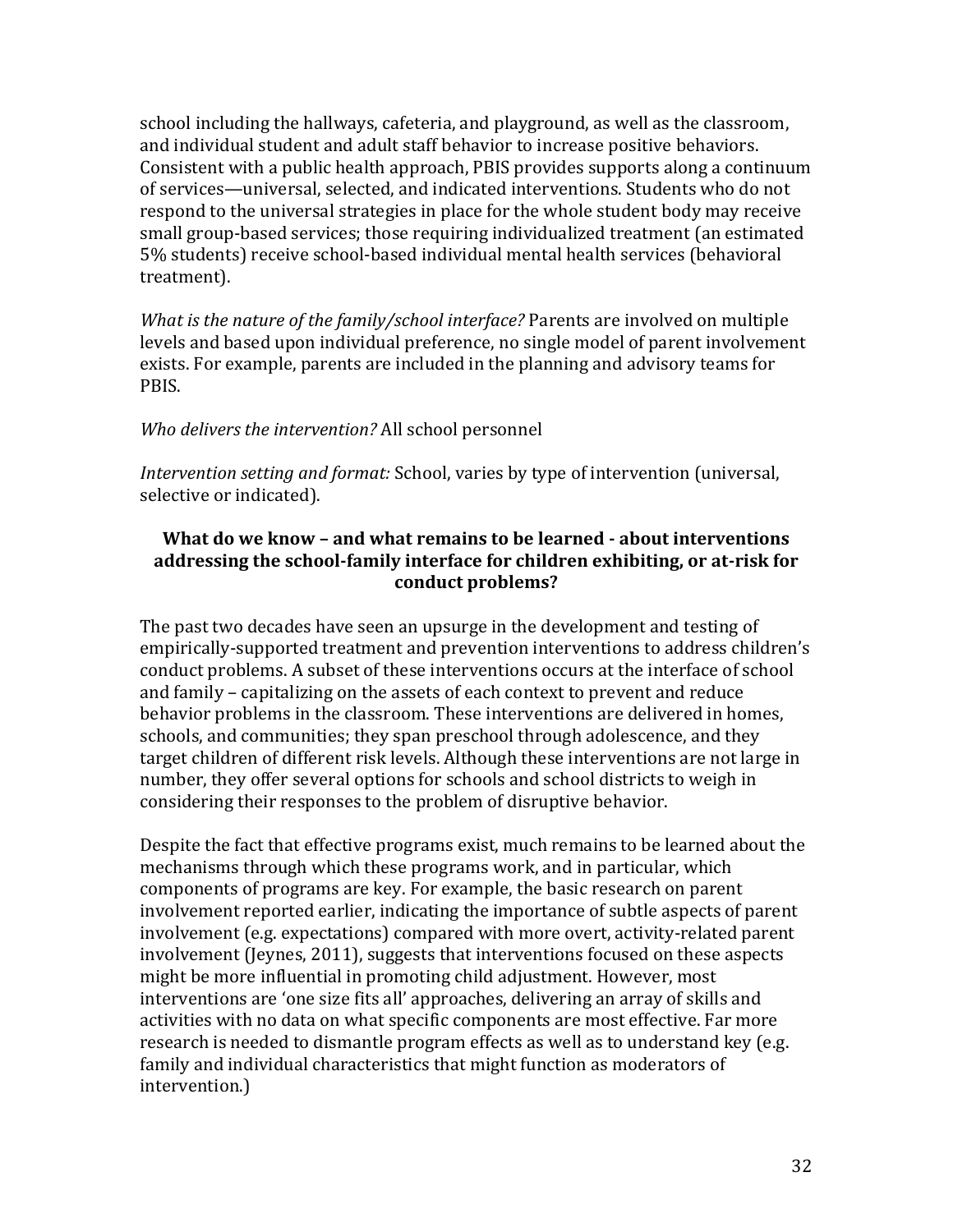Beyond the scope of this report but critical to consider in selecting an intervention are *implementation* issues. The inchoate science of implementation seeks to understand the key factors influencing effective implementation of EBPs. EBPs are typically not designed for 'off the shelf' use of a curriculum manual. Instead, they require specific training, ongoing coaching, organizational policy or practice change, and attention to issues of fidelity (i.e. how to implement the program as it was intended, adhering to key program components, and ensuring high quality of delivery). This issue is crucial because several studies have demonstrated how simply introducing effective programs into community practice does not guarantee their use by those trained. Indeed, recent studies suggest that 25%-33% of practitioners trained in a parenting EBP *never used it* (Sanders, Prinz, & Shapiro, 2009; Asgary-Eden & Lee, 2011). Moreover, EBPs have shown no benefit when delivered in routine practice settings (Jaycox et al., 2011) likely because insufficient attention is paid to elements of implementation. Thus, selecting an EBP is simply the first step in a long road to effectively implementing EBPs for children's behavior problems.

#### **The special roles of educational psychologists, social workers, and school guidance professionals in preventing and treating conduct problems**

A key related factor to consider in addressing children's behavior problems in schools is how to ensure that *all* children and youth have access to intervention services. The movement towards implementing evidence-based practices to address behavior and other problems affecting children in schools is inextricably linked with the expansion of school-based mental health services across the USA (George, Taylor, Schmidt, & Weist, 2013). School-based mental health services were spawned of the combined need for therapy for students with emotional and behavioral disorders, and lack of time available by school social workers and psychologists to provide for students' needs. These services now include community mental health professionals who are co-located in schools, providing regular mental health care to students without the need for students to present to outpatient clinics after school hours. These programs are enabling more children to receive services (Stephan, Weist, Kataoka, Adelsheim, & Mills, 2007) by taking advantage of the school context as an accessible and convenient way to engage students and families. In the USA, federal and state policies have also contributed to the burgeoning of school-based mental health services by allocating funding to incentivize community practitioners to provide services in schools, as long as those services are evidence-based (e.g. Hogan, 2003). There is no doubt that schools are excellent places to engage youth in therapy, as long as the school-based mental health clinic is private, protected, and can also engage parents and families to come into the school (Langley et al., 2010).

Moreover, school-based mental health clinics enable the cross-fertilization of competencies among community and school mental health professionals. This may enable, for example, cross-training of psychologists in the school and community on specific EBPs, and assessment tools/methods. In one project, for example, school and community psychologists and social workers were jointly trained in a parent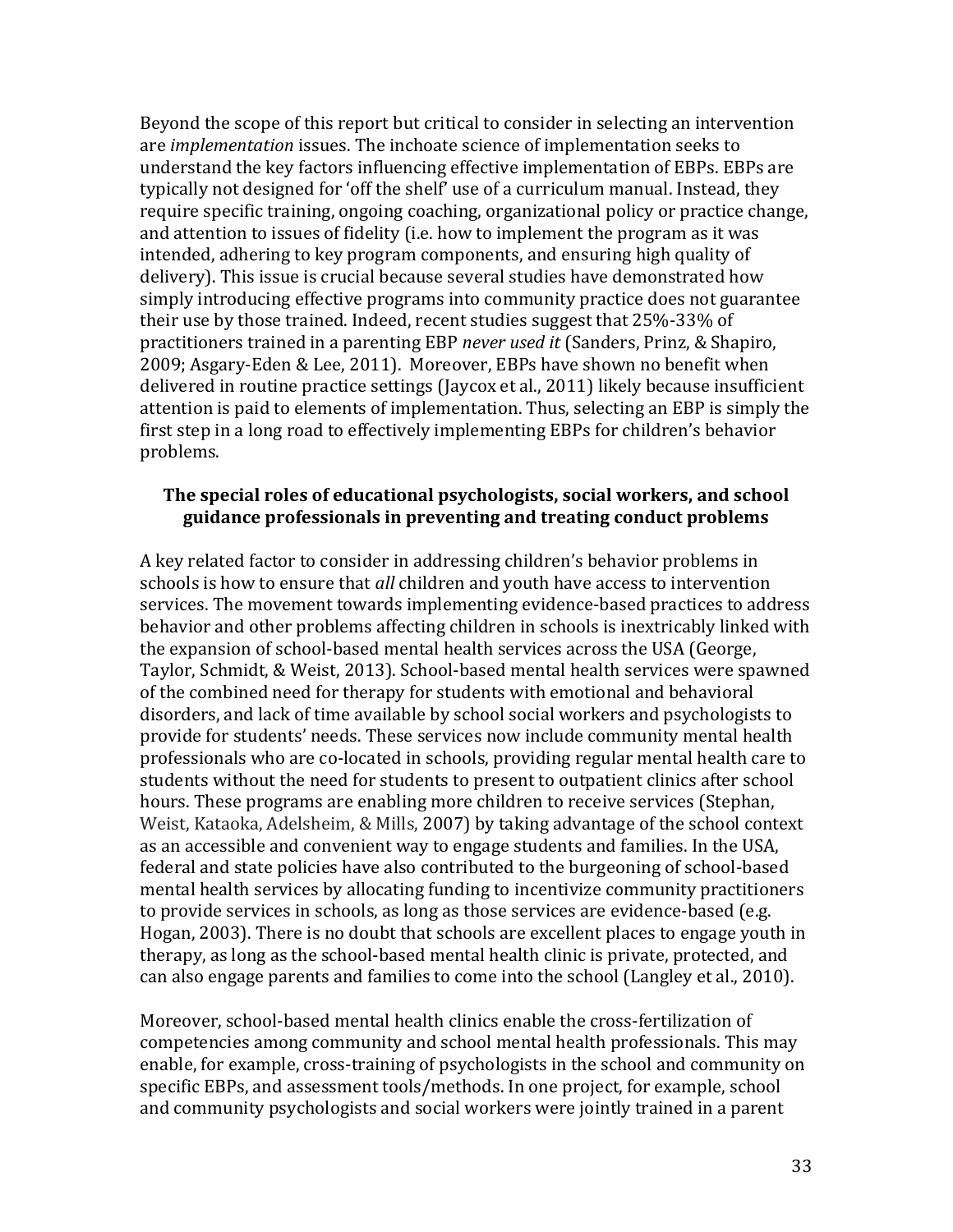training intervention and together delivered multi-family parent training groups in the school during the evenings. The school psychologists and social workers knew the families, but the community providers were a bridge to broader community resources for the families (Gewirtz et al, 2010).

While treatment requires delivery by a mental health professional, the advantage of embedding effective prevention programs in the school setting is the availability of school counselors and other professionals and paraprofessionals to deliver these prevention programs (resources allowing). Indeed, this, and the reduced cost of delivering prevention vs. treatment programs may be two factors accounting for the large growth in the implementation of evidence-based conduct problem prevention programs in schools over the past twenty years across the USA. As a 'system-of-care' serving at-risk children, schools offer a powerful portal for the prevention and treatment of child behavior problems.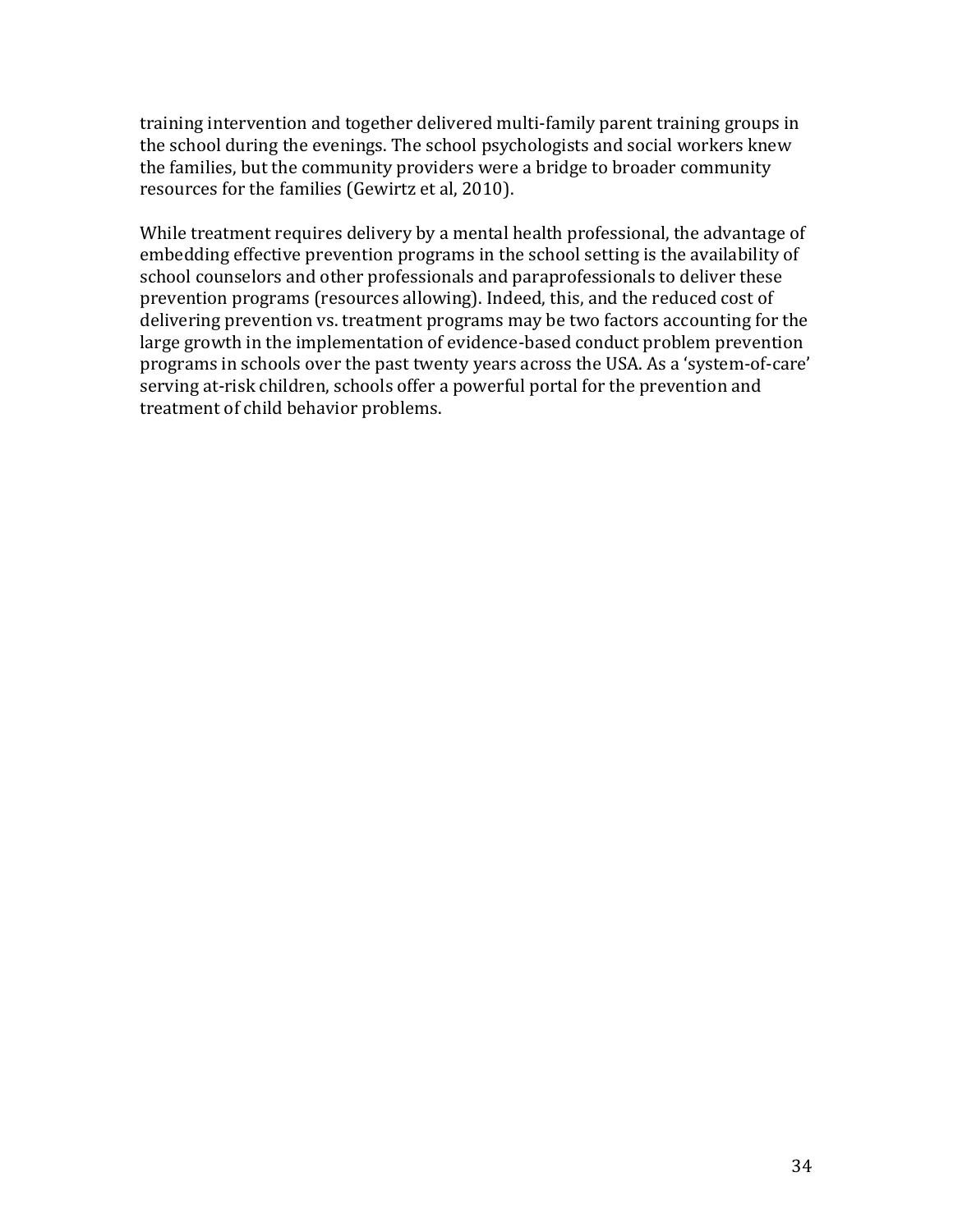#### **References**

- Albright, M. I., & Weissberg, R. P. (2010). School-family partnerships to promote social and emotional learning. *Handbook of school-family partnerships*, 246- 265.
- Asgary-Eden, V. and Lee, C.M. (2011). So now we've picked an evidence-based program, what's next? *Professional Psychology: Research and Practice, 42, 169–175.*
- August, G. J., Realmuto, G. M., Hektner, J. M., & Bloomquist, M. L. (2001). An integrated components preventive intervention for aggressive elementary school children: The Early Risers program. *Journal of Consulting and Clinical Psychology*, *69*(4), 614-626.
- Bank, L., Patterson, G. R., & Reid, J. B. (1996). Negative sibling interaction patterns as predictors of later adjustment problems in adolescent and young adult males. In G. H. Brody (Ed.), *Sibling relationships: Their causes and consequences* (pp. 197-229). Norwood, NJ: Albex.
- Biglan, A. (1995). Translating what we know about the context of antisocial behavior into a lower prevalence of such behavior. *Journal of Applied Behavior Analysis*, *28*(4), 479-492.
- Bronfenbrenner, U., & Bronfenbrenner, U. (1979). *The ecology of human development: Experiments by nature and design*. Harvard university press
- Brestan, E. V., & Eyberg, S. M. (1998). Effective psychosocial treatments of conductdisordered children and adolescents: 29 years, 82 studies, and 5,272 kids. *Journal of clinical child psychology*, *27*(2), 180-189.
- Brotman, L. M., Calzada, E., Huang, K. Y., Kingston, S., Dawson‐McClure, S., Kamboukos, D., ... & Petkova, E. (2011). Promoting effective parenting practices and preventing child behavior problems in school among ethnically diverse families from underserved, urban communities. *Child development*, *82*, 258-276.
- Burns, B. J., Hoagwood, K., & Mrazek, P. J. (1999). Effective treatment for mental disorders in children and adolescents. *Clinical Child and Family Psychology Review*, *2*(4), 199-254.
- Calzada, E. J., Eyberg, S. M., Rich, B., & Querido, J. G. (2004). Parenting disruptive preschoolers: Experiences of mothers and fathers. *Journal of Abnormal Child Psychology, 32*(2), 203-213.
- Capaldi, D. M. (1991). Co-occurrence of conduct problems and depressive symptoms in early adolescent boys: I. Familial factors and general adjustment at Grade 6. *Development and Psychopathology, 3*(3), 277-300.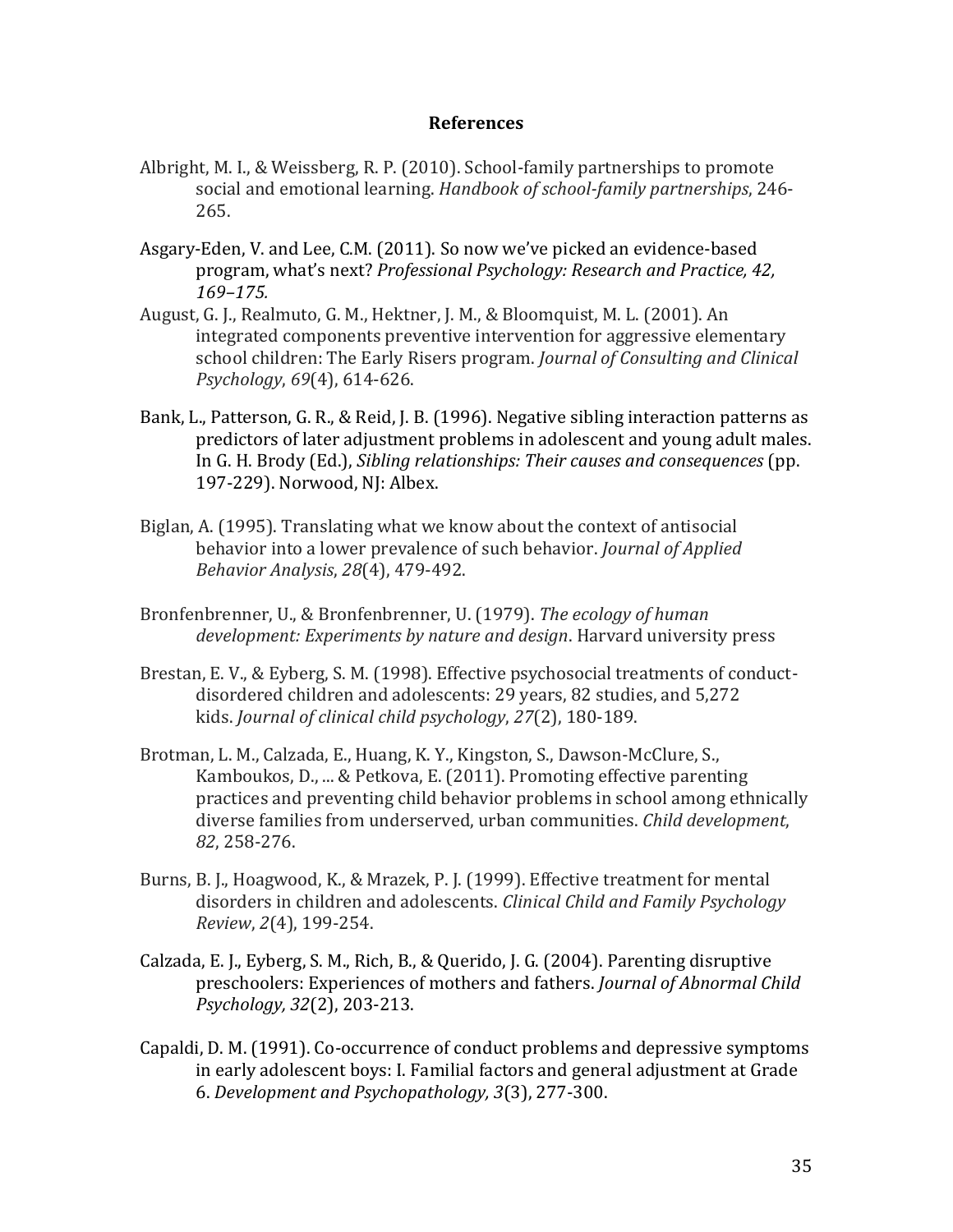- Cassidy J, Shaver PR. *Handbook of Attachment: Theory, Research and Clinical Applications*. New York: Guilford Press.
- Conger, R. D., Patterson, G. R., & Gé, X. (1995). It takes two to replicate: A mediational model for the impact of parents' stress on adolescent adjustment. *Child Development, 66*, 80-97.
- Connell, A. M., Dishion, T. J., Yasui, M., & Kavanagh, K. (2007). An adaptive approach to family intervention: Linking engagement in family-centered intervention to reductions in adolescent problem behavior. *Journal of consulting and clinical psychology*, *75*(4), 568.
- Dearing, E., McCartney, K., Weiss, H. B., Kreider, H., & Simpkins, S. (2004). The promotive effects of family educational involvement for low-income children's literacy. *Journal of School Psychology*, *42*(6), 445-460.
- Dearing, E., Kreider, H., Simpkins, S., & Weiss, H. B. (2006). Family involvement in school and low-income children's literacy: Longitudinal associations between and within families. *Journal of Educational Psychology*,*98*(4), 653-664.
- DeGarmo, D. S., Patras, J., & Eap, S. (2008). Social support for divorced fathers' parenting: Testing a stress buffering model. *Family Relations, 57*, 35-48.
- Dishion, T. J., & Kavanaugh, K. (2002). The Adolescent Transitions Program: A family-centered prevention strategy for schools.
- Dishion, T. J., & Patterson, G. R. (2006). The development and ecology of antisocial behavior. In D. Cicchetti & D. Cohen (Eds.), *Developmental psychopathology. Vol. 3: Risk, disorder, and adaptation* (Revised ed., pp. 503-541). New York: Wiley.
- Dishion, T. J., & Tipsord, J. M. (2011). Peer contagion in child and adolescent social and emotional development. *Annual review of psychology*, *62*, 189.
- Eddy, J. M., Reid, J. B., & Fetrow, R. A. (2000). An Elementary School-Based Prevention Program Targeting Modifiable Antecedents of Youth Delinquency and Violence Linking the Interests of Families and Teachers (LIFT). *Journal of Emotional and Behavioral Disorders*, *8*(3), 165-176.
- Elizur, Y. (1996). Involvement, collaboration, and empowerment: A model for consultation with human-service agencies and the development of familyoriented care. *Family Process, 35*(2), 191-210.
- Englund, M. M., Luckner, A. E., Whaley, G. J., & Egeland, B. (2004). Children's Achievement in Early Elementary School: Longitudinal Effects of Parental Involvement, Expectations, and Quality of Assistance. *Journal of Educational Psychology*, *96*(4), 723-730.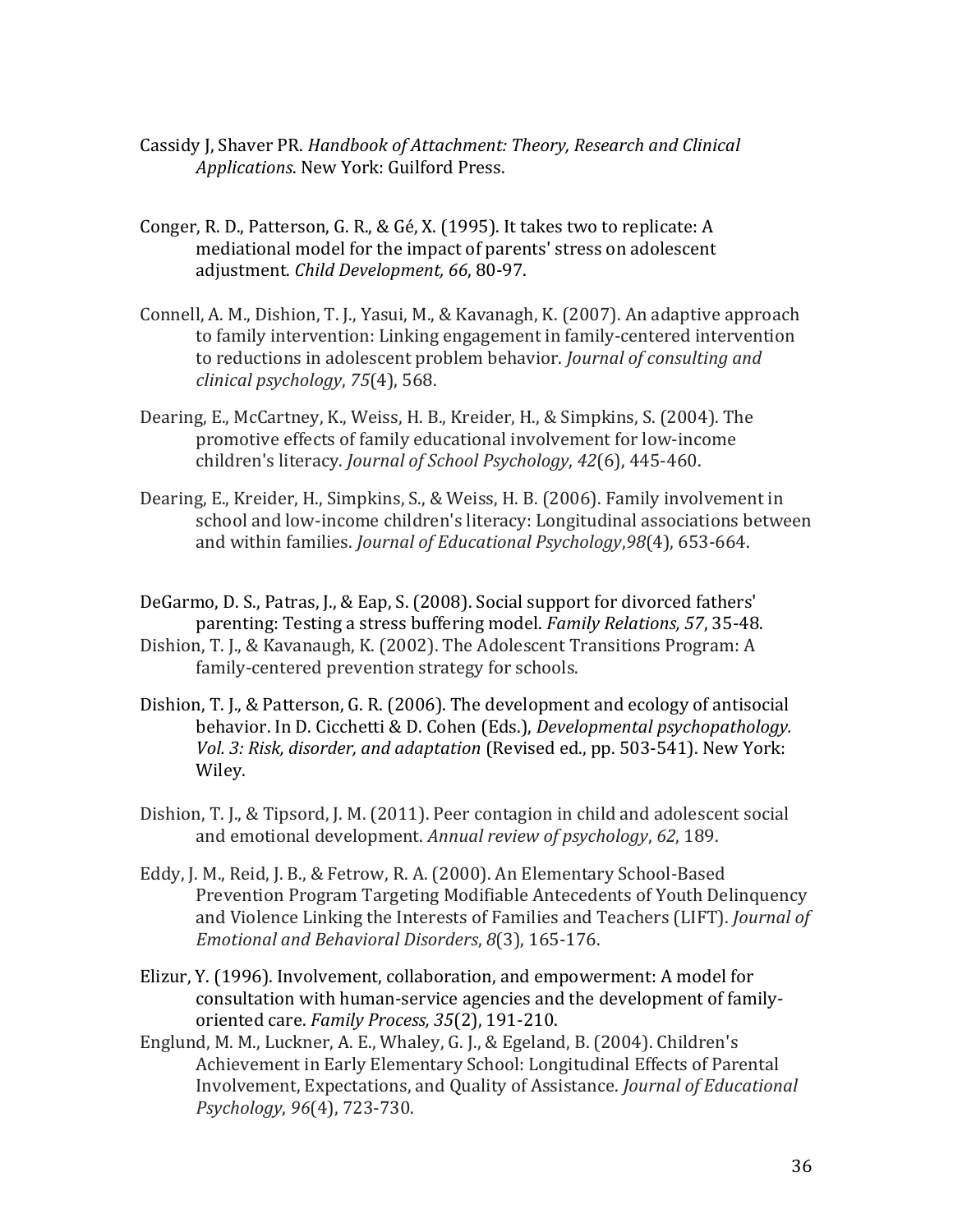- Epstein, J. L. (1987). Toward a theory of family-school connections: Teacher practices and parent involvement.Hurrelmann, Klaus (Ed); Kaufmann, Franz-Xaver (Ed); Lösel, Friedrich (Ed), (1987). Social intervention: Potential and constraints. Prevention and intervention in childhood and adolescence, 1., (pp. 121-136). Oxford, England: Walter De Gruyter, x, 399 pp.
- Epstein, J. L., & Sanders, M. G. (2006). Connecting home, school, and community. In *Handbook of the sociology of education* (pp. 285-306). Springer US.
- Fantuzzo, J., McWayne, C., Perry, M. A., & Childs, S. (2004). Multiple dimensions of family involvement and their relations to behavioral and learning competencies for urban, low-income children. *School Psychology Review*,*33*(4), 467-480.
- Farmer, E. M., Compton, S. N., Burns, J. B., & Robertson, E. (2002). Review of the evidence base for treatment of childhood psychopathology: Externalizing disorders. *Journal of consulting and clinical psychology*, *70*(6), 1267.
- Ferguson, D. M., & Woodward, L. J. (2000). Educational, psychosocial, and sexual outcomes of girls with conduct problems in early adolescence. Journal of Child Psychology and Psychiatry, 41, 779-792.

Fishel, M., & Ramirez, L. (2005). Evidence-based parent involvement interventions with school-aged children. *School Psychology Quarterly*, *20*(4), 371-402

- Flay, B. R., Allred, C. G., & Ordway, N. (2001). Effects of the Positive Action program on achievement and discipline: Two matched-control comparisons.*Prevention Science*, *2*(2), 71-89.
- Forgatch, M. S., & DeGarmo, D. S. (1999). Parenting through change: An effective prevention program for single mothers. *J Consult Clin Psychol, 67*(5), 711-724.
- Forgatch, M. S., & Patterson, G. R. (2010). Parent Management Training—Oregon Model: An intervention for antisocial behavior in children and adolescents. *Evidence-based psychotherapies for children and adolescents*, *2*, 159-178.
- Forgatch, M.S., Patterson, G.R., & Gewirtz, A.H. (in press). Parent Training Programs Move Out of the Ivory Tower and Into the Community, Perspectives on Psychological Science)
- Fosco, G. M., Stormshak, E. A., Dishion, T. J., & Winter, C. E. (2012). Family relationships and parental monitoring during middle school as predictors of early adolescent problem behavior. *Journal of Clinical Child & Adolescent Psychology*, *41*(2), 202-213.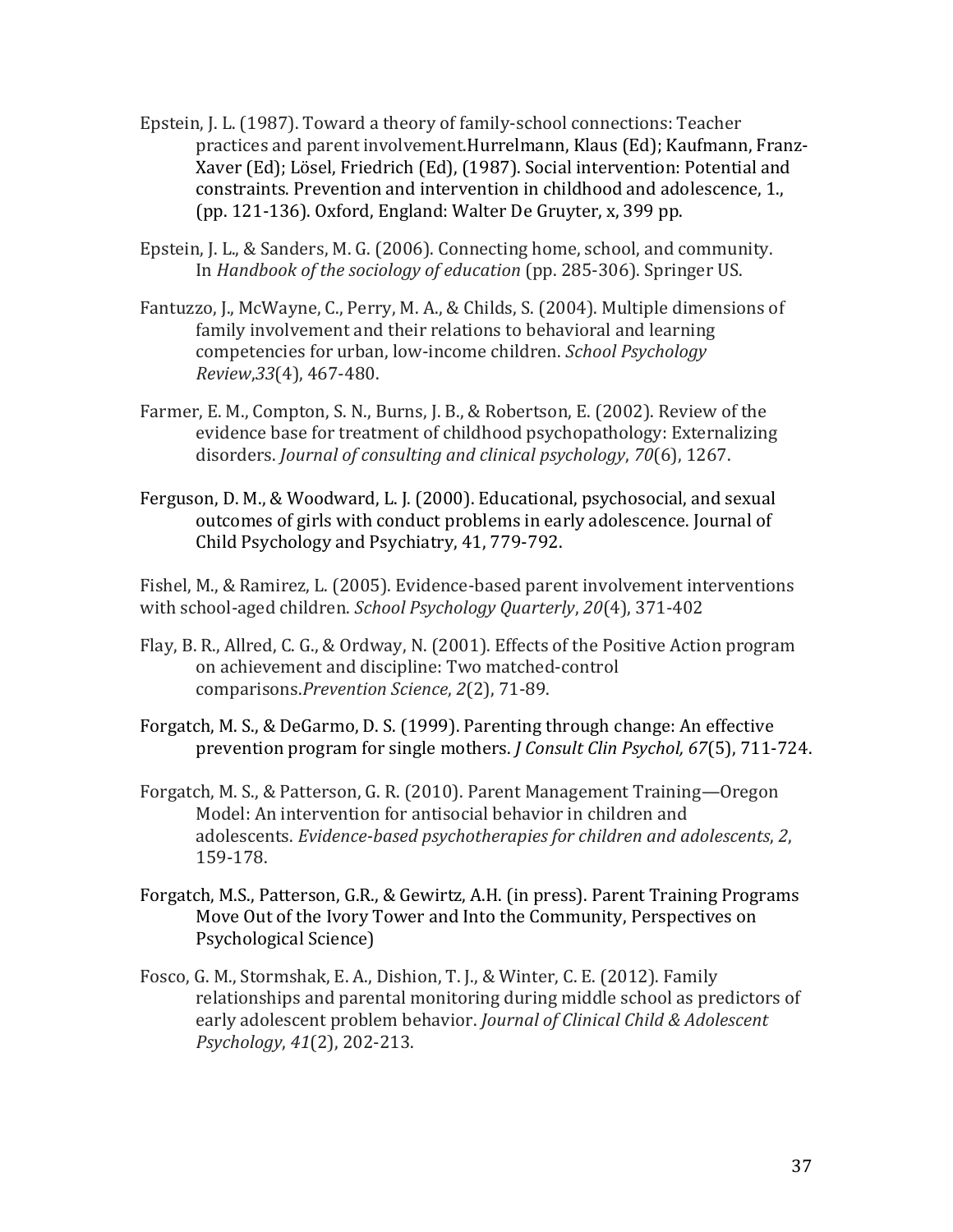- George, M., Taylor, L., Schmidt, S. C., & Weist, M. D. (2013). A Review of School Mental Health Programs in SAMHSA's National Registry of Evidence-Based Programs and Practices. *Psychiatric Services*, *64*(5), 483-486.
- Gewirtz, A.H. (2007). Promoting children's mental health in family supportive housing: a community-university partnership for formerly homeless children and families. *Journal of Primary Prevention, 28, 3-4, 359-374.*
- Gewirtz, A.H., Reckinger, D., Sander, M., Olsen, M., & Johnson, J. (2010). Final report to the Minnesota Department of Human Services, School-based mental health services program in Hennepin County, University of Minnesota, Minneapolis, MN.
- Greenberg, M. T., Domitrovich, C., & Bumbarger, B. (2001). The prevention of mental disorders in school-aged children: Current state of the field. *Prevention & treatment*, *4*(1), 1a.
- Gross, D., Garvey, C., Julion, W., Fogg, L., Tucker, S., & Mokros, H. (2009). Efficacy of the Chicago Parent Program with low-income African American and Latino parents of young children. *Prevention Science*, *10*, 54-65.
- Hawken, L. S., Vincent, C. G., & Schumann, J. (2008). Response to intervention for social behavior challenges and opportunities. *Journal of Emotional and Behavioral Disorders*, *16*(4), 213-225
- Hawkins, J. D., & Catalano, R. F. (2003). Guiding good choices. *South Dearfield, MA: Channing Bete Company*.
- Henggeler, S. W., & Schaeffer, C. (2010). Treating serious antisocial behavior using multisystemic therapy. In J. Weisz, & A. Kazdin, (Eds.) *Evidence-based psychotherapies for children and adolescents*. (pp 259-276), NY: Guilford Press.
- Henrich, C., & Blackman-Jones, R. (2006). Parent involvement in preschool. In. E. Ziegler, W. Gilliam, & S. Jones, *A vision for universal preschool education*, 149- 168. Cambridge: Cambridge University Press.
- Hill, N. E., Castellino, D. R., Lansford, J. E., Nowlin, P., Dodge, K. A., Bates, J. E., & Pettit, G. S. (2004). Parent academic involvement as related to school behavior, achievement, and aspirations: Demographic variations across adolescence. *Child development*, *75*, 1491-1509
- Hill, N. E., & Tyson, D. F. (2009). Parental involvement in middle school: a metaanalytic assessment of the strategies that promote achievement. *Developmental psychology*, *45*(3), 740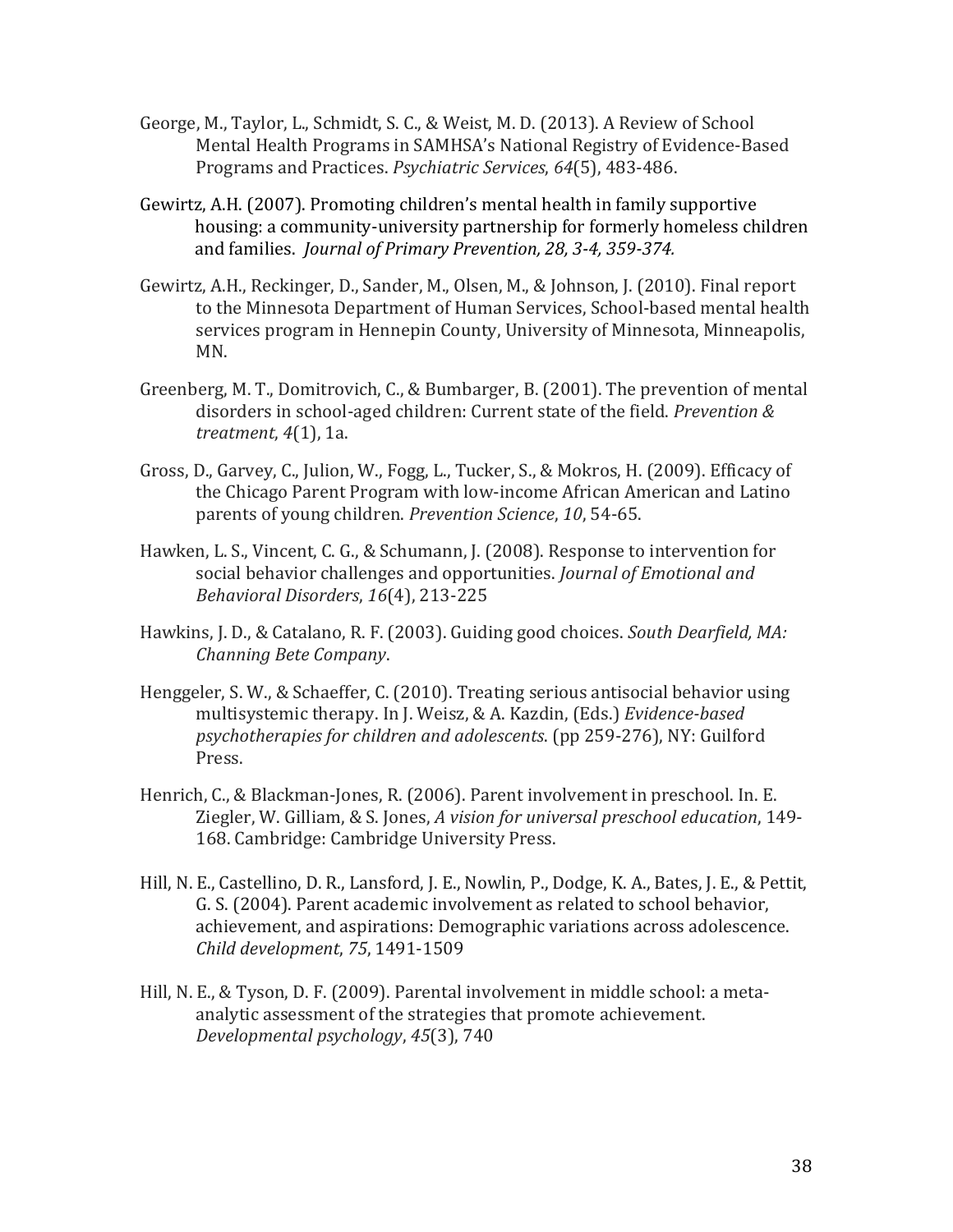- Hill, N. E., & Taylor, L. C. (2004). Parental school involvement and children's academic achievement: Pragmatics and issues. Current Directions in Psychological Science, 13, 161 - 164.
- Hinshaw, S. P. (1992). Externalizing behavior problems and academic underachievement in childhood and adoles- cence: Causal relationships and underlying mecha- nisms. Psychological Bulletin, 111, 127-155.
- Hogan, M. F. (2003). New Freedom Commission report: The president's New Freedom Commission: recommendations to transform mental health care in America. *Psychiatric Services*, *54*(11), 1467-1474.
- Initiative for Applied Education Research, Expert Team for Research on Therapeutic Interventions for Children with Behavioral Difficulties and Disorders (2013). Downloaded on May 10<sup>th</sup>, 2013 from: [http://education.academy.ac.il/english/ActionArea.aspx?AreaID=18\)](http://education.academy.ac.il/english/ActionArea.aspx?AreaID=18) .
- Jaycox, L., Hickman L.J., Schultz, D., Barnes-Proby, D., Setodji, C.M., Kofner, A……Francois, T., (2011). National Evaluation of Safe Start Promising Approaches: Assessing Program Outcomes. Santa Monica, CA: RAND Corporation. http://www.rand.org/pubs/technical\_reports/TR991-1.
- Jeynes, W. (2011). Parental involvement research: Moving to the next level.*The School Community Journal*, *21*(1), 9-18.
- Jeynes, W. H. (2007). Urban Secondary School Student Academic Achievement. *Urban Education*, *42*(1), 82-110.
- Kumpfer, K. L., Molgaard, V., & Spoth, R. (1996). The Strengthening Families Program for the prevention of delinquency and drug use.In: Peters, Ray DeV. (Ed); McMahon, Robert Joseph (Ed), (1996). Preventing childhood disorders, substance abuse, and delinquency. Banff international behavioral science series, Vol. 3. Thousand Oaks, CA, US: Sage Publications, Inc.
- Kupersmidt, J. B., & Coie, J. D. (1990). Preadolescent peer status, aggression, and school adjustment as predictors of externalizing problems in adolescence. Child Devel- opment, 61, 1350-1362.
- Lareau, A. (2003). Unequal childhoods: Class, race, and family life. Berkeley: University of California Press.
- Leach, D. J., & Tan, R. (1996). The effects of sending posi- tive and negative letters to parents on the classroom behaviour of secondary school students. Education Psy- chology, 16, 141-154.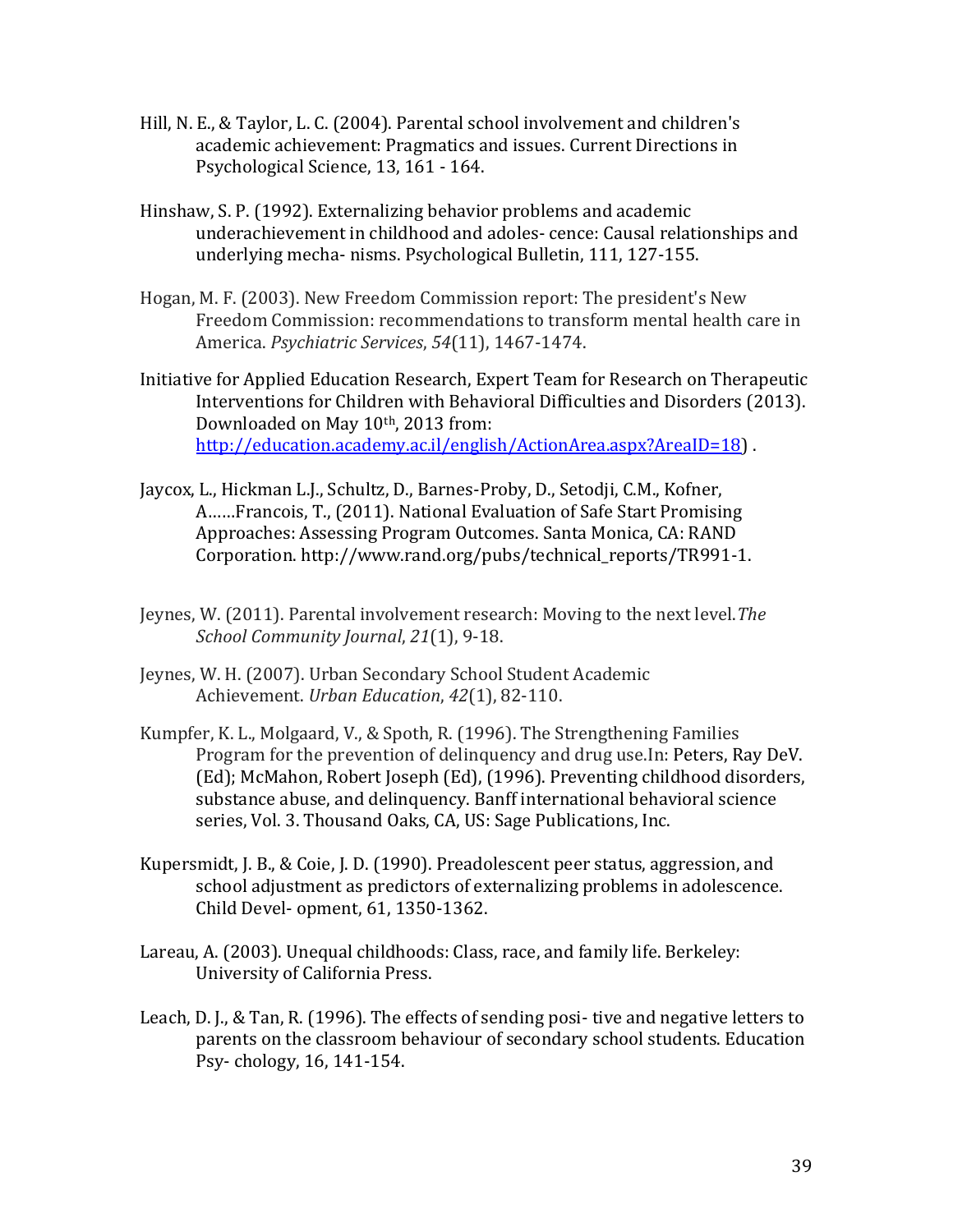- Liddle, H. (2013). *Multi-dimensional Family Therapy for Adolescent Substance Abuse and Delinquency*. Routledge.
- Lochman, J. E., & Wells, K. C. (2004). The coping power program for preadolescent aggressive boys and their parents: Outcome effects at the 1-year followup. *Journal of consulting and clinical psychology*, *72*(4), 571-577.
- Malecki, C. K., & Elliot, S. N. (2002). Children's social be- haviors as predictors of academic achievement: A lon- gitudinal analysis. School Psychology Quarterly, 17, 1-23.
- McDonald, L., Billingham, S., Conrad, T., Morgan, A., & Payton, E. (1997). Families and Schools Together (FAST): Integrating community development with clinical strategies. *Families in Society*.
- Maughan, D. R., Christiansen, E., Jenson, W. R., Olympia, D., & Clark, E. (2005). Behavioral parent training as a treatment for externalizing behaviors and disruptive behavior disorders: A meta-analysis. *School Psychology Review*,*34*(3), 267.
- McNeal, R. B. Jr. (1999). Parental involvement as social cap- ital: Differential effectiveness on science achievement, truancy, and dropping out. Social Forces, 78, 117-144. .
- Miedel, W. T., & Reynolds, A. J. (2000). Parent involvement in early intervention for disadvantaged children: Does it matter? *Journal of School Psychology*, *37*(4), 379-402
- Mistry, R. S., Vanderwater, E. A., Huston, A. C., & McLoyd, V. C. (2002). Economic well-being and children's social adjustment: The role of family process in an ethnically diverse low-income sample. *Child Development, 73*(3), 935-951.
- El Nokali, N. E., Bachman, H. J., & Votruba‐Drzal, E. (2010). Parent involvement and children's academic and social development in elementary school. *Child Development*, *81*(3), 988-1005
- Ogden, T., & Hagen, K. A. (2008). Treatment effectiveness of parent management training in Norway: A randomized controlled trial of children with conduct problems. *Journal of consulting and clinical psychology*, *76*(4), 607-621.
- Ogden, T., Hagen, K. A., Askeland, E., & Christensen, B. (2009). Implementing and evaluating evidence-based treatments of conduct problems in children and youth in Norway. *Research on Social Work Practice*, *19*(5), 582-591.
- Patterson, G. R. (1982). A social learning approach: Coercive family process (Vol. 3). *Eugene, OR: Castalia*.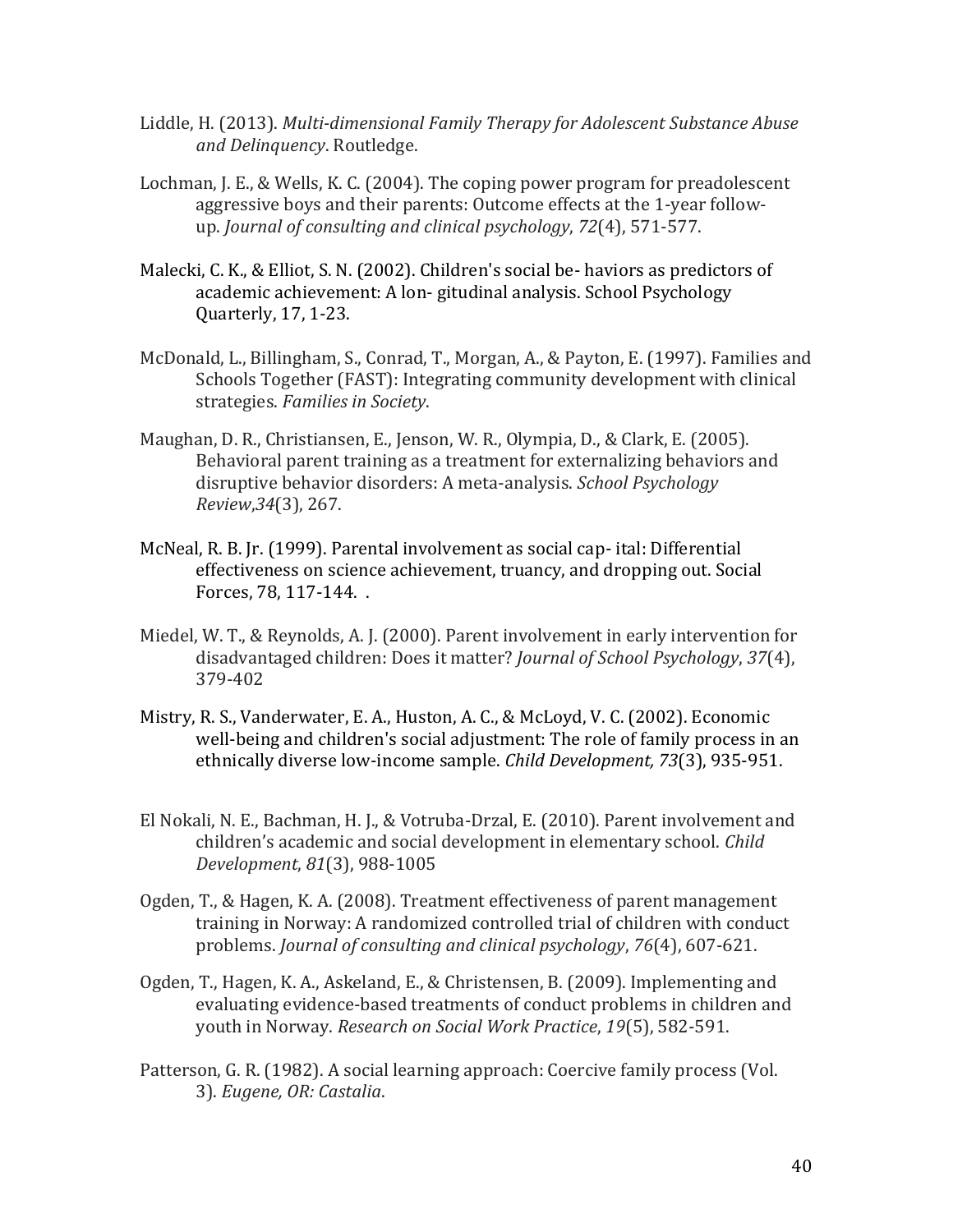- Patterson, G. R. (2005). The next generation of PMTO models. *Behavior Therapist, 28*(2), 25-32.
- Patterson, G. R., DeBaryshe, B. D., & Ramsey, E. (1989). A developmental perspective on antisocial behavior. *American psychologist*, *44*(2), 329.
- Patterson, G. R., Reid, J. B., & Dishion, T. J. (1992). *A social learning approach: IV. Antisocial boys.* Eugene, OR: Gastalia.
- Powell, D. R., Son, S. H., File, N., & San Juan, R. R. (2010). Parent–school relationships and children's academic and social outcomes in public school prekindergarten. *Journal of School Psychology*, *48*(4), 269-292
- Prinz, R. J., Sanders, M. R., Shapiro, C. J., Whitaker, D. J., & Lutzker, J. R. (2009). Population-based prevention of child maltreatment: The US Triple P system population trial. *Prevention Science*, *10*(1), 1-12.
- Reinke, W. M., & Herman, K. C. (2002). Creating school environments that deter antisocial behaviors in youth. *Psychology in the Schools, 39, 549 – 559.*
- Reinke, W.M., Splett, J.D., Robeson, E.N., & Offutt, C.A. (2009). Combining school and family interventions for the prevention and early intervention of disruptive behavior problems in children: A public health perspective. *Psychology in the Schools, 46, 33-43.*
- Reid, J. B., Patterson, G. R., & Snyder, J. (2002). *Antisocial behavior in children and adolescents: A developmental analysis and model for intervention*. Washington, DC: American Psychological Association.
- Reynolds, A. J., Temple, J. A., Robertson, D. L., & Mann, E. A. (2001). Long-term effects of an early childhood intervention on educational achievement and juvenile arrest. *JAMA: the journal of the American Medical Association*,*285*(18), 2339- 2346.
- Sanders, M. R., Prinz, R. J., & Shapiro, C. J. (2009). Predicting utilization of evidencebased parenting interventions with organizational, service-provider and client variables. *Administration and Policy in Mental Health and Mental Health Services Research*, *36*(2), 133-143.
- Schweinhart, L. J., Montie, J., Xiang, Z., Barnett, W. S., Belfield, C. R., & Nores, M. (2005). Lifetime effects: the High/Scope Perry Preschool study through age 40. Ypsilanti, MI: High/Scope Press.
- Sheldon, S. B., & Epstein, J. L. (2002). Improving student behavior and school discipline with family and community involvement. *Education and Urban Society*, *35*(1), 4-26.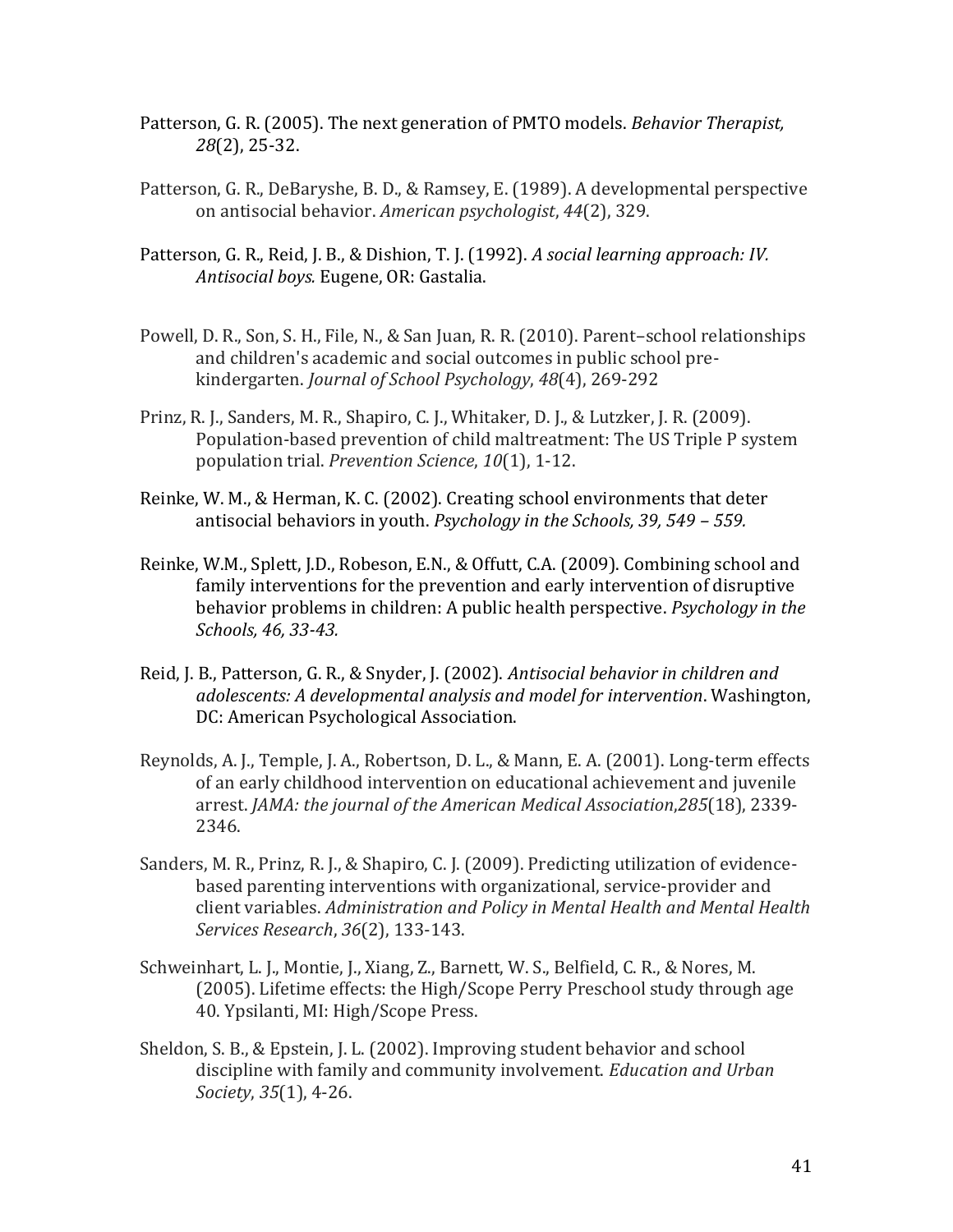- Sheridan, S. M., Kim, E. M., Coutts, M. J., Sjuts, T. M., Holmes, S. R., Ransom, K. A., & Garbacz, S. A. (2012). Clarifying Parent Involvement and Family-School Partnership Intervention Research: A Preliminary Synthesis. CYFS Working Paper No. 2012-4. *Nebraska Center for Research on Children, Youth, Families and Schools*.
- Smith, D. K., & Chamberlain, P. (2010). Multidimensional treatment foster care for adolescents: Processes and outcomes. In J. Weisz, & A. Kazdin, (Eds.) *Evidence-based psychotherapies for children and adolescents*. (pp 243- 258), NY: Guilford Press.
- Stephan, S., Weist, M., Kataoka, S., Adelsheim, S., & Mills, C. (2007). Transformation of children's mental health services: The role of school mental health. *Psychiatric Services*, *58*(10), 1330-1338.
- Snyder, J., Schrepferman, L., McEachern, A., Barner, S., Johnson, K., & Provines, J. (2008). Peer Deviancy Training and Peer Coercion: Dual Processes Associated With Early-Onset Conduct Problems. *Child Development, 79*(2), 252-268.
- Stormshak, E. A., & Dishion, T. J. (2002). An ecological approach to child and family clinical and counseling psychology. *Clinical Child and Family Psychology Review*, *5*(3), 197-215.
- Stroul, B. A., & Friedman, R. M. (1986). A System of Care for Severely Emotionally Disturbed Children & Youth. Georgetown University, Washington, DC.
- Sugai, G., & Horner, R. H. (2009). Defining and describing schoolwide positive behavior support. In *Handbook of positive behavior support* (pp. 307-326). Springer US.
- Szapocznik, J., Schwartz, S. J., Muir, J. A., & Brown, C. H. (2012). Brief strategic family therapy. *Couple and Family Psychology: Research and Practice*, *1*(2), 134-145.
- Walker, H. M., Seeley, J. R., Small, J., Severson, H. H., Graham, B. A., Feil, E. G., ... & Forness, S. R. (2009). A Randomized Controlled Trial of the First Step to Success Early Intervention Demonstration of Program Efficacy Outcomes in a Diverse, Urban School District. *Journal of Emotional and Behavioral Disorders*, *17*(4), 197-212.
- Webster-Stratton, C., & Reid, M. J. (2010). The Incredible Years parents, teachers, and children training series: A multifaceted treatment approach for young children with conduct disorders.
- Webster-Stratton, C. H., & Reid, M. J. (2011). The incredible years program for children from infancy to pre-adolescence: Prevention and treatment of behavior problems. In *Clinical handbook of assessing and treating conduct problems in youth* (pp. 117-138). Springer New York.